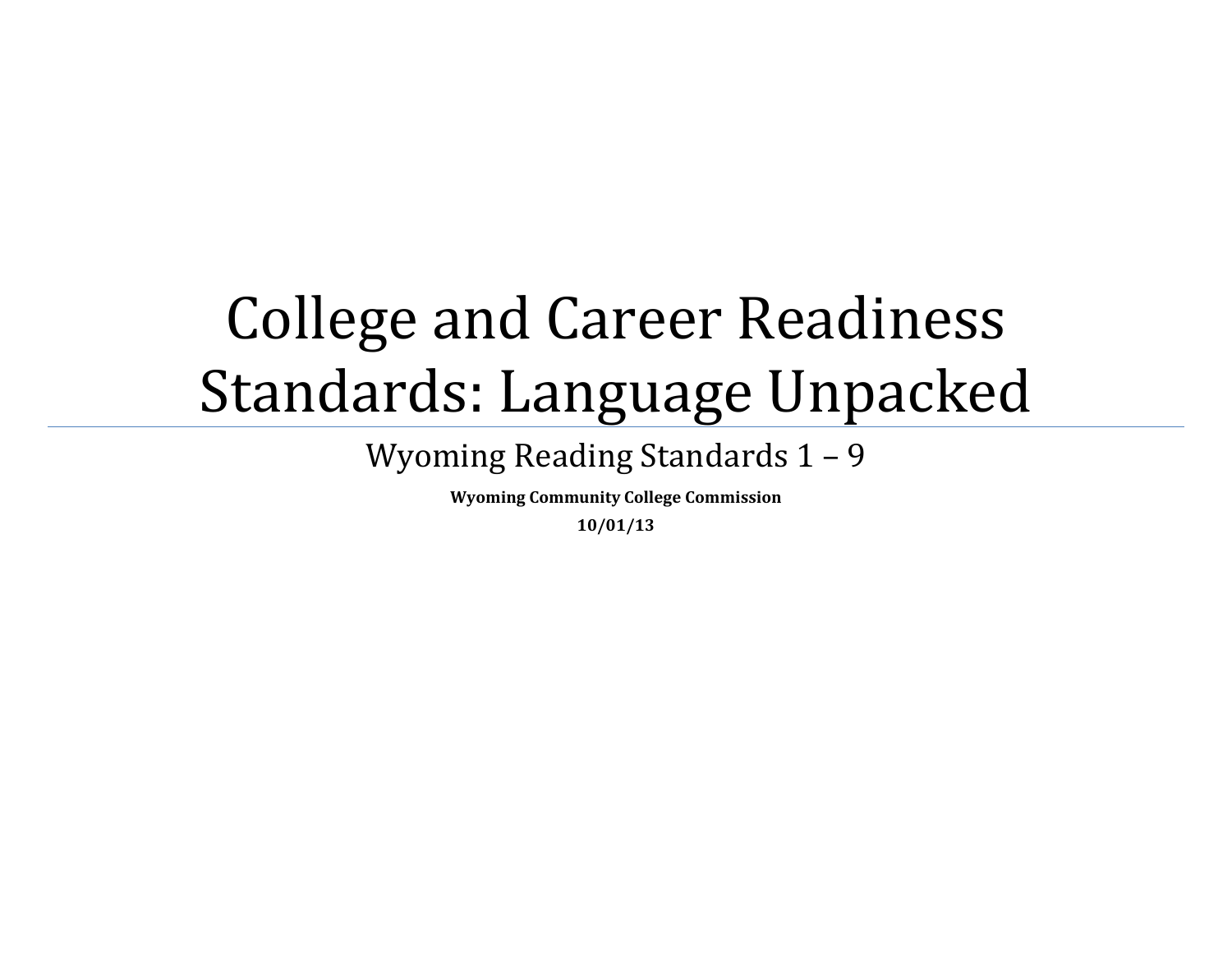#### **Language Standards**

*The Language Standards include the essential "rules" of standard written and spoken English, but they also approach language as a matter of craft and informed choice among alternatives. The vocabulary standards focus on understanding words and phrases and their nuances and relationships, and on acquiring new vocabulary, particularly general academic and domain-specific words and phrases. Students advancing through the levels are expected to meet each level's specific standards and retain or further develop skills and understanding mastered in preceding levels. <sup>9</sup>*

#### **Language Strand**

**Key:** The citation at the end of each standard in the following chart identifies the CCSS strand, grade, and number (or standard number and letter, where applicable).

For example, L.9-10.1 stands for Language, Grade 9-10, Standard 1.

L: Language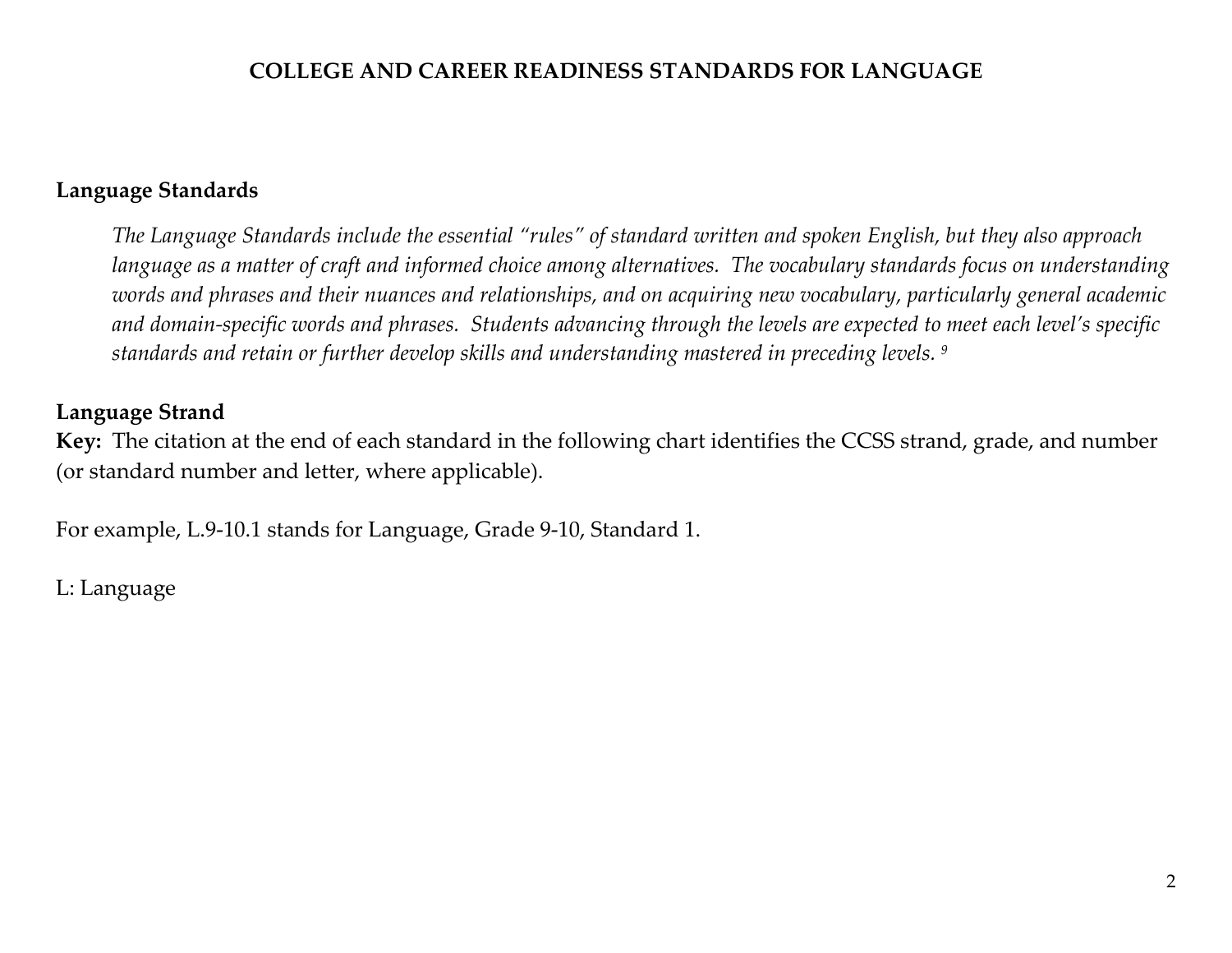Language

| A                             | $\overline{B}$                  |                                                                                                                     | D                            | E                             |
|-------------------------------|---------------------------------|---------------------------------------------------------------------------------------------------------------------|------------------------------|-------------------------------|
|                               |                                 | CCR Anchor 1: Demonstrate command of the conventions of standard English grammar and usage when writing or speaking |                              |                               |
| Demonstrate command of the    | Demonstrate command of the      | Demonstrate command of the                                                                                          | Demonstrate command of the   | Demonstrate command of the    |
| conventions of standard       | conventions of standard         | conventions of standard                                                                                             | conventions of standard      | conventions of standard       |
| English grammar and usage     | English grammar and usage       | English grammar and usage                                                                                           | English grammar and usage    | English grammar and usage     |
| when writing or speaking.     | when writing or speaking.       | when writing or speaking.                                                                                           | when writing or speaking.    | when writing or speaking.     |
| a. Print all upper- and       | a. Use collective nouns (e.g.,  | a. Explain the function of                                                                                          | a. Ensure that pronouns are  | a. Use parallel structure.    |
| lowercase letters.            | group).                         | conjunctions, prepositions,                                                                                         | in the proper case           | b. Use various types of       |
| b. Use common, proper, and    | b. Explain the function of      | and interjections in general                                                                                        | (subjective, objective,      | phrases (noun, verb,          |
| possessive nouns.             | nouns, pronouns, verbs,         | and their function in                                                                                               | possessive).                 | adjectival, adverbial,        |
| c. Use singular and plural    | adjectives, and adverbs in      | particular sentences.                                                                                               | b. Use intensive pronouns.   | participial, prepositional,   |
| nouns with matching verbs     | general and their functions     | b. Use relative pronouns                                                                                            | Recognize and correct        | absolute) and clauses         |
| in basic sentences (e.g., He  | in particular sentences.        | (who, whose, whom, which,                                                                                           | inappropriate shifts in      | (independent, dependent;      |
| hops. We hop).                | c. Form and use regular and     | that) and relative adverbs                                                                                          | pronoun number and           | noun, relative, adverbial) to |
| d. Use personal, possessive,  | irregular plural nouns.         | (where, when, why).                                                                                                 | person.                      | convey specific meanings      |
| and indefinite pronouns       | d. Use reflexive pronouns       | c. Form and use the                                                                                                 | d. Recognize and correct     | and add variety and interest  |
| (e.g., I, me, my, they, them, | (e.g., myself, ourselves).      | progressive (e.g., I was                                                                                            | vague or unclear pronouns.   | to writing or presentations.  |
| their, anyone, everything).   | e. Form and use the past        | walking; I am walking; I will be                                                                                    | e. Recognize variations from | $(L.9-10.1)$                  |
| e. Use verbs to convey a      | tense of frequently             | walking) verb tenses.                                                                                               | standard English in their    |                               |
| sense of past, present, and   | occurring irregular verbs       | d. Use modal auxiliaries (e.g.,                                                                                     | own and others' writing      |                               |
| future (e.g., Yesterday I     | (e.g., sat, hid, told).         | can, may, must) to convey                                                                                           | and speaking, and identify   |                               |
| walked home. Today I walk     | f. Use abstract nouns $(e.g.,$  | various conditions.                                                                                                 | and use strategies to        |                               |
| home. Tomorrow I will         | childhood).                     | e. Form and use the perfect                                                                                         | improve expression in        |                               |
| walk home).                   | g. Form and use regular and     | (e.g., I had walked; I have                                                                                         | conventional language.       |                               |
| f. Use frequently occurring   | irregular verbs.                | walked; I will have walked)                                                                                         | Explain the function of      |                               |
| adjectives.                   | h. Form and use the simple      | verb tenses.                                                                                                        | verbals (gerunds,            |                               |
| g. Use frequently occurring   | (e.g., I walked; I walk; I will | f. Use verb tense to convey                                                                                         | participles, infinitives) in |                               |
| nouns and verbs.              | walk) verb tenses.              | various times, sequences,                                                                                           | general and their function   |                               |
| h. Use frequently occurring   | i. Ensure subject-verb and      | states, and conditions.                                                                                             | in particular sentences.     |                               |
| conjunctions (e.g., and, but, | pronoun-antecedent              |                                                                                                                     | Form and use verbs in the    |                               |
| or, so, because).             | agreement.                      |                                                                                                                     | active and passive voice.    |                               |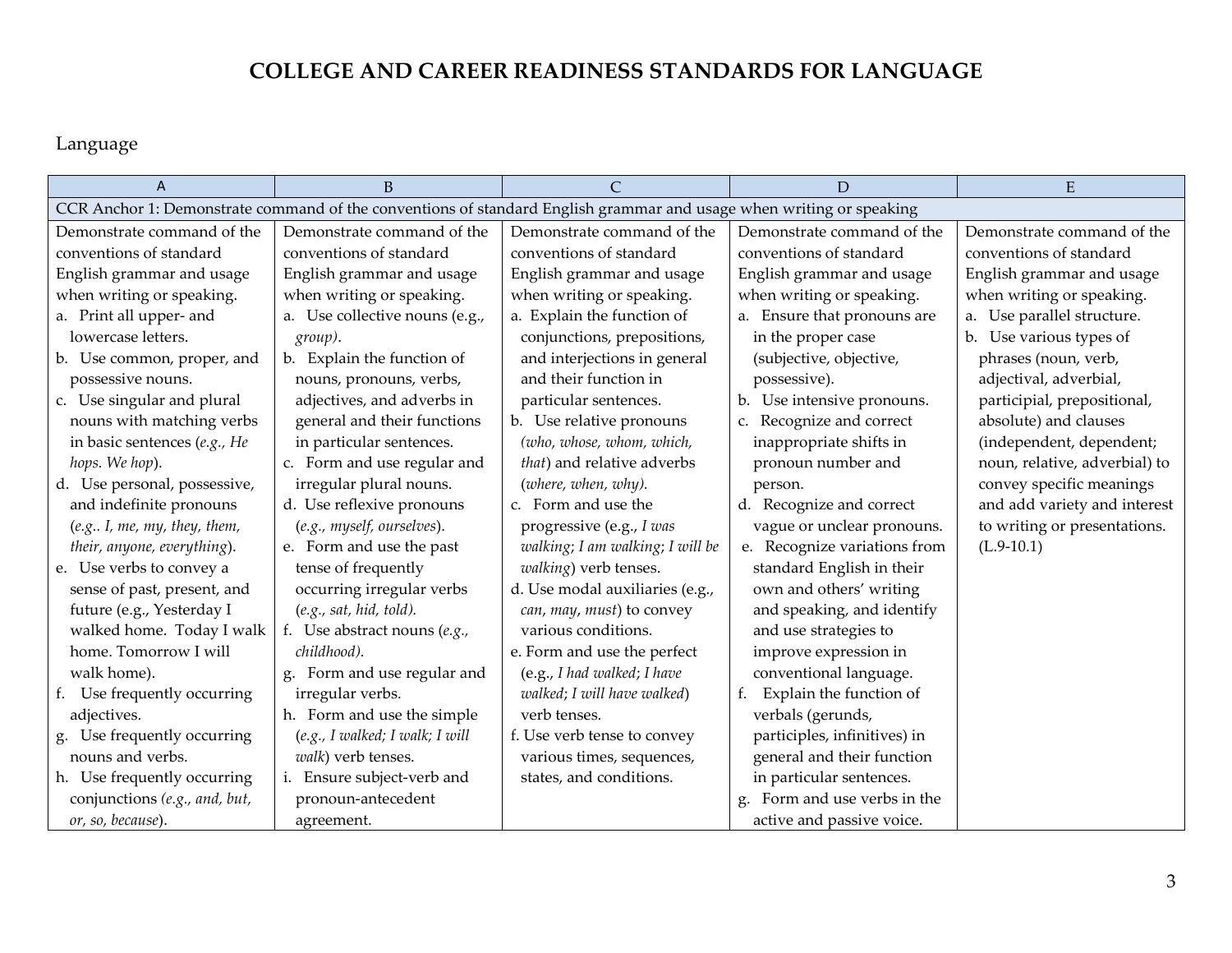Language – Anchor 1, cont'd

| A                                                                                                                   | <sub>B</sub>                    |                                 | D                             | ${\bf E}$ |
|---------------------------------------------------------------------------------------------------------------------|---------------------------------|---------------------------------|-------------------------------|-----------|
| CCR Anchor 1: Demonstrate command of the conventions of standard English grammar and usage when writing or speaking |                                 |                                 |                               |           |
| Use determiners $(e.g.,$                                                                                            | Form and use comparative        | g. Recognize and correct        | h. Form and use verbs in the  |           |
| articles, demonstratives).                                                                                          | and superlative adjectives      | inappropriate shifts in verb    | indicative, imperative,       |           |
| use frequently occurring                                                                                            | and adverbs, and choose         | tense.                          | interrogative, conditional,   |           |
| prepositions (e.g., during,                                                                                         | between them depending on       | h. Order adjectives within      | and subjunctive mood.         |           |
| beyond, toward).                                                                                                    | what is to be modified.         | sentences according to          | Recognize and correct         |           |
| k. Understand and use                                                                                               | k. Use coordinating and         | conventional patterns (e.g., a  | inappropriate shifts in verb  |           |
| question words                                                                                                      | subordinating conjunctions.     | small red bag rather than a red | voice and mood.               |           |
| (interrogatives) (e.g., who,                                                                                        | 1. Produce simple,              | small bag).                     | j. Explain the function of    |           |
| what, where, when, why, how).                                                                                       | compound, and complex           | i. Form and use prepositional   | phrases and clauses in        |           |
| 1. Produce and expand                                                                                               | sentences.                      | phrases. j. Use correlative     | general and their function    |           |
| complete simple and                                                                                                 | m. Produce, expand, and         | conjunctions (e.g., either/or,  | in specific sentences.        |           |
| compound declarative,                                                                                               | rearrange, complete simple      | neither/nor).                   | k. Choose among simple,       |           |
| interrogative, imperative,                                                                                          | and compound sentences          | k. Produce complete             | compound, complex, and        |           |
| and exclamatory sentences                                                                                           | (e.g., The boy watched the      | sentences, recognizing and      | compound-complex              |           |
| in response to prompts.                                                                                             | movie; The little boy watched   | correcting inappropriate        | sentences to signal differing |           |
| $(L.K.1$ and 1.1 merge) <sup>10</sup>                                                                               | the movie; The action movie     | fragments and run-ons.          | relationships among ideas.    |           |
|                                                                                                                     | was watched by the little boy). | l. Correctly use frequently     | Place phrases and clauses     |           |
|                                                                                                                     | $(L.2.1$ and $3.1$ merge)       | confused words (e.g., to, too,  | within a sentence,            |           |
|                                                                                                                     |                                 | two; there, their). (L.4.1 and  | recognizing and correcting    |           |
|                                                                                                                     |                                 | 5.1 merge)                      | misplaced and dangling        |           |
|                                                                                                                     |                                 |                                 | modifiers. (L.6.1 through 8.1 |           |
|                                                                                                                     |                                 |                                 | merge)                        |           |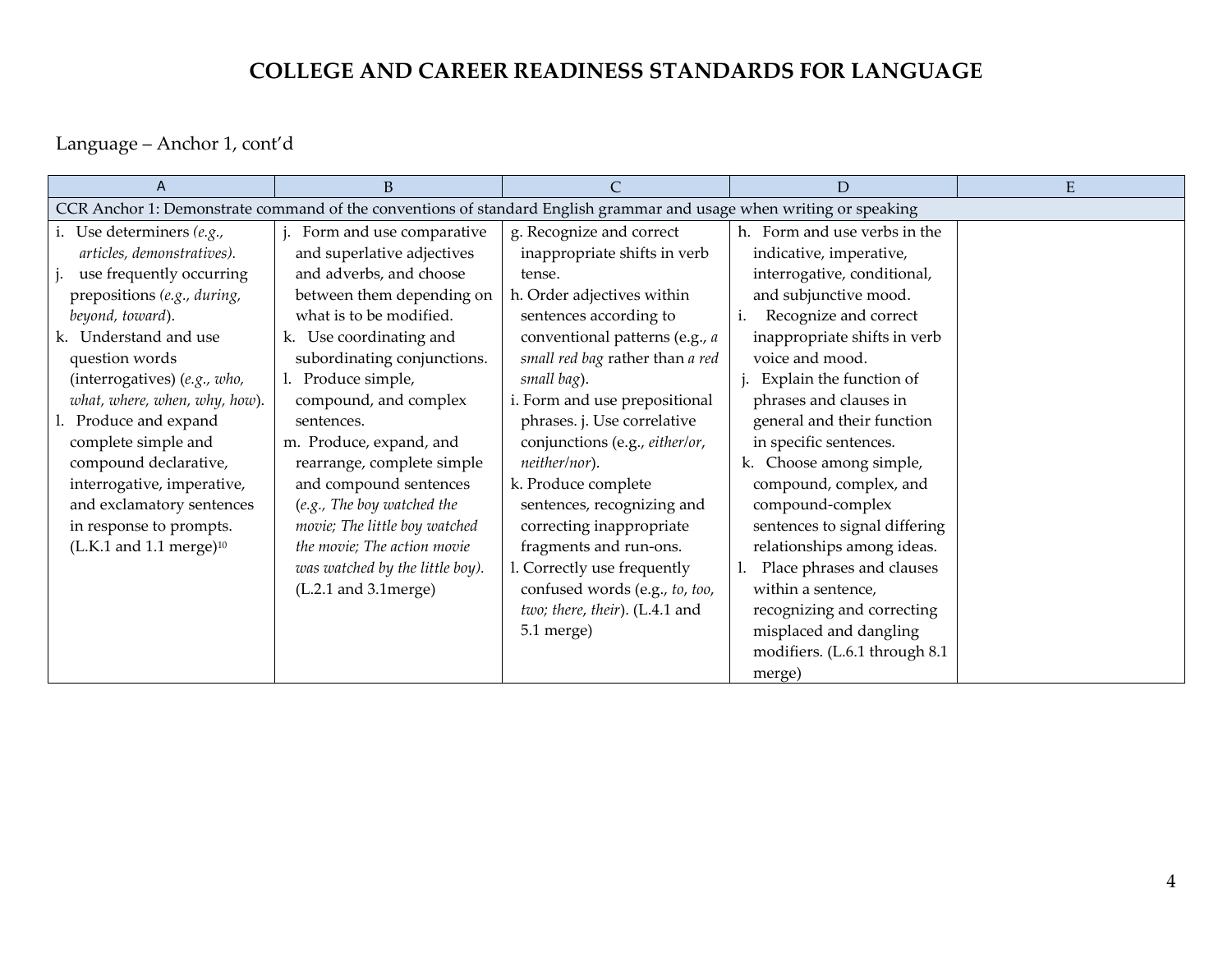## **Anchor 1, Section A** (GL: K-1, NRS level: ABE Literacy)

| $\mathbf{1}$<br><b>Standards</b>                                                                            | $\overline{2}$<br><b>Skills Included</b> | Concepts                       | <b>Through a Particular</b> | 5<br>Cognitive               | 6<br><b>Sample Activity</b>                            |
|-------------------------------------------------------------------------------------------------------------|------------------------------------------|--------------------------------|-----------------------------|------------------------------|--------------------------------------------------------|
|                                                                                                             | in Standard                              | Included in<br><b>Standard</b> | <b>Context</b>              | Demand/Levels<br>of Thinking |                                                        |
| LK.1 Demonstrate command of the conventions of standard English grammar and usage when writing or speaking. |                                          |                                |                             |                              |                                                        |
| a. Print many upper-                                                                                        | Print                                    | many upper                     |                             | Remembering                  | Give a model of each letter of the alphabet. Ask       |
| and lowercase                                                                                               |                                          | and                            |                             |                              | students to correctly write each letter when named.    |
| letters.                                                                                                    |                                          | lowercase                      |                             |                              |                                                        |
|                                                                                                             |                                          | letters                        |                             |                              |                                                        |
| b. Use frequently                                                                                           | Use                                      | frequently                     |                             | Applying                     | Ask students to take pictures of an activity or scene  |
| occurring nouns and                                                                                         |                                          | occurring                      |                             |                              | (e.g., cooking, driving). Ask the students to describe |
| verbs.                                                                                                      |                                          | nouns and                      |                             |                              | what is happening in the picture using nouns and       |
|                                                                                                             |                                          | verbs                          |                             |                              | verbs. Then ask students to write their description.   |
| c. Form regular plural                                                                                      | Form                                     | regular plural                 | orally by adding            | Applying                     | Present a You Tube video about a content familiar to   |
| nouns orally by                                                                                             |                                          | nouns                          | /s/ or /es/                 |                              | the students (e.g., dogs, cats). Ask questions about   |
| adding /s/ or /es/                                                                                          |                                          |                                |                             |                              | the picture (e.g., How many white dogs do you see?).   |
| (e.g., dog, dogs; wish,                                                                                     |                                          |                                |                             |                              | Require the students to respond using the frame, I     |
| wishes).                                                                                                    |                                          |                                |                             |                              | (e.g., one, two) (e.g., dog, dogs).<br>see             |
|                                                                                                             |                                          |                                |                             |                              | Then ask the students to write their response.         |
| d. Understand and                                                                                           | Understand                               | question                       |                             | Applying                     | Present a picture of an activity relevant to the       |
| use question words                                                                                          | and use                                  | words                          |                             |                              | students (e.g., cooking, driving). Model for the       |
| (interrogatives) (e.g.,                                                                                     |                                          |                                |                             |                              | students how to create a question about the picture    |
| who, what, where,                                                                                           |                                          |                                |                             |                              | (e.g., Who is in the picture?). Then ask the students  |
| when, why, how).                                                                                            |                                          |                                |                             |                              | to work with a partner to say and write questions      |
|                                                                                                             |                                          |                                |                             |                              | about the picture.                                     |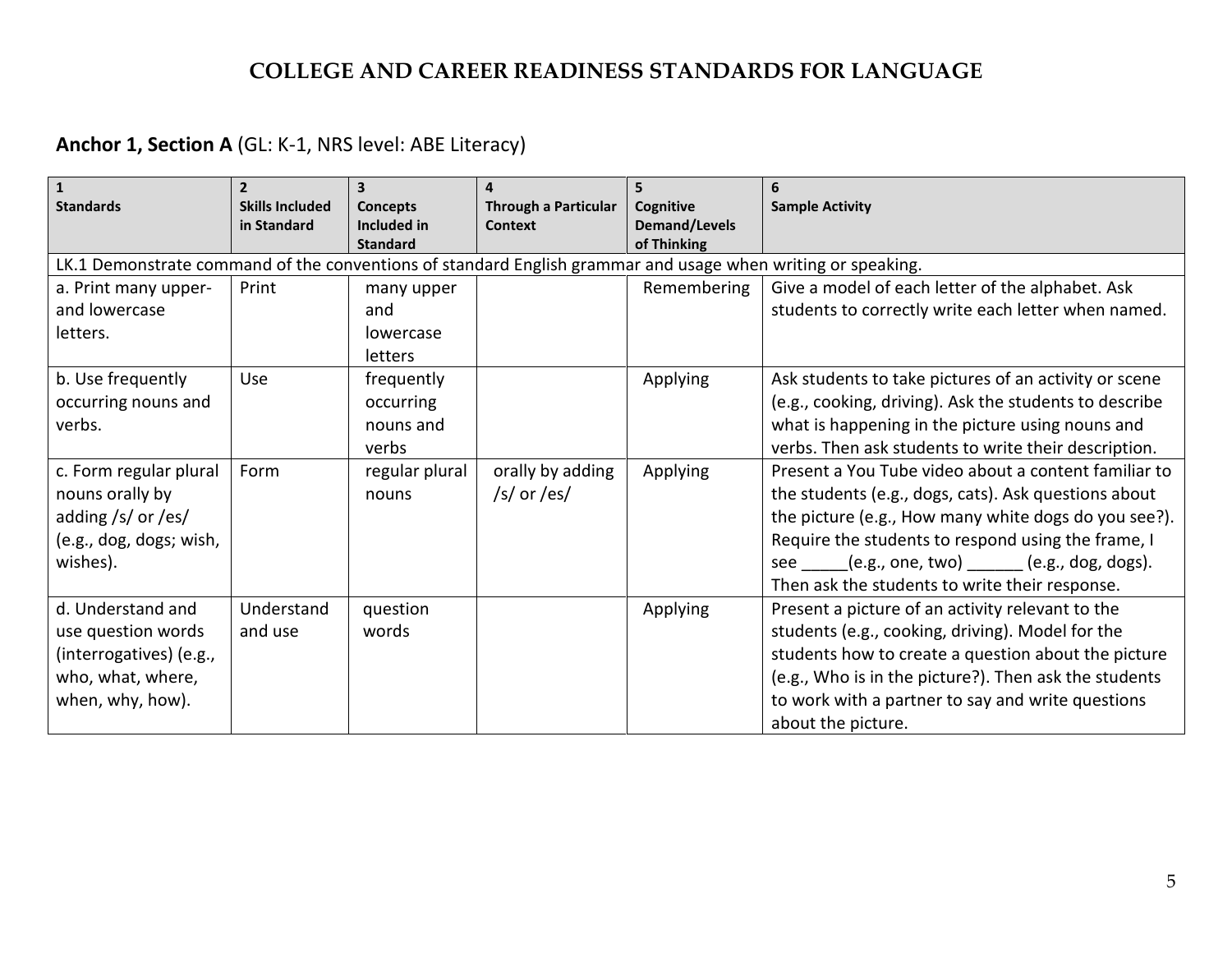## **Anchor 1, Section A** (GL: K-1, NRS level: ABE Literacy), cont'd

| $\mathbf{1}$                                                                                                |                        |                 |                             |               | 6                                                      |
|-------------------------------------------------------------------------------------------------------------|------------------------|-----------------|-----------------------------|---------------|--------------------------------------------------------|
| <b>Standards</b>                                                                                            | <b>Skills Included</b> | <b>Concepts</b> | <b>Through a Particular</b> | Cognitive     | <b>Sample Activity</b>                                 |
|                                                                                                             | in Standard            | Included in     | Context                     | Demand/Levels |                                                        |
|                                                                                                             |                        | <b>Standard</b> |                             | of Thinking   |                                                        |
| LK.1 Demonstrate command of the conventions of standard English grammar and usage when writing or speaking. |                        |                 |                             |               |                                                        |
| e. Use the most                                                                                             | <b>Use</b>             | the most        |                             | Applying      | Present a You Tube video relevant to the students      |
| frequently occurring                                                                                        |                        | frequently      |                             |               | (e.g., pets, singing). Model for the students how to   |
| prepositions (e.g., to,                                                                                     |                        | occurring       |                             |               | describe the picture using a noun, verb and            |
| from, in, out, on, off,                                                                                     |                        | prepositions    |                             |               | preposition (e.g., I see a brown dog under the table). |
| for, of, by, with).                                                                                         |                        |                 |                             |               | Ask the students to work with a partner to describe    |
|                                                                                                             |                        |                 |                             |               | the picture using the modeled example and then         |
|                                                                                                             |                        |                 |                             |               | write their description                                |
| f. Produce and                                                                                              | Produce and            | complete        | in shared                   | Applying      | Ask the students to act out a current event or recent  |
| expand complete                                                                                             | expand                 | sentences       | language                    |               | news report (e.g., UK championship). Ask students      |
| sentences in                                                                                                |                        |                 | activities                  |               | questions about the scenario requiring the students    |
| shared language                                                                                             |                        |                 |                             |               | to respond in complete sentences.                      |
| activities.                                                                                                 |                        |                 |                             |               |                                                        |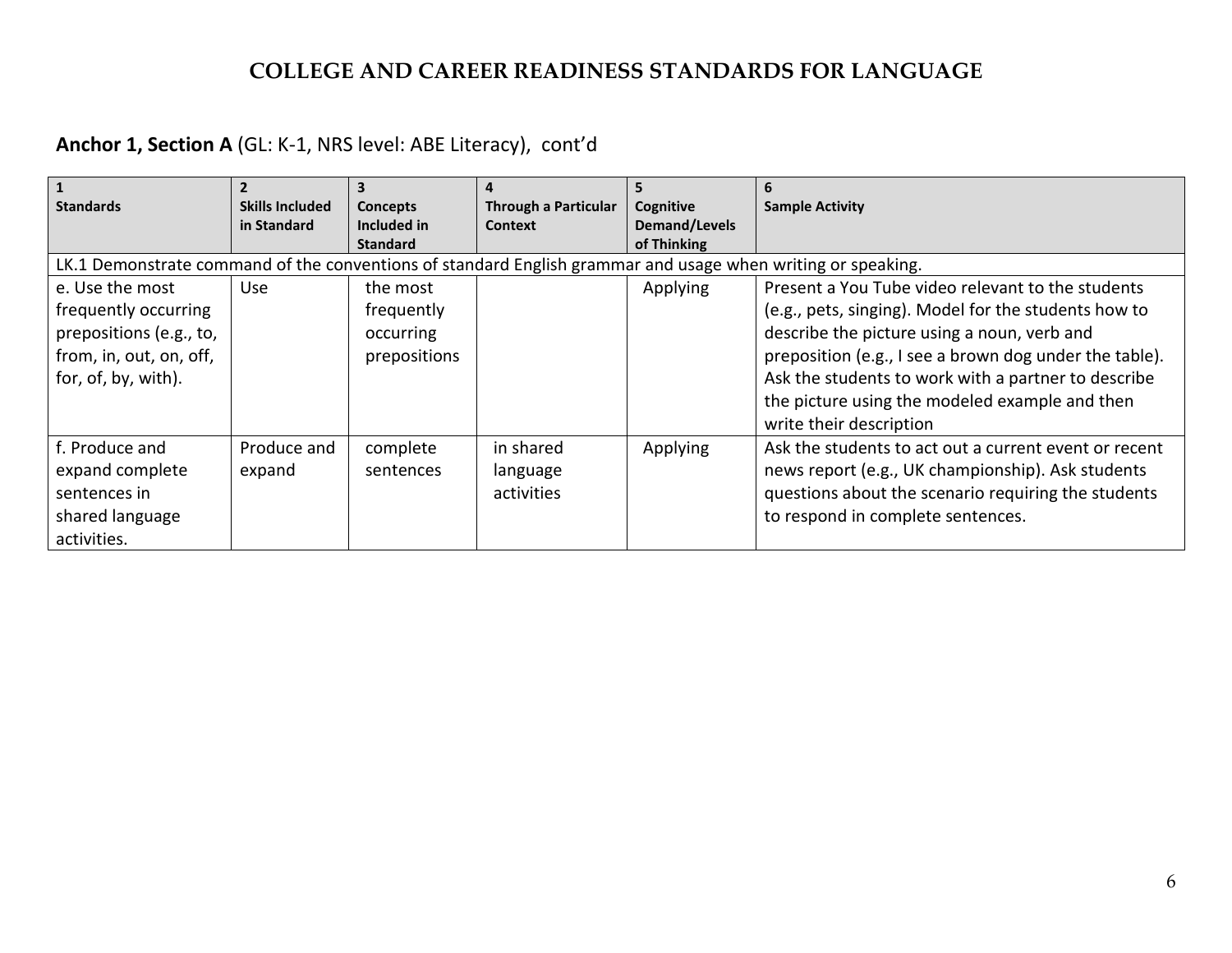## **Anchor 1, Section A** (GL: K-1, NRS level: ABE Literacy)

| <b>Standards</b>                                                                                                              | <b>Skills Included</b><br>in Standard | <b>Concepts Included</b><br>in Standard                 | <b>Through a Particular</b><br><b>Context</b> | Cognitive<br><b>Demand/Levels</b><br>of Thinking | 6<br><b>Sample Activity</b>                                                                                                                                                                                                                                                                                                                                                    |
|-------------------------------------------------------------------------------------------------------------------------------|---------------------------------------|---------------------------------------------------------|-----------------------------------------------|--------------------------------------------------|--------------------------------------------------------------------------------------------------------------------------------------------------------------------------------------------------------------------------------------------------------------------------------------------------------------------------------------------------------------------------------|
| L1.1 Demonstrate command of the conventions of standard English grammar and usage when writing or speaking.                   |                                       |                                                         |                                               |                                                  |                                                                                                                                                                                                                                                                                                                                                                                |
| a. Print all upper- and                                                                                                       | Print                                 | all upper and                                           |                                               | Remembering                                      | Give a model of each letter of the alphabet. Ask                                                                                                                                                                                                                                                                                                                               |
| lowercase letters.                                                                                                            |                                       | lowercase                                               |                                               |                                                  | students to correctly write each letter when named.                                                                                                                                                                                                                                                                                                                            |
| b. Use common,<br>proper, and<br>possessive nouns.                                                                            | Use                                   | common, proper,<br>and possessive<br>nouns              |                                               | Applying                                         | Present a picture of an activity relevant to the<br>students (e.g., cooking, driving). Ask the students to<br>describe what is happening in the picture using nouns<br>such as common, proper and possessive. Then ask<br>students to write their description.                                                                                                                 |
| c. Use singular and<br>plural nouns with<br>matching verbs in<br>basic sentences (e.g.,<br>He hops; We hop).                  | Use                                   | singular and<br>plural nouns with<br>matching verbs     | In basic<br>sentences.                        | Applying                                         | Present a You Tube video of an activity relevant to<br>the students (e.g., dogs running, cats playing). Ask<br>questions about the picture (e.g., What do you see<br>the dogs doing?). Require the students to respond<br>using the frame, I see $\rule{1em}{0.5mm}$ (e.g., one dog) $\rule{1em}{0.5mm}$<br>(e.g., running). Then ask the students to write their<br>response. |
| d. Use personal,<br>possessive, and<br>indefinite pronouns<br>(e.g., I, me, my; they,<br>them, their; anyone,<br>everything). | Use                                   | personal,<br>possessive, and<br>indefinite<br>pronouns. |                                               | Applying                                         | Take pictures (e.g., using a cell phone or digital<br>camera) of items belonging to the students. Ask the<br>students to describe the objects in the picture using<br>pronouns (e.g., This is my purse. The books belong to<br>them.).                                                                                                                                         |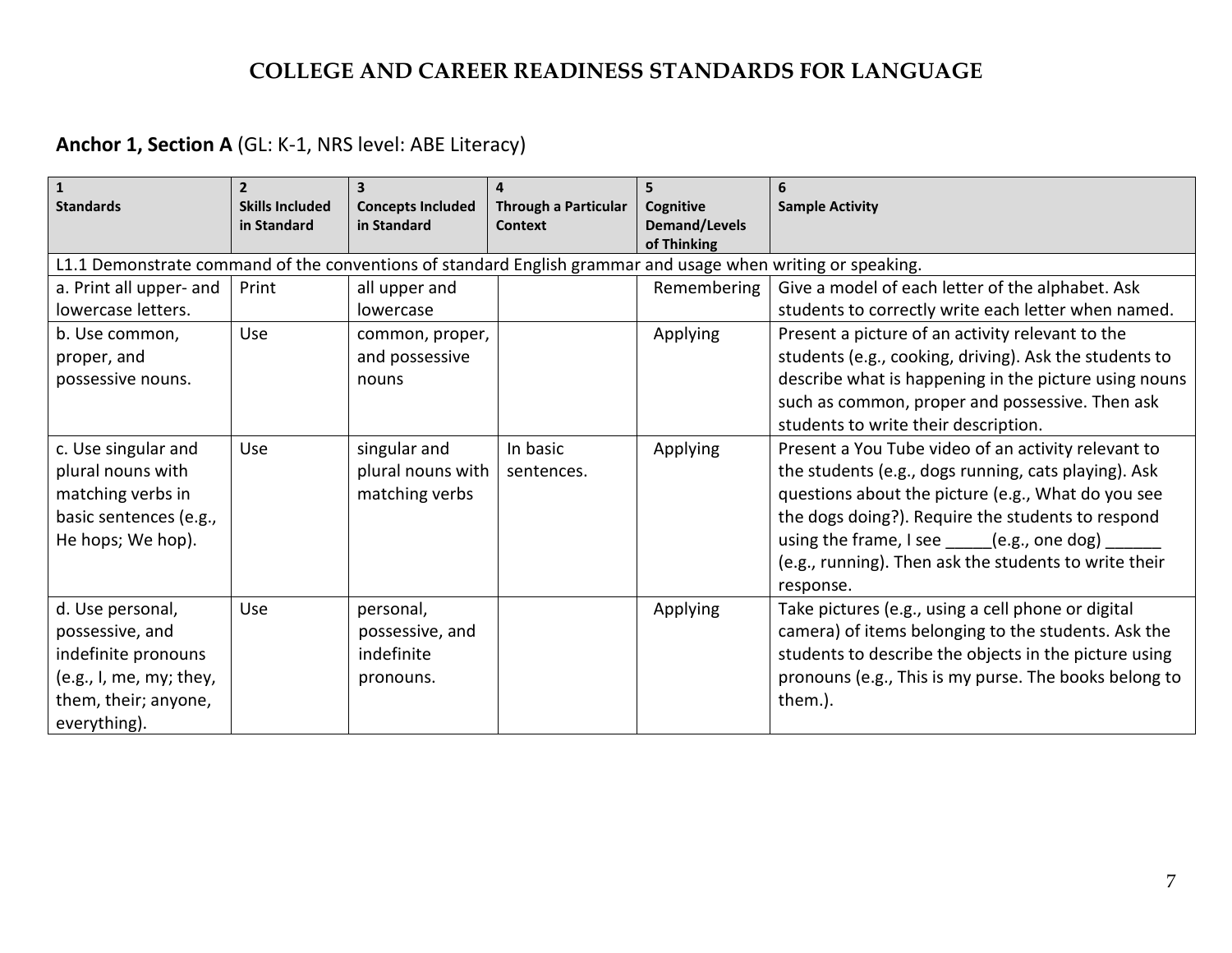# **Anchor 1, Section A** (GL: K-1, NRS level: ABE Literacy), cont'd

| $\mathbf{1}$<br><b>Standards</b>                                                                            | $\overline{2}$<br><b>Skills Included</b> | <b>Concepts Included</b> | 4<br>Through a            | Cognitive                           | <b>Sample Activity</b>                                   |
|-------------------------------------------------------------------------------------------------------------|------------------------------------------|--------------------------|---------------------------|-------------------------------------|----------------------------------------------------------|
|                                                                                                             | in Standard                              | in Standard              | <b>Particular Context</b> | <b>Demand/Levels</b><br>of Thinking |                                                          |
| L1.1 Demonstrate command of the conventions of standard English grammar and usage when writing or speaking. |                                          |                          |                           |                                     |                                                          |
| e. Use verbs to                                                                                             | Use                                      | verbs to convey          | A sense of past,          | Applying                            | Present a picture of an activity relevant to the         |
| convey a sense of                                                                                           |                                          |                          | present and               |                                     | students (e.g., cooking, driving). Model for the         |
| past, present, and                                                                                          |                                          |                          | future                    |                                     | students how to describe the picture using past,         |
| future (e.g.,                                                                                               |                                          |                          |                           |                                     | present, and future sense (e.g., The girl is cooking a   |
| yesterday I walked                                                                                          |                                          |                          |                           |                                     | meal. Yesterday she cooked a meal. Tomorrow she          |
| home; Today I walk                                                                                          |                                          |                          |                           |                                     | will cook a meal.). Ask the students to work with a      |
| home; tomorrow I                                                                                            |                                          |                          |                           |                                     | partner to describe the picture using the modeled        |
| will walk home).                                                                                            |                                          |                          |                           |                                     | example and then write their description.                |
| f. Use frequently                                                                                           | Use                                      | frequently               |                           | Applying                            | Present a You Tube video relevant to the students        |
| occurring adjectives.                                                                                       |                                          | occurring                |                           |                                     | (e.g., pets, singing). Model for the students how to     |
|                                                                                                             |                                          | adjectives               |                           |                                     | describe an element in the picture (e.g., The big        |
|                                                                                                             |                                          |                          |                           |                                     | yellow dog is barking). Ask the students to work with    |
|                                                                                                             |                                          |                          |                           |                                     | a partner to describe the picture using the modeled      |
|                                                                                                             |                                          |                          |                           |                                     | example and then write their description.                |
| g. Use frequently                                                                                           | Use                                      | frequently               |                           | Applying                            | Give the students a topic relevant to their lives (e.g., |
| occurring                                                                                                   |                                          | occurring                |                           |                                     | education). Model for the students how to describe       |
| conjunctions (e.g.,                                                                                         |                                          | conjunctions             |                           |                                     | the topic using a conjunction (e.g., I am getting my     |
| and, but, or, so,                                                                                           |                                          |                          |                           |                                     | GED because). Ask the students to work with a            |
| because).                                                                                                   |                                          |                          |                           |                                     | partner to describe the topic using the modeled          |
|                                                                                                             |                                          |                          |                           |                                     | example and then write their description.                |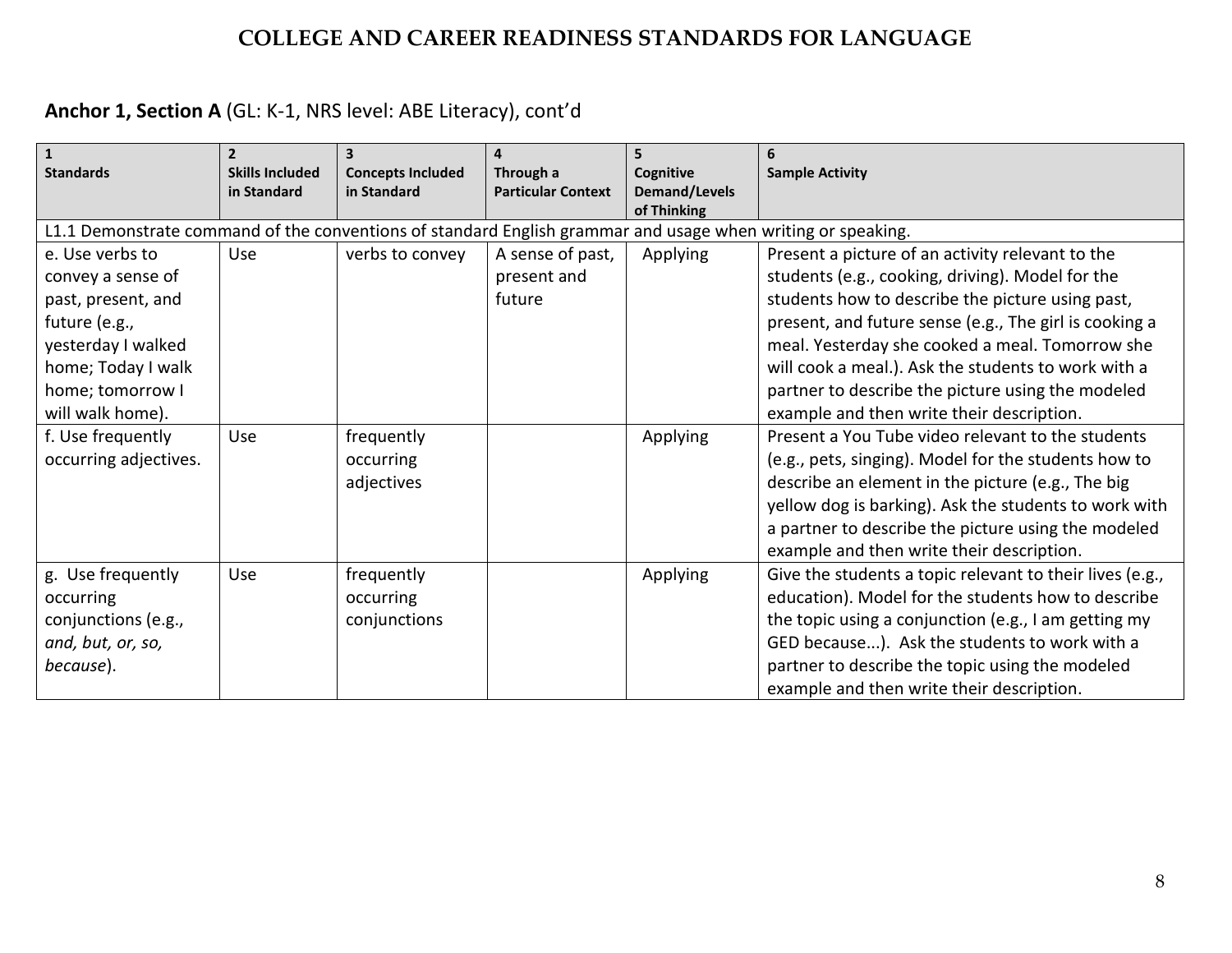# **Anchor 1, Section A** (GL: K-1, NRS level: ABE Literacy) – cont'd

| $\vert$ 1<br><b>Standards</b>                                                                               | $\overline{\mathbf{z}}$<br><b>Skills Included</b><br>in Standard | <b>Concepts Included</b><br>in Standard | 4<br>Through a<br><b>Particular Context</b> | 5<br>Cognitive<br>Demand/Levels<br>of Thinking | <b>Sample Activity</b>                                                                                                                                                                                                                                                                                                                                                                                                                                                                                                                                           |
|-------------------------------------------------------------------------------------------------------------|------------------------------------------------------------------|-----------------------------------------|---------------------------------------------|------------------------------------------------|------------------------------------------------------------------------------------------------------------------------------------------------------------------------------------------------------------------------------------------------------------------------------------------------------------------------------------------------------------------------------------------------------------------------------------------------------------------------------------------------------------------------------------------------------------------|
| L1.1 Demonstrate command of the conventions of standard English grammar and usage when writing or speaking. |                                                                  |                                         |                                             |                                                |                                                                                                                                                                                                                                                                                                                                                                                                                                                                                                                                                                  |
| h. Use determiners<br>(e.g., articles,<br>demonstratives).                                                  | Use                                                              | determiners                             |                                             | Applying                                       | Present a picture of an activity or You Tube video<br>relevant to the students (e.g., pets, cooking). Model<br>for the students how to describe an element in the<br>picture using articles or demonstratives (e.g., The big<br>yellow dog is barking at a horse.). Ask the students<br>to work with a partner to describe the picture using<br>the modeled example and then write their<br>description.                                                                                                                                                         |
| i. Use frequently<br>occurring<br>prepositions (e.g.,<br>during, beyond,<br>toward).                        | Use                                                              | frequently<br>occurring<br>propositions |                                             | Applying                                       | Give the students a topic relevant to their lives (e.g.,<br>family holidays). Model for the students how to<br>describe the topic using a conjunction (e.g., We<br>celebrate Christmas on/before/after). Ask the<br>students to work with a partner to describe the<br>picture using the modeled example and then write<br>their description. Present a picture of an activity<br>relevant to the students (e.g., cooking, driving). Ask<br>students questions about the picture requiring the<br>students to respond in various types of complete<br>sentences. |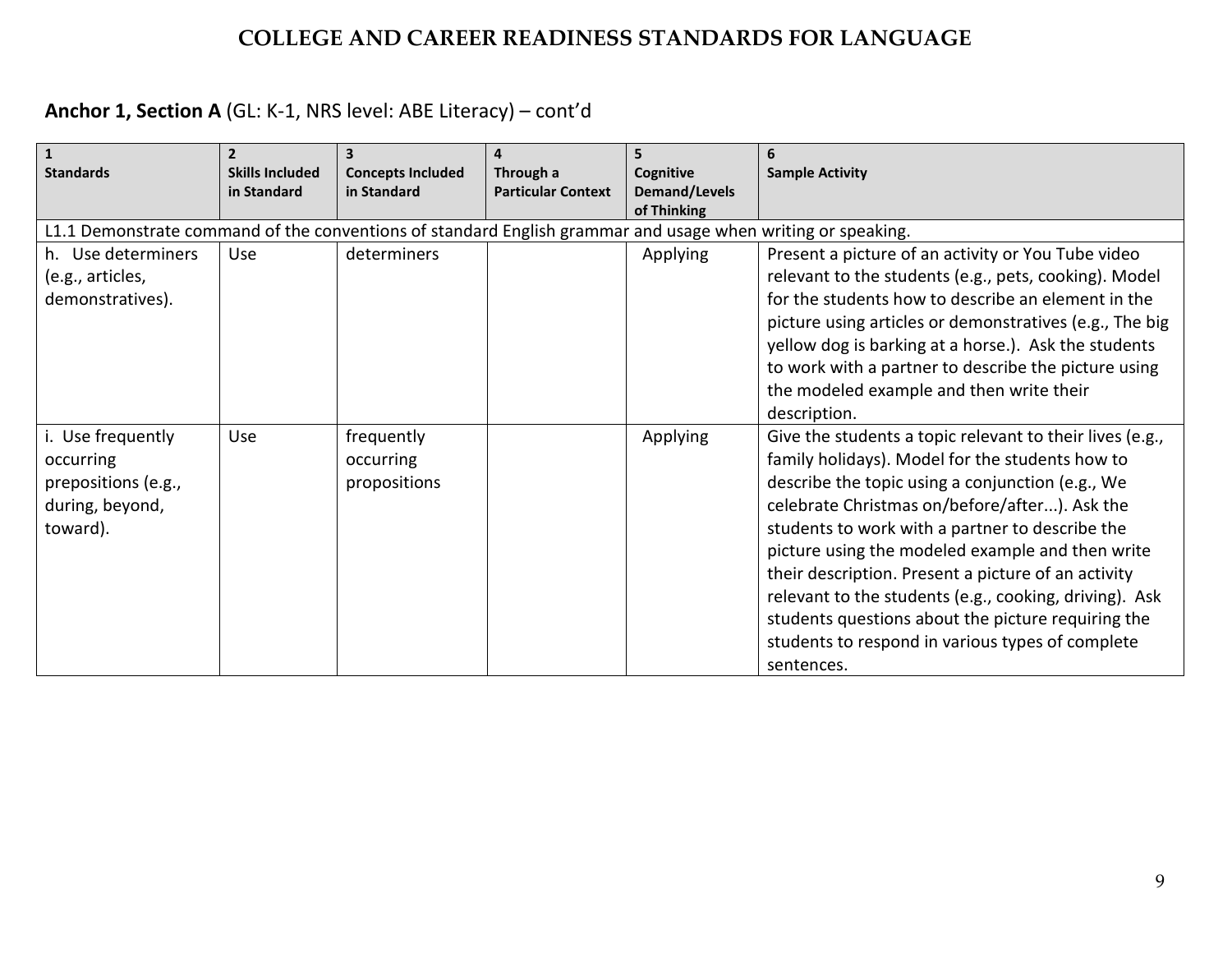# **Anchor 1, Section A** (GL: K-1, NRS level: ABE Literacy) – cont'd

| $\mathbf{1}$                                                                                                |                        |                          |                           |               |                                                       |
|-------------------------------------------------------------------------------------------------------------|------------------------|--------------------------|---------------------------|---------------|-------------------------------------------------------|
| <b>Standards</b>                                                                                            | <b>Skills Included</b> | <b>Concepts Included</b> | Through a                 | Cognitive     | <b>Sample Activity</b>                                |
|                                                                                                             | in Standard            | in Standard              | <b>Particular Context</b> | Demand/Levels |                                                       |
|                                                                                                             |                        |                          |                           | of Thinking   |                                                       |
| L1.1 Demonstrate command of the conventions of standard English grammar and usage when writing or speaking. |                        |                          |                           |               |                                                       |
| j. Produce and                                                                                              | Produce and            | complete simple          | In response to            | Applying      | Present a picture of an activity relevant to the      |
| expand complete                                                                                             | expand                 | and compound             | prompts                   |               | students (e.g., cooking, driving). Ask students       |
| simple and                                                                                                  |                        | declarative,             |                           |               | questions about the picture requiring the students to |
| compound                                                                                                    |                        | interrogative,           |                           |               | respond in various types of complete sentences.       |
| declarative,                                                                                                |                        | imperative, and          |                           |               |                                                       |
| interrogative,                                                                                              |                        | exclamatory              |                           |               |                                                       |
| imperative, and                                                                                             |                        | sentences                |                           |               |                                                       |
| exclamatory                                                                                                 |                        |                          |                           |               |                                                       |
| sentences in                                                                                                |                        |                          |                           |               |                                                       |
| response to prompts.                                                                                        |                        |                          |                           |               |                                                       |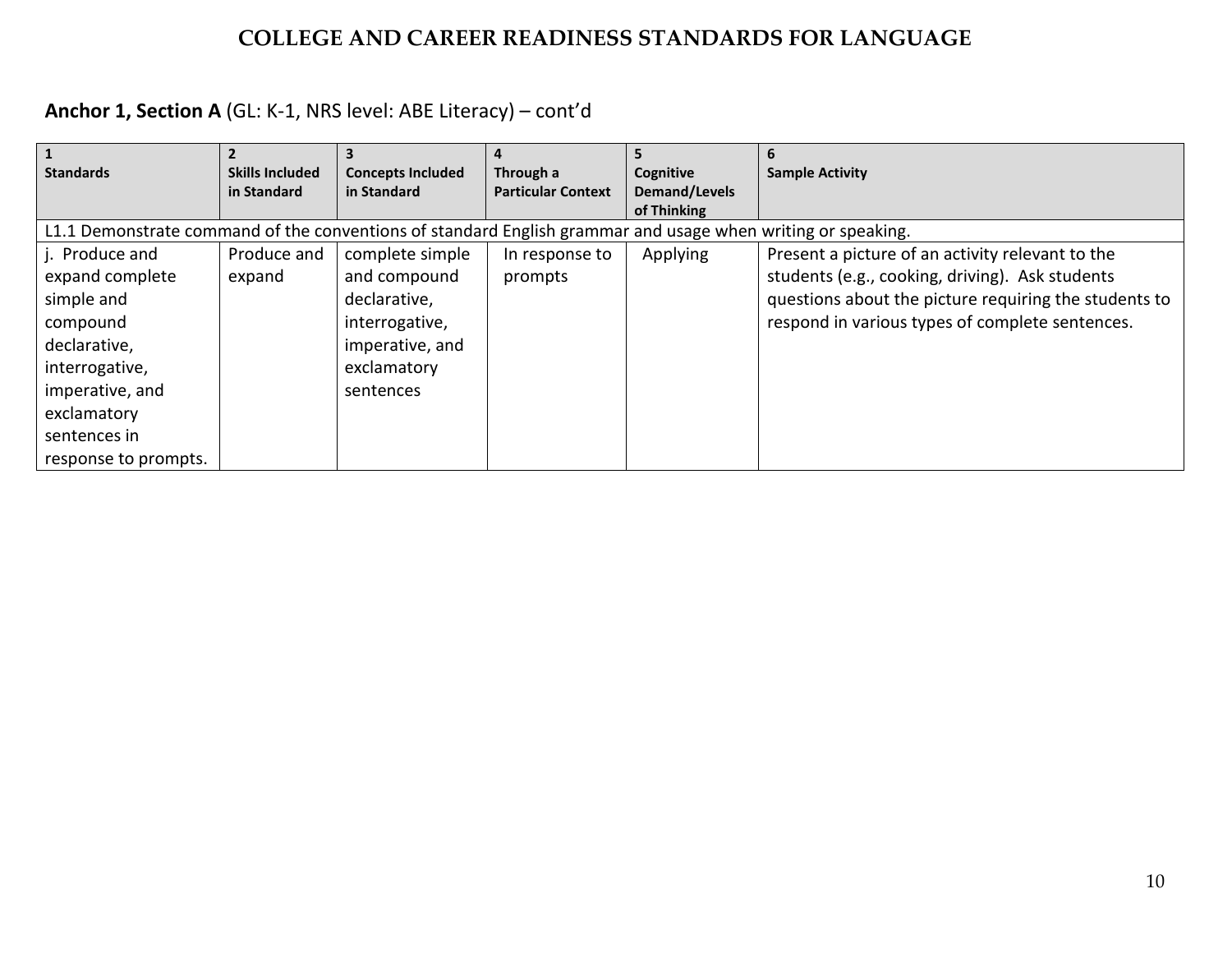| $\mathbf{1}$<br><b>Standards</b>                                                                                   | $\overline{2}$<br><b>Skills Included</b> | <b>Concepts Included</b>                                        | $\overline{\mathbf{4}}$<br>Through a | 5<br>Cognitive                      | <b>Sample Activity</b>                                                                                                                                                                                                                                                                                                          |
|--------------------------------------------------------------------------------------------------------------------|------------------------------------------|-----------------------------------------------------------------|--------------------------------------|-------------------------------------|---------------------------------------------------------------------------------------------------------------------------------------------------------------------------------------------------------------------------------------------------------------------------------------------------------------------------------|
|                                                                                                                    | in Standard                              | in Standard                                                     | <b>Particular Context</b>            | <b>Demand/Levels</b><br>of Thinking |                                                                                                                                                                                                                                                                                                                                 |
| L2.1 Demonstrate command of the conventions of standard English grammar and usage when writing or speaking.        |                                          |                                                                 |                                      |                                     |                                                                                                                                                                                                                                                                                                                                 |
| a. Use collective<br>nouns (e.g., group).                                                                          | Use                                      | collective nouns                                                |                                      | Applying                            | Generate with students lists of words that name<br>groups of specific people, animals, or things (e.g.,<br>class, herd, bunch). Use words from the list to<br>generate sentences (e.g., The class saw a herd of                                                                                                                 |
|                                                                                                                    |                                          |                                                                 |                                      |                                     | cattle in the fields.) After saying the sentences, ask<br>the students to write their sentences.                                                                                                                                                                                                                                |
| b. Form and use<br>frequently occurring<br>irregular plural nouns<br>(e.g., feet, children,<br>teeth, mice, fish). | Form and<br>use                          | frequently<br>occurring<br>irregular plural<br>nouns            |                                      | Applying                            | Generate with the students a list of singular nouns<br>and their plural forms (e.g., foot, feet). Use words<br>from the list to generate sentences (e.g., The child<br>became separated from the other children.). After<br>saying the sentences, ask the students to write their<br>sentences.                                 |
| c. Use reflexive<br>pronouns (e.g.,<br>myself, ourselves).                                                         | Use                                      | reflexive<br>pronouns                                           | In basic<br>sentences                | Applying                            | Generate with the students a list of pronouns and<br>their reflexive form (e.g., me, myself). Use words<br>from the list to generate sentences (e.g., I asked<br>myself, "Is that man looking at me?".). After saying<br>the sentences, ask the students to write their<br>sentences.                                           |
| d. Form and use the<br>past tense of<br>frequently occurring<br>irregular verbs (e.g.,<br>sat, hid, told).         | Form and<br>use                          | the past tense of<br>frequently<br>occurring<br>irregular verbs |                                      | Applying                            | Generate with the students a list of the present tense<br>of verbs and their irregular past forms (e.g., do, did).<br>Use words from the list to generate sentences (e.g.,<br>Yesterday I did part of my homework but today I will<br>do all of it.). After saying the sentences, ask the<br>students to write their sentences. |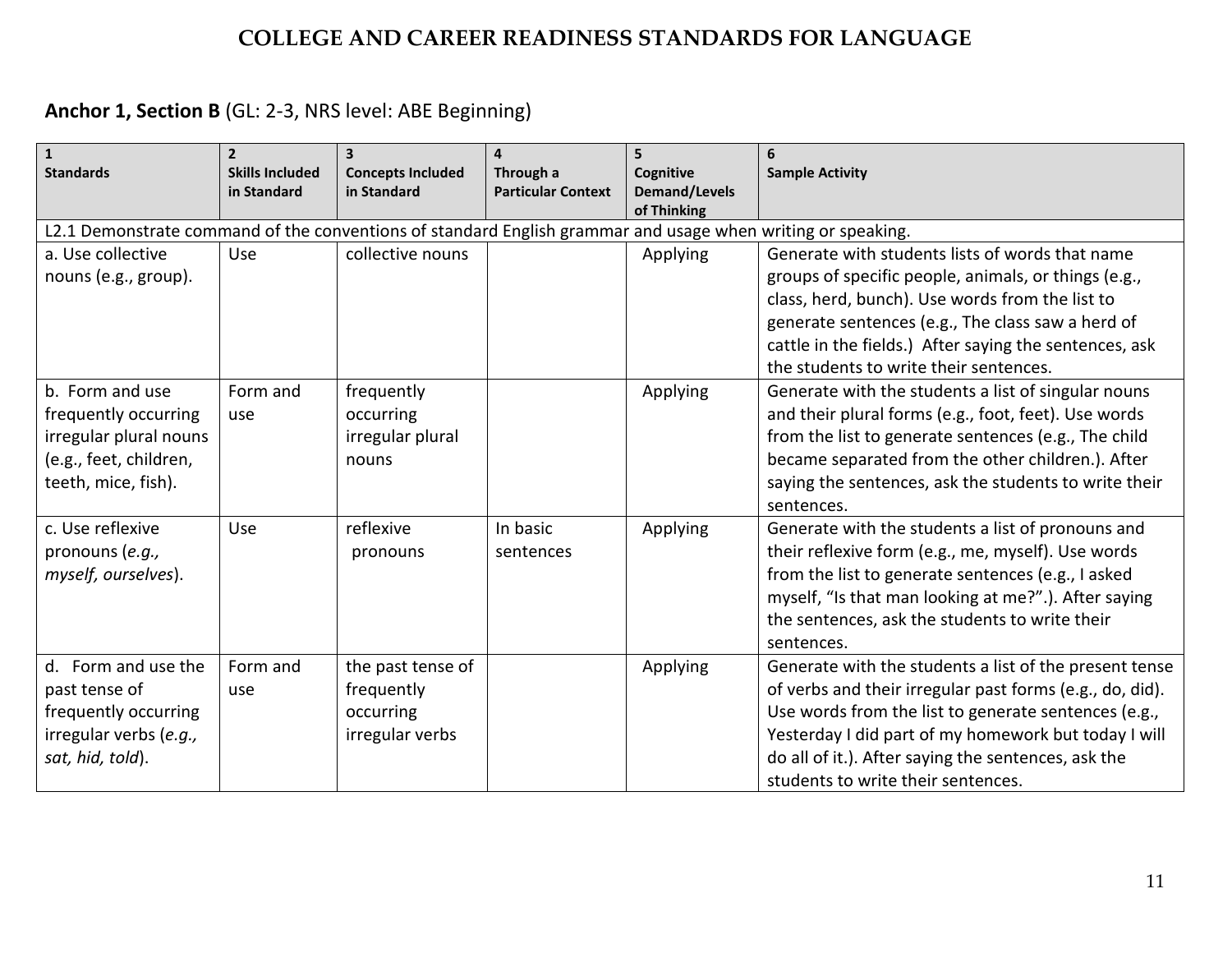| $\mathbf{1}$<br><b>Standards</b>                                                                            | <b>Skills Included</b> | <b>Concepts Included</b> |                                        | Cognitive                           |                                                         |
|-------------------------------------------------------------------------------------------------------------|------------------------|--------------------------|----------------------------------------|-------------------------------------|---------------------------------------------------------|
|                                                                                                             | in Standard            | in Standard              | Through a<br><b>Particular Context</b> | <b>Demand/Levels</b><br>of Thinking | <b>Sample Activity</b>                                  |
| L2.1 Demonstrate command of the conventions of standard English grammar and usage when writing or speaking. |                        |                          |                                        |                                     |                                                         |
| e. Use adjectives                                                                                           | Use                    | adjective and            |                                        | <b>Applying</b>                     | Generate with the students a list of nouns, adjectives, |
| and adverbs, and                                                                                            |                        | adverbs and              |                                        |                                     | verbs and adverbs (e.g., Grandpa, funny, talked,        |
| choose between                                                                                              |                        |                          |                                        |                                     | loudly). Use words from the list to generate            |
| them depending on                                                                                           | choose                 | between them             | depending on                           |                                     | sentences (e.g., My funny grandpa talked loudly         |
| what is to be                                                                                               |                        |                          | what is to be                          |                                     | when he told a joke.). After saying the sentences, ask  |
| modified.                                                                                                   |                        |                          | modified                               |                                     | the students to write their sentences                   |
| f. Produce, expand,                                                                                         | Produce,               | complete,                |                                        | Applying                            | Generate with the students a list of nouns, adjectives, |
| and rearrange                                                                                               | expand, and            | simple and               |                                        |                                     | verbs, adverbs and prepositional phrases (e.g., dog,    |
| complete simple and                                                                                         | rearrange              | compound                 |                                        |                                     | brown, ran, quickly, down the road). Use words from     |
| compound sentences                                                                                          |                        | sentences                |                                        |                                     | the list to generate simple sentences (e.g., The brown  |
| (e.g., The boy                                                                                              |                        |                          |                                        |                                     | dog ran.). Then use words from additional lists to      |
| watched the movie;                                                                                          |                        |                          |                                        |                                     | expand and rearrange the sentence (e.g., The brown      |
| The little boy                                                                                              |                        |                          |                                        |                                     | dog ran quickly down the road. Quickly down the         |
| watched the movie;                                                                                          |                        |                          |                                        |                                     | road, the brown dog ran.) After saying the sentences,   |
| The action movie was                                                                                        |                        |                          |                                        |                                     | ask the students to write their sentences.              |
| watched by the little                                                                                       |                        |                          |                                        |                                     |                                                         |
| boy).                                                                                                       |                        |                          |                                        |                                     |                                                         |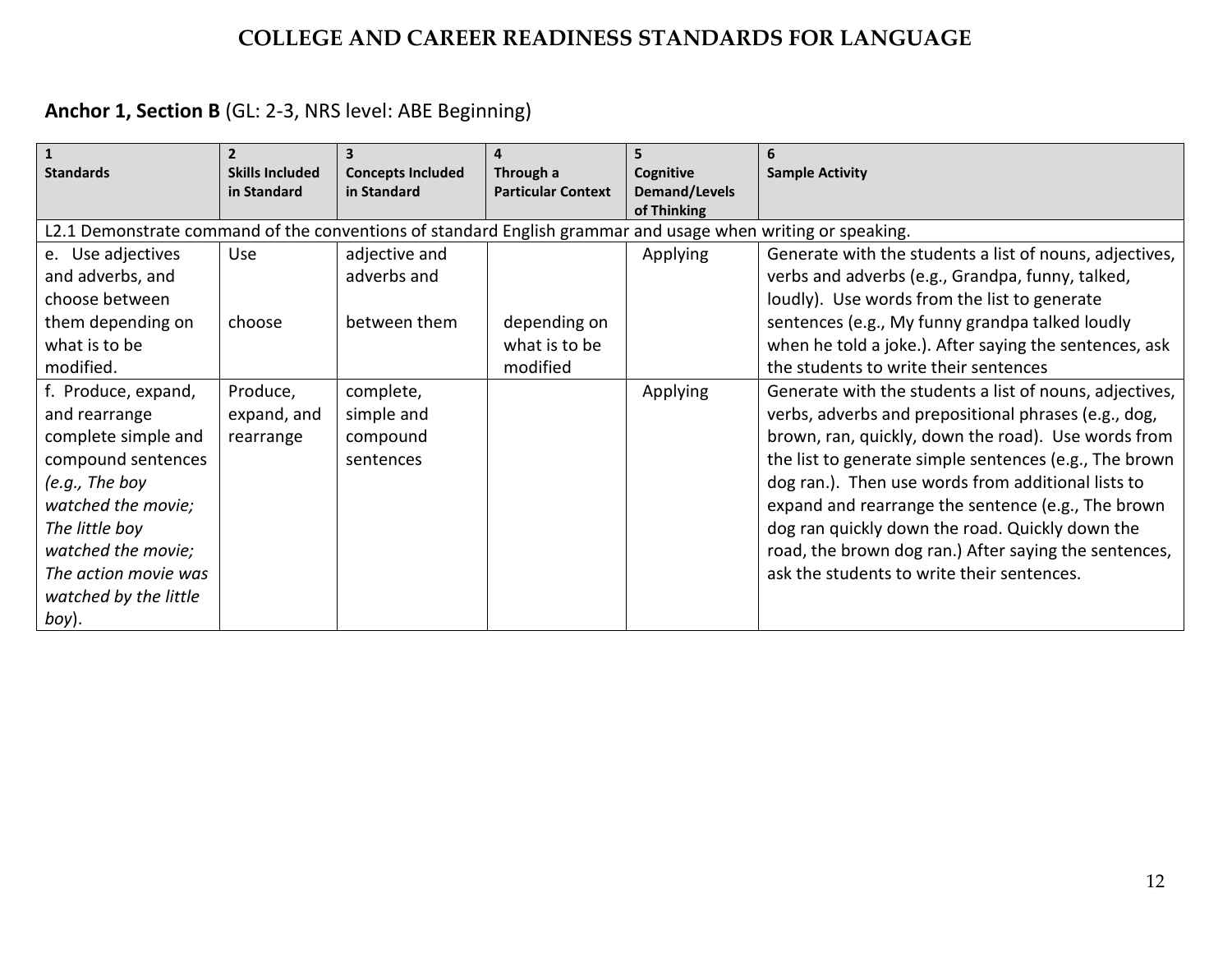| $\mathbf{1}$<br><b>Standards</b>                                                                                                                     | $\overline{2}$<br><b>Skills Included</b><br>in Standard | 3<br><b>Concepts Included</b><br>in Standard                                                       | 4<br>Through a<br><b>Particular Context</b> | 5<br>Cognitive<br><b>Demand/Levels</b><br>of Thinking | <b>Sample Activity</b>                                                                                                                                                                                                                                                                                              |
|------------------------------------------------------------------------------------------------------------------------------------------------------|---------------------------------------------------------|----------------------------------------------------------------------------------------------------|---------------------------------------------|-------------------------------------------------------|---------------------------------------------------------------------------------------------------------------------------------------------------------------------------------------------------------------------------------------------------------------------------------------------------------------------|
| L3.1 Demonstrate command of the conventions of standard English grammar and usage when writing or speaking.                                          |                                                         |                                                                                                    |                                             |                                                       |                                                                                                                                                                                                                                                                                                                     |
| a. Explain the<br>function of nouns,<br>pronouns, verbs,<br>adjectives, and<br>adverbs in general<br>and their functions in<br>particular sentences. | Explain                                                 | the function of<br>nouns,<br>pronouns, verbs,<br>adjectives, and<br>adverbs and<br>their junctions |                                             | Applying                                              | Generate with the students lists of nouns, pronouns,<br>verbs, adjectives, and adverbs and review their<br>function in a sentence. With a partner, ask them to<br>use combinations of these words to create sentences<br>and explain the function of each word.                                                     |
| b. Form and use<br>regular and irregular<br>plural nouns.                                                                                            | Forms and<br>use                                        | regular and<br>irregular plural<br>nouns                                                           |                                             | Applying                                              | Generate with the students a list of regular and<br>irregular plural nouns (e.g., brother-brothers, child-<br>children). Use words from the list to generate<br>sentences (e.g., The child became separated from the<br>other children.). After saying the sentences, ask the<br>students to write their sentences. |
| c. Use abstract nouns<br>(e.g., childhood).                                                                                                          | Use                                                     | abstract nouns                                                                                     |                                             | Applying                                              | Generate with the students a list of abstract nouns<br>(e.g., childhood, education). Use words from the list<br>to generate sentences (e.g., I would like to receive<br>more knowledge in my education.). After saying the<br>sentences, ask the students to write their sentences.                                 |
| d. Form and use<br>regular and irregular<br>verbs.                                                                                                   | From and<br>use                                         | regular and<br>irregular verbs                                                                     |                                             | Applying                                              | Generate with the students a list of regular and<br>irregular verbs (e.g., yelled, is-was). Use words from<br>the list to generate sentences (e.g., Yesterday I yelled<br>when I dropped the pan on my foot.). After saying<br>the sentences, ask the students to write their<br>sentences.                         |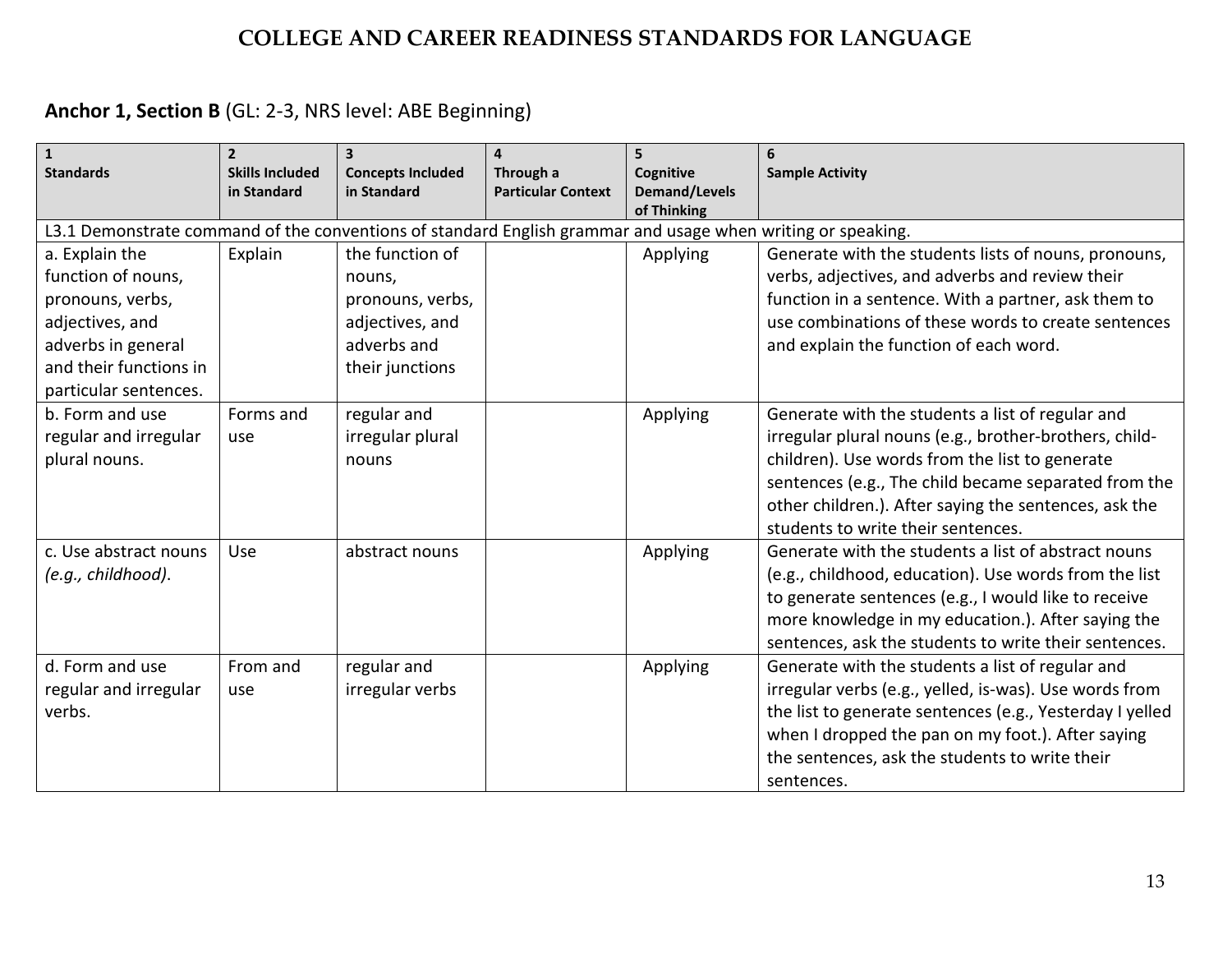| $\vert$ 1                                                                                                   | $\overline{2}$                        |                                         |                                        | 5                                 | 6                                                       |
|-------------------------------------------------------------------------------------------------------------|---------------------------------------|-----------------------------------------|----------------------------------------|-----------------------------------|---------------------------------------------------------|
| <b>Standards</b>                                                                                            | <b>Skills Included</b><br>in Standard | <b>Concepts Included</b><br>in Standard | Through a<br><b>Particular Context</b> | Cognitive<br><b>Demand/Levels</b> | <b>Sample Activity</b>                                  |
|                                                                                                             |                                       |                                         |                                        | of Thinking                       |                                                         |
| L3.1 Demonstrate command of the conventions of standard English grammar and usage when writing or speaking. |                                       |                                         |                                        |                                   |                                                         |
| e. Form and use the                                                                                         | From and                              | simple verb                             |                                        | Applying                          | Ask the students to search for change over time         |
| simple (e.g., I walked;                                                                                     | use                                   | tenses                                  |                                        |                                   | related to a topic (e.g., telephone). Sort the pictures |
| I walk; I will walk)                                                                                        |                                       |                                         |                                        |                                   | into past, present, and future. Ask the students to     |
| verb tenses.                                                                                                |                                       |                                         |                                        |                                   | describe the pictures using the correct tense of the    |
|                                                                                                             |                                       |                                         |                                        |                                   | verb (e.g., Now I talk on this kind of phone. My        |
|                                                                                                             |                                       |                                         |                                        |                                   | grandmother talked on a dial phone. In the future, I    |
|                                                                                                             |                                       |                                         |                                        |                                   | will talk on small chip.). After saying the sentences,  |
|                                                                                                             |                                       |                                         |                                        |                                   | ask the students to write their sentences.              |
| f. Ensure subject-                                                                                          | Ensure                                | subject-verb                            |                                        | Applying                          | Generate with the students a list of nouns, verbs, and  |
| verb and pronoun-                                                                                           |                                       | and pronoun-                            |                                        |                                   | pronouns (e.g., dog, ran, he). Use words from the list  |
| antecedent                                                                                                  |                                       | antecedent                              |                                        |                                   | to generate simple sentences and discussing             |
| agreement.*                                                                                                 |                                       | agreement                               |                                        |                                   | agreement among the words (e.g., The dog ran down       |
|                                                                                                             |                                       |                                         |                                        |                                   | the street and he found a bone.). After saying the      |
|                                                                                                             |                                       |                                         |                                        |                                   | sentences, ask the students to write their sentences.   |
| g. Form and use                                                                                             | From and                              | comparative                             |                                        | Applying                          | Present two cereal boxes to the students (e.g., Honey   |
| comparative and                                                                                             | use                                   | and superlative                         |                                        |                                   | Nut Cheerios, Wheaties). Ask the students to discuss    |
| superlative adjectives                                                                                      |                                       | adjectives and                          |                                        |                                   | the differences between them using adjectives and       |
| and adverbs, and                                                                                            |                                       | adverbs, and                            |                                        |                                   | adverbs. Then ask students to write their conclusions.  |
| choose between                                                                                              |                                       |                                         |                                        |                                   |                                                         |
| them depending on                                                                                           | choose                                | between them                            | depending on                           |                                   |                                                         |
| what is to be                                                                                               |                                       |                                         | what is to be                          |                                   |                                                         |
| modified.                                                                                                   |                                       |                                         | modified                               |                                   |                                                         |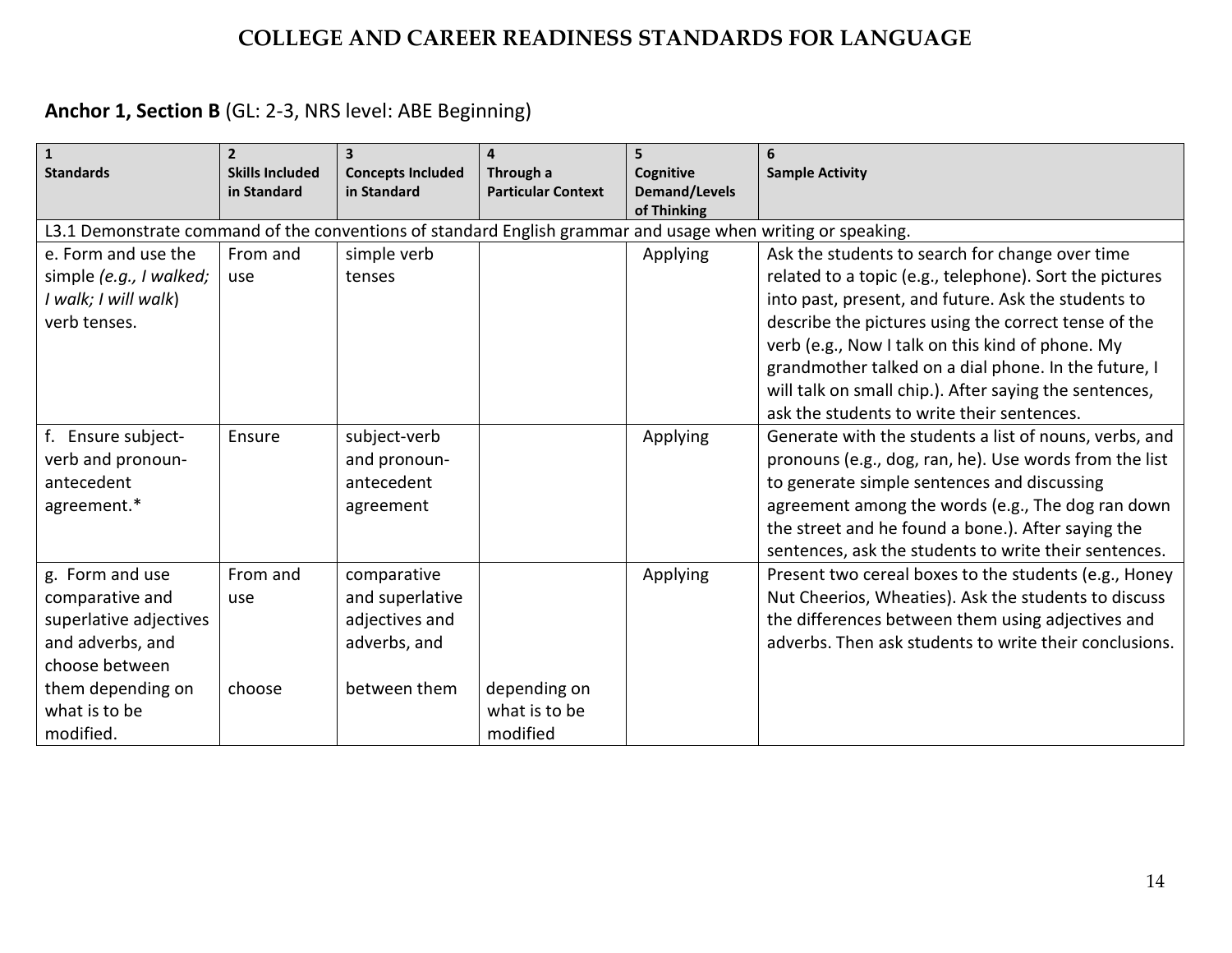|                                                                                                             |                        |                          |                           |                      | 6                                                     |
|-------------------------------------------------------------------------------------------------------------|------------------------|--------------------------|---------------------------|----------------------|-------------------------------------------------------|
| <b>Standards</b>                                                                                            | <b>Skills Included</b> | <b>Concepts Included</b> | Through a                 | Cognitive            | <b>Sample Activity</b>                                |
|                                                                                                             | in Standard            | in Standard              | <b>Particular Context</b> | <b>Demand/Levels</b> |                                                       |
|                                                                                                             |                        |                          |                           | of Thinking          |                                                       |
| L3.1 Demonstrate command of the conventions of standard English grammar and usage when writing or speaking. |                        |                          |                           |                      |                                                       |
| h. Use coordinating                                                                                         | <b>Use</b>             | coordinating and         |                           | Applying             | Using a list of conjunctions, provide examples of how |
| and subordinating                                                                                           |                        | subordinating            |                           |                      | these are coordinating and subordinating              |
| conjunctions.                                                                                               |                        |                          |                           |                      | conjunctions. Ask students to use the conjunctions in |
|                                                                                                             |                        |                          |                           |                      | both ways to describe themselves. Then students       |
|                                                                                                             |                        |                          |                           |                      | write their descriptions.                             |
| i. Produce simple,                                                                                          | Produce                | simple,                  |                           | Applying             | Provide a graphic organizer with three columns,       |
| compound, and                                                                                               |                        | compound, and            |                           |                      | simple, compound and complex. Using a picture         |
| complex sentences.                                                                                          |                        | complex                  |                           |                      | taken from the student's cell phone, ask the students |
|                                                                                                             |                        | sentences                |                           |                      | to describe the picture in three ways and write the   |
|                                                                                                             |                        |                          |                           |                      | description in each column.                           |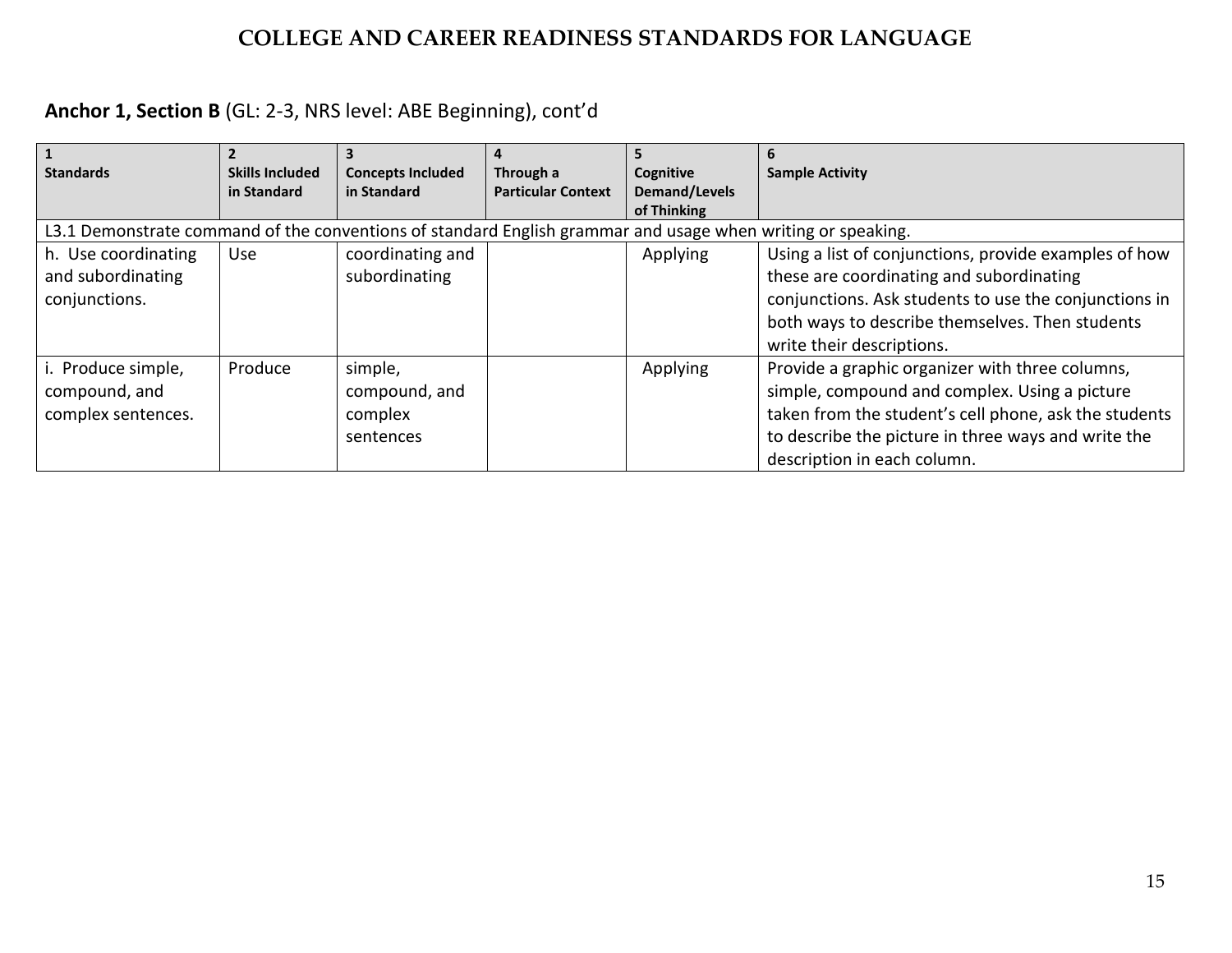## **Anchor 1, Section C** (GL: 3-4, NRS level: ABE Intermediate Low)

| $\vert$ 1                                                                                                   | $\overline{2}$         | $\overline{\mathbf{3}}$  | 4                         | 5                                   |                                                         |
|-------------------------------------------------------------------------------------------------------------|------------------------|--------------------------|---------------------------|-------------------------------------|---------------------------------------------------------|
| <b>Standards</b>                                                                                            | <b>Skills Included</b> | <b>Concepts Included</b> | Through a                 | Cognitive                           | <b>Sample Activity</b>                                  |
|                                                                                                             | in Standard            | in Standard              | <b>Particular Context</b> | <b>Demand/Levels</b><br>of Thinking |                                                         |
| L4.1 Demonstrate command of the conventions of standard English grammar and usage when writing or speaking. |                        |                          |                           |                                     |                                                         |
| a. Use relative                                                                                             | Use                    | relative                 |                           | Applying                            | After a brief interview, the students will give an      |
| pronouns (who,                                                                                              |                        | pronouns and             |                           |                                     | introduction of their classmates using relative         |
| whose, whom, which,                                                                                         |                        | relative                 |                           |                                     | pronouns and relative adverbs (e.g., This is my         |
| that) and relative                                                                                          |                        | adverbs                  |                           |                                     | classmate John Doe who likes to go hunting when the     |
| adverbs (where,                                                                                             |                        |                          |                           |                                     | weather is just right.).                                |
| when, why).                                                                                                 |                        |                          |                           |                                     |                                                         |
| b. Form and use the                                                                                         | Form and               | regular and              |                           | Applying                            | Given a list of verbs, the students will create         |
| progressive (e.g., I                                                                                        | use                    | progressive              |                           |                                     | scenarios for each verb tense and then take pictures    |
| was walking; I am                                                                                           |                        | verb tenses              |                           |                                     | of each on their cell phones. (e.g., I am texting.      |
| walking; I will be                                                                                          |                        |                          |                           |                                     | Yesterday, I texted a message to my mother.             |
| walking) verb tenses.                                                                                       |                        |                          |                           |                                     | Tomorrow, I need to text my brother and ask about       |
|                                                                                                             |                        |                          |                           |                                     | dinner.). They will then write a description of each    |
|                                                                                                             |                        |                          |                           |                                     | picture with the correct verb tense.                    |
| c. Use modal                                                                                                | Use                    | modal                    | to convey                 | Applying                            | Students will work together to role play a scenario in  |
| auxiliaries (e.g., can,                                                                                     |                        | auxiliaries              | various                   |                                     | which they need to use auxiliaries (e.g., asking a boss |
| may, must) to convey                                                                                        |                        |                          | conditions                |                                     | for a raise, ordering at a restaurant).                 |
| various conditions.                                                                                         |                        |                          |                           |                                     |                                                         |
| d. Order adjectives                                                                                         | Order                  | adjectives               | within                    | Applying                            | After a discussion about ordering of adjectives, the    |
| within sentences                                                                                            |                        |                          | sentences                 |                                     | students will take pictures of objects in the room      |
| according to                                                                                                |                        |                          | according to              |                                     | (e.g., a shoe, purse, book bag) and then describe the   |
| conventional                                                                                                |                        |                          | conventional              |                                     | object with two or more adjectives in a sentence.       |
| patterns (e.g., a small                                                                                     |                        |                          | patterns                  |                                     | The students will then write the sentence.              |
| red bag rather than a                                                                                       |                        |                          |                           |                                     |                                                         |
| red small bag).                                                                                             |                        |                          |                           |                                     |                                                         |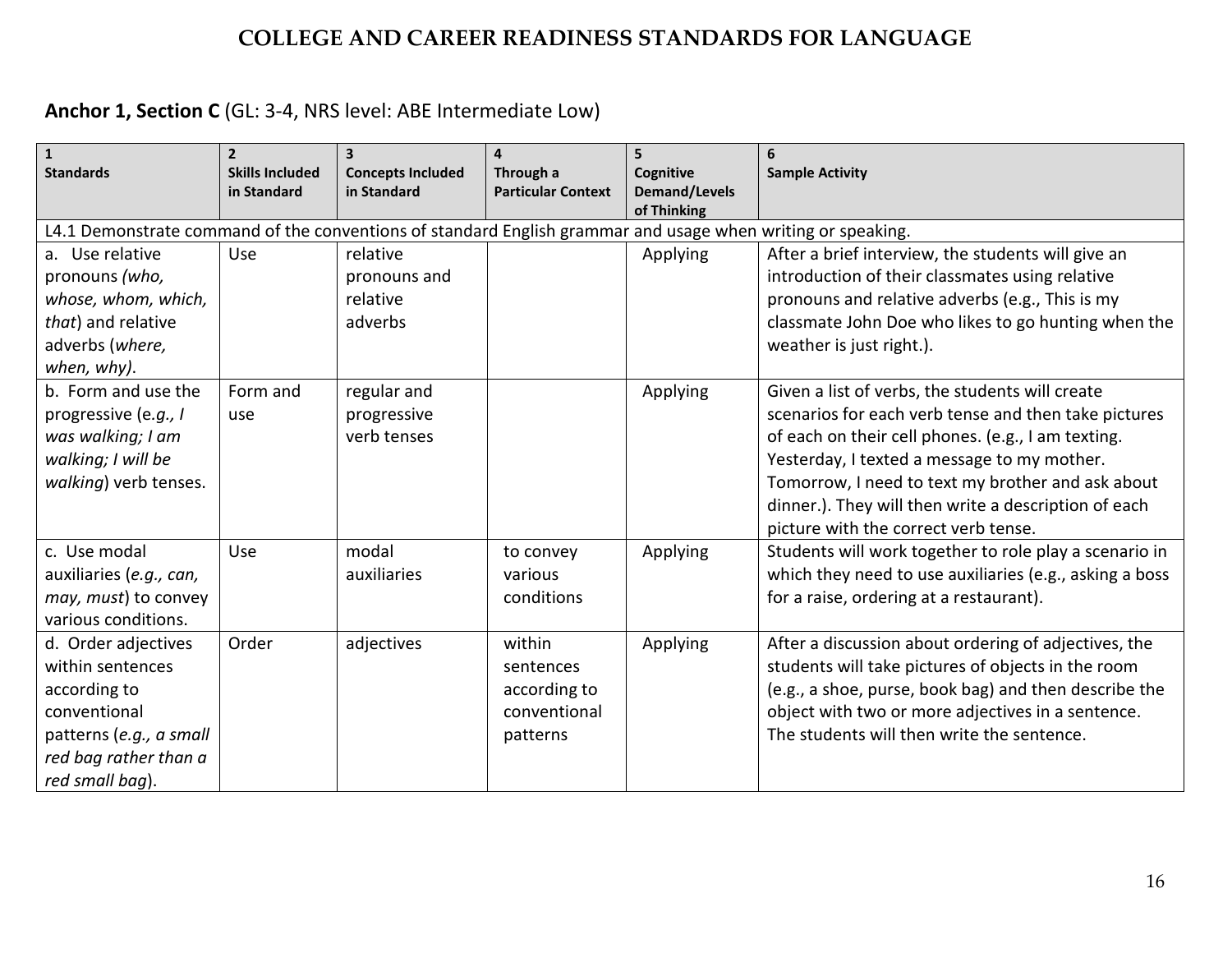## **Anchor 1, Section C** (GL: 3-4, NRS level: ABE Intermediate Low)

| $\mathbf{1}$<br><b>Standards</b>                                                                                     | <b>Skills Included</b><br>in Standard       | <b>Concepts Included</b><br>in Standard                             | 4<br>Through a<br><b>Particular Context</b> | Cognitive<br><b>Demand/Levels</b><br>of Thinking | <b>Sample Activity</b>                                                                                                                                                                                                                                                                                                                                                         |
|----------------------------------------------------------------------------------------------------------------------|---------------------------------------------|---------------------------------------------------------------------|---------------------------------------------|--------------------------------------------------|--------------------------------------------------------------------------------------------------------------------------------------------------------------------------------------------------------------------------------------------------------------------------------------------------------------------------------------------------------------------------------|
| L4.1 Demonstrate command of the conventions of standard English grammar and usage when writing or speaking.          |                                             |                                                                     |                                             |                                                  |                                                                                                                                                                                                                                                                                                                                                                                |
| e. Form and use<br>prepositional<br>phrases.                                                                         | Form and<br>use                             | prepositional<br>phrases                                            |                                             | Applying                                         | Using a list of prepositional phrases, the students will<br>describe a recent event (e.g., family dinner, holiday)<br>using two or more phrases. The students will then<br>write their description.                                                                                                                                                                            |
| f. Produce complete<br>sentences,<br>recognizing<br>and correcting<br>inappropriate<br>fragments and run-<br>$ons.*$ | Produce<br>Recognizing<br>and<br>correcting | complete<br>sentences,<br>inappropriate<br>fragments and<br>run-ons |                                             | Applying                                         | Students will write a paragraph about their favorite<br>movie or TV show. The students will then peer-<br>conference in order to evaluate complete/incomplete<br>sentences.                                                                                                                                                                                                    |
| g. Correctly use<br>frequently confused<br>words (e.g., to, too,<br>two; there, their).*                             | Correctly use                               | frequently<br>confused<br>words                                     |                                             | Applying                                         | After a discussion of frequently confused words and<br>their meanings on a chart, the students will be asked<br>a series of questions in which they will need to use<br>one of the confused words in their answer (e.g., How<br>many feet do you have?). The students respond to<br>the question verbally and then write their response<br>referring to the chart for support. |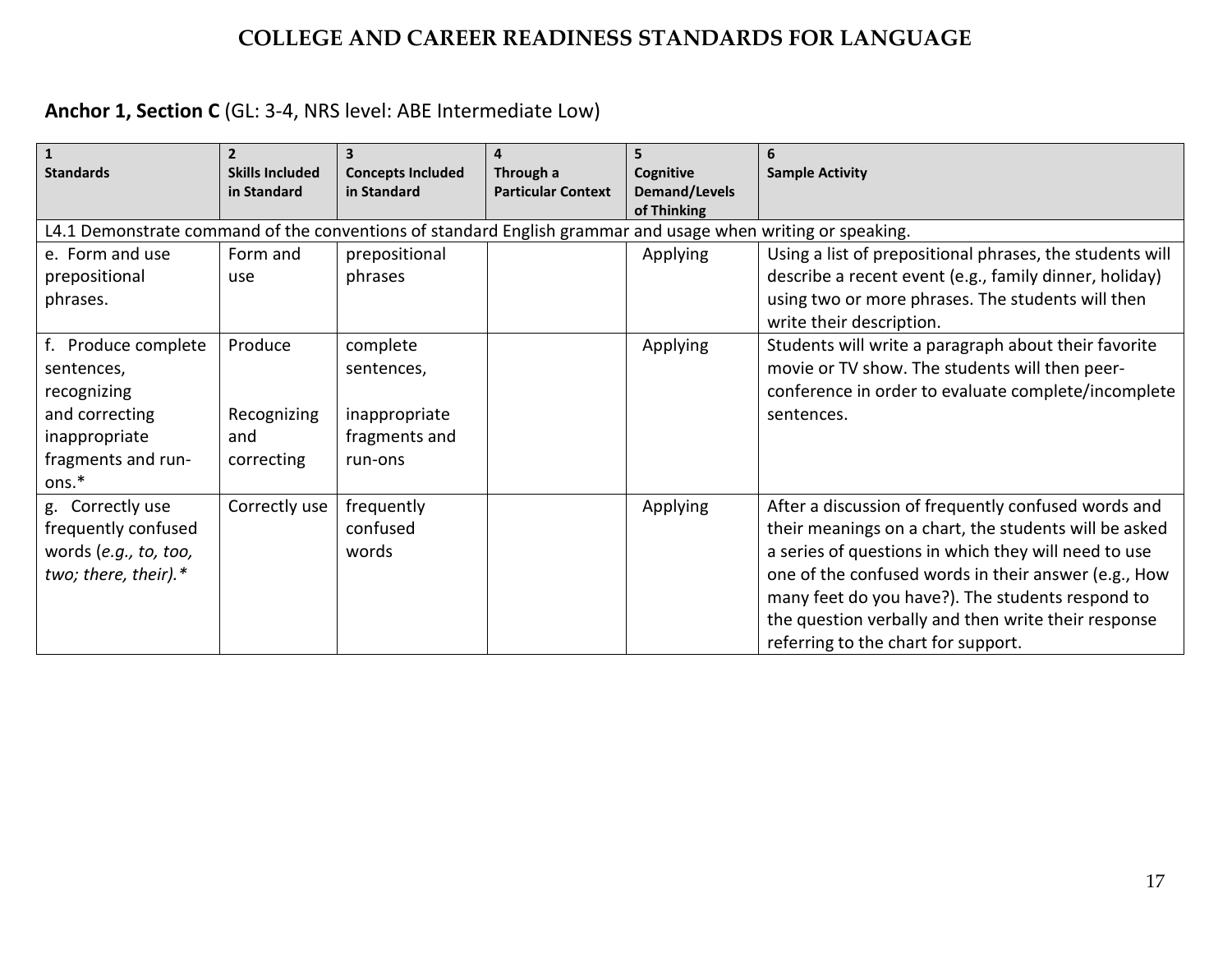## **Anchor 1, Section D** (GL: 6-8, NRS level: ABE Intermediate High)

| $\mathbf{1}$<br><b>Standards</b>                                                                            | $\overline{2}$<br><b>Skills Included</b><br>in Standard | $\overline{\mathbf{3}}$<br><b>Concepts Included</b><br>in Standard | 4<br>Through a<br><b>Particular Context</b> | 5.<br>Cognitive<br><b>Demand/Levels</b><br>of Thinking | 6<br><b>Sample Activity</b>                                                                                                                                                                                                                                                                                                                                                                                                                                         |
|-------------------------------------------------------------------------------------------------------------|---------------------------------------------------------|--------------------------------------------------------------------|---------------------------------------------|--------------------------------------------------------|---------------------------------------------------------------------------------------------------------------------------------------------------------------------------------------------------------------------------------------------------------------------------------------------------------------------------------------------------------------------------------------------------------------------------------------------------------------------|
| L6.1 Demonstrate command of the conventions of standard English grammar and usage when writing or speaking. |                                                         |                                                                    |                                             |                                                        |                                                                                                                                                                                                                                                                                                                                                                                                                                                                     |
| a. Ensure that<br>pronouns are in the<br>proper case<br>(subjective, objective,<br>possessive).             | Ensure                                                  | that pronouns<br>are in the proper<br>case                         |                                             | Applying                                               | Provide students examples from literature that<br>display author's use of proper pronoun case (e.g.,<br>The Chronicles of Narnia- "Come in front with us<br>lions.") Then ask students to analyze their own<br>writing for proper case.                                                                                                                                                                                                                             |
| b. Use intensive<br>pronouns (e.g.,<br>myself, ourselves).                                                  | Use                                                     | intensive<br>pronouns                                              |                                             | Applying                                               | Provide students cards with sentences that contain<br>missing intensive pronouns (e.g., I gave _____ plenty<br>of time to get to work. myself, me). Students then<br>work with a partner to determine correct pronoun<br>needed to complete the sentence.                                                                                                                                                                                                           |
| c. Recognize and<br>correct inappropriate<br>shifts in pronoun<br>number and person.*                       | Recognize<br>and correct                                | inappropriate<br>shifts in pronoun<br>number and<br>person         |                                             | Applying                                               | Share with students various cards containing<br>sentences with inappropriate shifts in pronouns (e.g.,<br>If you eat sensibly and watch your caloric intake,<br>most people should be able to maintain their desired<br>weight.) and correct sentences (e.g., If you eat<br>sensibly and watch your caloric intake, you should be<br>able to maintain your desired weight.). Ask students<br>to match incorrect and correct sentences and then<br>explain the rule. |
| d. Recognize and<br>correct vague pronouns<br>(i.e., ones with unclear<br>or ambiguous<br>antecedents).*    | Recognize<br>and correct                                | vague pronouns                                                     |                                             | Applying                                               | Provide students with examples of sentences with<br>vague pronouns (e.g., When the car hit a tree, it<br>made a terrible noise.) Ask them to act out each<br>possible interpretation of the sentence. Then with a<br>partner, rewrite the sentence to make it clear.                                                                                                                                                                                                |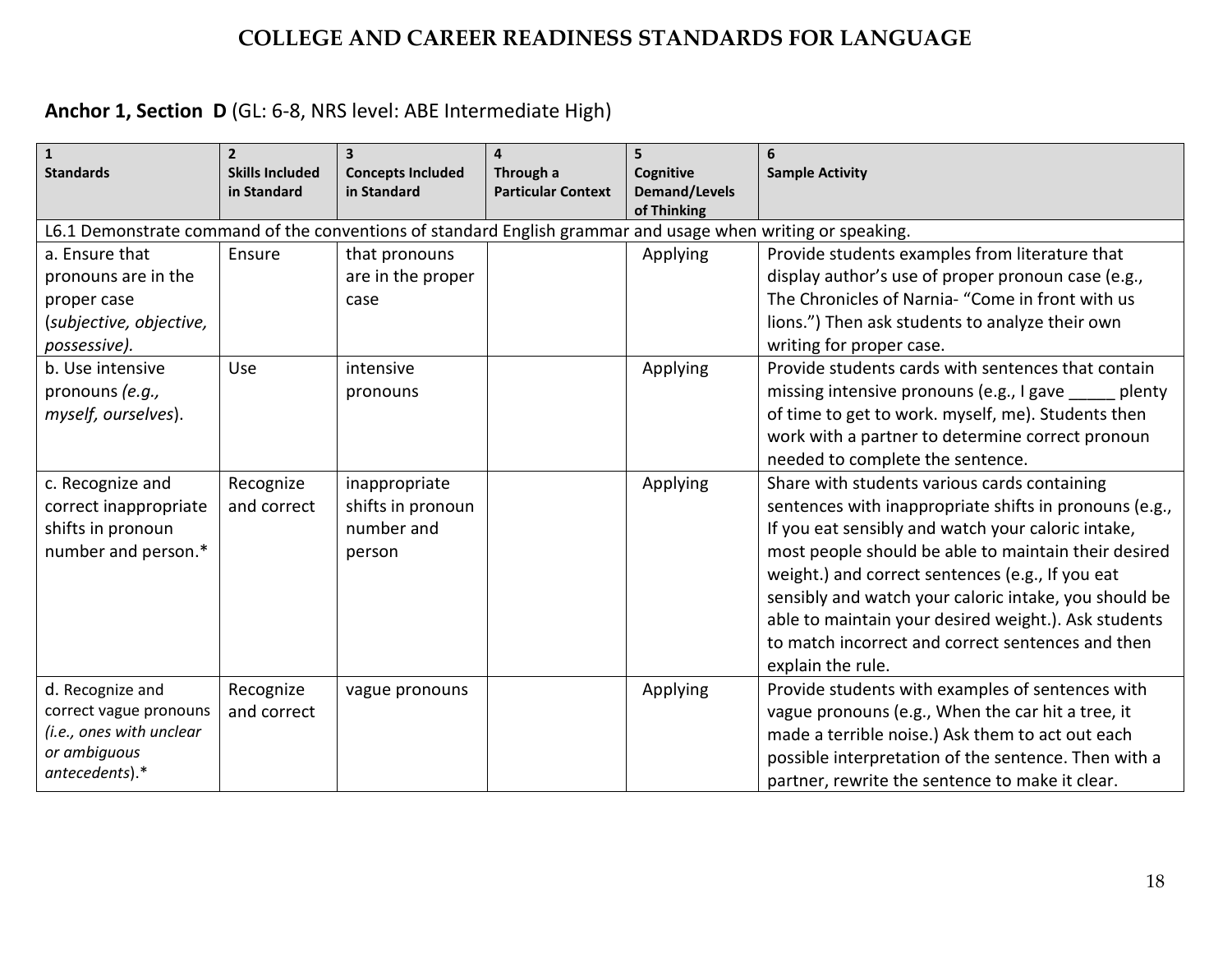## **Anchor 1, Section D** (GL: 6-8, NRS level: ABE Intermediate High), cont'd

|                                                                                                             | 2                      |                          |                           |               | 6                                                        |
|-------------------------------------------------------------------------------------------------------------|------------------------|--------------------------|---------------------------|---------------|----------------------------------------------------------|
| <b>Standards</b>                                                                                            | <b>Skills Included</b> | <b>Concepts Included</b> | Through a                 | Cognitive     | <b>Sample Activity</b>                                   |
|                                                                                                             | in Standard            | in Standard              | <b>Particular Context</b> | Demand/Levels |                                                          |
|                                                                                                             |                        |                          |                           | of Thinking   |                                                          |
| L6.1 Demonstrate command of the conventions of standard English grammar and usage when writing or speaking. |                        |                          |                           |               |                                                          |
| e. Recognize                                                                                                | Recognize              | variations from          | In their own              | Applying      | Given a writer's checklist, students work with a partner |
| variations from                                                                                             |                        | standard English         | and other's               |               | to read each other's writing and provide feedback        |
| standard English                                                                                            |                        |                          | writing and               |               | based on the checklist criteria (e.g., consistent verb   |
| in their own and                                                                                            | Identify and           | strategies to            | peaking, and              |               | tense, correct use of pronouns).                         |
| others' writing and                                                                                         | use                    | improve                  |                           |               |                                                          |
| speaking, and identify                                                                                      |                        | expression in            |                           |               |                                                          |
| and use strategies to                                                                                       |                        | conventional             |                           |               |                                                          |
| improve expression                                                                                          |                        | language                 |                           |               |                                                          |
| in conventional                                                                                             |                        |                          |                           |               |                                                          |
| language.*                                                                                                  |                        |                          |                           |               |                                                          |

#### **Anchor 1, Section D** (GL: 6-8, NRS level: ABE Intermediate High), cont'd

| <b>Standards</b>                                                                                            | <b>Skills Included</b> | <b>Concepts Included</b> | Through a                 | Cognitive     | <b>Sample Activity</b>                                   |
|-------------------------------------------------------------------------------------------------------------|------------------------|--------------------------|---------------------------|---------------|----------------------------------------------------------|
|                                                                                                             | in Standard            | in Standard              | <b>Particular Context</b> | Demand/Levels |                                                          |
|                                                                                                             |                        |                          |                           | of Thinking   |                                                          |
| L7.1 Demonstrate command of the conventions of standard English grammar and usage when writing or speaking. |                        |                          |                           |               |                                                          |
| a. Explain the                                                                                              | Explain                | the function             | of phrases and            | Applying      | Place cards on the board with parts of a sentence (i.e., |
| function of phrases                                                                                         |                        |                          | clauses in                |               | one card per phrase, clause, etc). Students read         |
| and clauses in                                                                                              |                        |                          | general                   |               | through the sentence and then determine the function     |
| general and their                                                                                           |                        | and their                |                           |               | of each part of the sentence by writing above each       |
| function in specific                                                                                        |                        | function                 | in specific               |               | card. The students then move the cards around to         |
| sentences.                                                                                                  |                        |                          | sentences                 |               | determine if the sentence can be formed in different     |
|                                                                                                             |                        |                          |                           |               | ways and if the functions change.                        |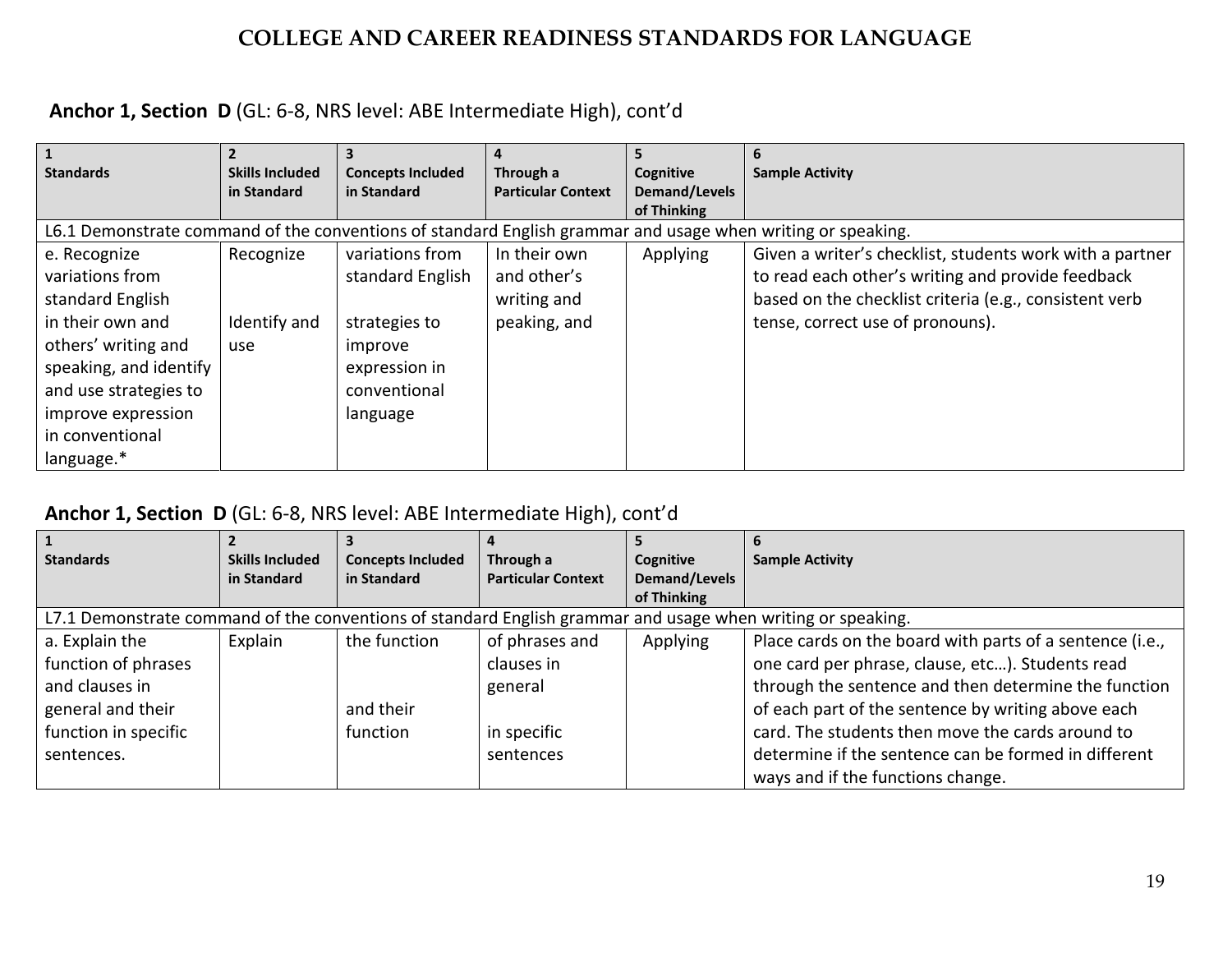## **Anchor 1, Section D** (GL: 6-8, NRS level: ABE Intermediate High), cont'd

|                                                                                                             |                        |                          | 4                         |                      |                                                         |
|-------------------------------------------------------------------------------------------------------------|------------------------|--------------------------|---------------------------|----------------------|---------------------------------------------------------|
| <b>Standards</b>                                                                                            | <b>Skills Included</b> | <b>Concepts Included</b> | Through a                 | Cognitive            | <b>Sample Activity</b>                                  |
|                                                                                                             | in Standard            | in Standard              | <b>Particular Context</b> | <b>Demand/Levels</b> |                                                         |
|                                                                                                             |                        |                          |                           | of Thinking          |                                                         |
| L7.1 Demonstrate command of the conventions of standard English grammar and usage when writing or speaking. |                        |                          |                           |                      |                                                         |
| b. Choose among                                                                                             | Choose                 | among simple,            | to signal                 | Applying             | Present two ideas that are related to students (i.e.,   |
| simple, compound,                                                                                           |                        | compound,                | differing                 |                      | volcano and tsunami). Ask students to work with a       |
| complex, and                                                                                                |                        | complex and              | relationships             |                      | partner and write a variety of sentences (i.e., simple, |
| compound-complex                                                                                            |                        | compound-                | among ideas               |                      | compound, complex, compound-complex) that               |
| sentences to signal                                                                                         |                        | complex                  |                           |                      | describe the relationship between the two ideas.        |
| differing relationships                                                                                     |                        | sentences                |                           |                      |                                                         |
| among ideas.                                                                                                |                        |                          |                           |                      |                                                         |
| c. Place phrases and                                                                                        | Place                  | phrases and              | Within a                  | Applying             | Provide students with simple sentences and a variety    |
| clauses within a                                                                                            |                        | <b>clauses</b>           | sentence                  |                      | of phrases and clauses on cards. Students work with     |
| sentence, recognizing                                                                                       |                        |                          |                           |                      | a group to determine how to use the cards to create     |
| and correcting                                                                                              | Recognizing            | misplaced and            |                           |                      | descriptive sentences.                                  |
| misplaced and                                                                                               | and                    | dangling                 |                           |                      |                                                         |
| dangling modifiers.*                                                                                        | correcting             | modifiers                |                           |                      |                                                         |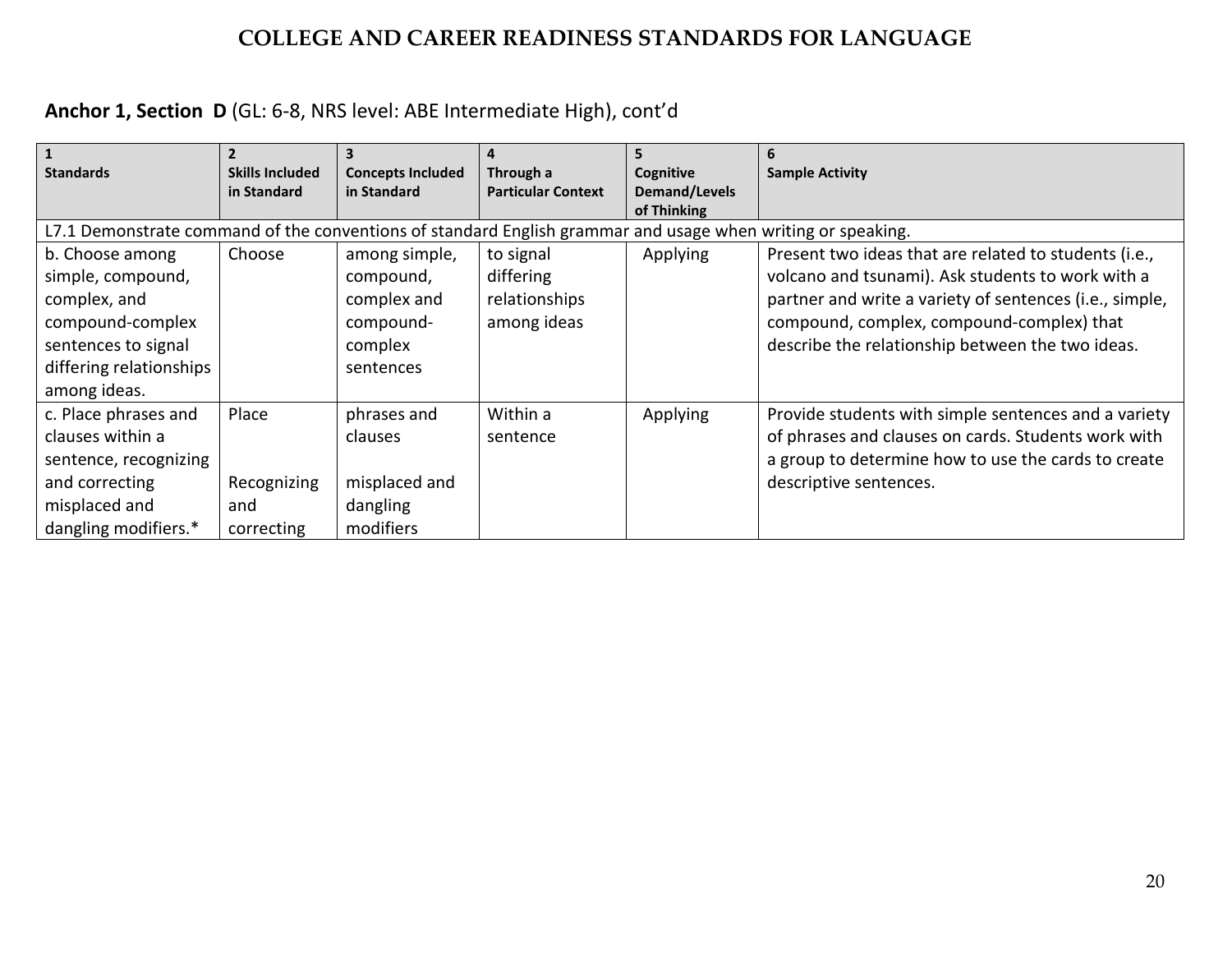## **Anchor 1, Section D** (GL: 6-8, NRS level: ABE Intermediate High)

| $\mathbf{1}$<br><b>Standards</b>          | $\overline{2}$<br><b>Skills Included</b> | $\overline{\mathbf{3}}$<br><b>Concepts Included</b> | 4<br>Through a            | 5<br>Cognitive           | 6<br><b>Sample Activity</b>                                                                                 |
|-------------------------------------------|------------------------------------------|-----------------------------------------------------|---------------------------|--------------------------|-------------------------------------------------------------------------------------------------------------|
|                                           | in Standard                              | in Standard                                         | <b>Particular Context</b> | Demand/Leve              |                                                                                                             |
|                                           |                                          |                                                     |                           | <b>Is</b><br>of Thinking |                                                                                                             |
|                                           |                                          |                                                     |                           |                          | L8.1 Demonstrate command of the conventions of standard English grammar and usage when writing or speaking. |
| a. Explain the                            | Explain                                  | the function of                                     | In general                | Applying                 | Provide students with sentences that contain a variety                                                      |
| function of verbals                       |                                          | verbals                                             |                           |                          | of verbals. Students work with a group to label each                                                        |
| (gerunds, participles,                    |                                          |                                                     |                           |                          | part of the sentence and describe their function.                                                           |
| infinitives) in general                   |                                          | and their                                           | In particular             |                          |                                                                                                             |
| and their function in                     |                                          | function                                            | sentences                 |                          |                                                                                                             |
| particular sentences.                     |                                          |                                                     |                           |                          |                                                                                                             |
| b. Form and use                           | Form and                                 | verbs                                               | In the active             | Applying                 | Present students with pictures of an event (i.e., animals                                                   |
| verbs in the active                       | use                                      |                                                     | and passive               |                          | playing, family eating) and ask them to describe the                                                        |
| and passive voice.                        |                                          |                                                     | voice                     |                          | picture using the active and passive voice and then                                                         |
|                                           |                                          |                                                     |                           |                          | discuss how the way an event is described emphasizes                                                        |
|                                           |                                          |                                                     |                           |                          | different things (i.e., Cats eat fish. Fish are eaten by                                                    |
|                                           |                                          |                                                     |                           |                          | cats).                                                                                                      |
| c. Form and use verbs                     | Form and                                 | verbs                                               | in the                    | Applying                 | Using a video from You Tube that presents an event                                                          |
| in the indicative,                        | use                                      |                                                     | indicative,               |                          | (e.g., cats playing together), ask the students to describe                                                 |
| imperative,                               |                                          |                                                     | imperative,               |                          | the event using a variety of verb forms (i.e., indicative,                                                  |
| interrogative,                            |                                          |                                                     | interrogative,            |                          | imperative, etc.).                                                                                          |
| conditional, and                          |                                          |                                                     | conditional               |                          |                                                                                                             |
| subjunctive mood.                         |                                          |                                                     | and                       |                          |                                                                                                             |
|                                           |                                          |                                                     | subjunctive               |                          |                                                                                                             |
|                                           |                                          |                                                     | mood<br>In verb voice     |                          | Using a passage containing inappropriate shifts in verb voice                                               |
| d. Recognize and<br>correct inappropriate | Recognize<br>and correct                 | inappropriate<br>shifts                             | and mood                  | Applying                 | and mood, students use highlighters to note all verbs in the                                                |
| shifts in verb voice                      |                                          |                                                     |                           |                          | passage and then code them as to their tense (i.e., present,                                                |
| and mood.*                                |                                          |                                                     |                           |                          | past, etc.). Once students determine errors, they correct                                                   |
|                                           |                                          |                                                     |                           |                          | them by writing the correct verb above the incorrect form.                                                  |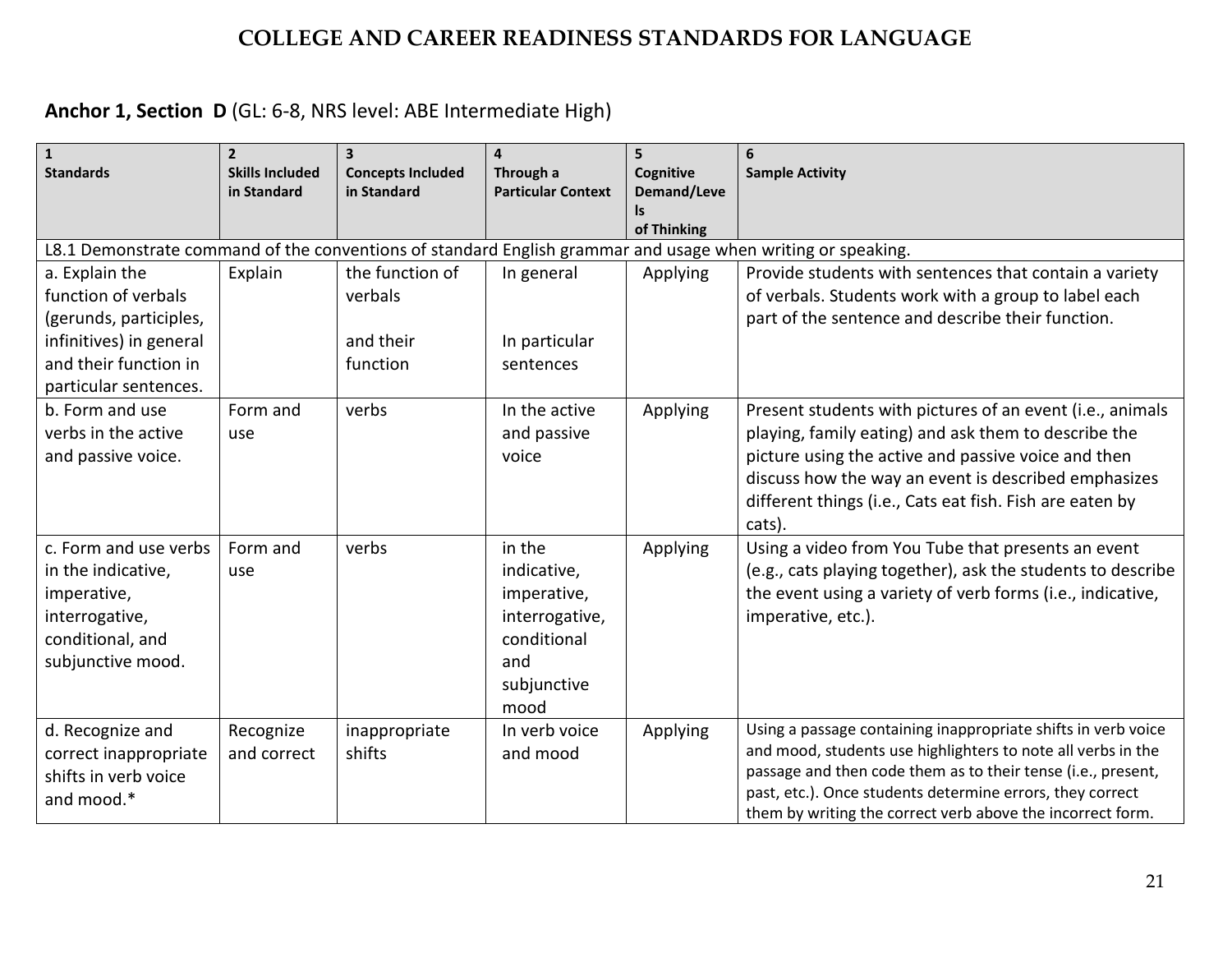## **Anchor 1, Section E** (GL: 9-12, NRS level: ASE)

| $\mathbf{1}$<br><b>Standards</b>                                                                                                              | $\overline{2}$<br><b>Skills Included</b><br>in Standard | $\overline{\mathbf{3}}$<br><b>Concepts Included</b><br>in Standard | Through a<br><b>Particular Context</b> | 5<br>Cognitive<br>Demand/Levels<br>of Thinking | 6<br><b>Sample Activity</b>                                                                                                                                                                                                                                     |
|-----------------------------------------------------------------------------------------------------------------------------------------------|---------------------------------------------------------|--------------------------------------------------------------------|----------------------------------------|------------------------------------------------|-----------------------------------------------------------------------------------------------------------------------------------------------------------------------------------------------------------------------------------------------------------------|
|                                                                                                                                               |                                                         |                                                                    |                                        |                                                | L9-10.1 Demonstrate command of the conventions of standard English grammar and usage when writing or speaking.                                                                                                                                                  |
| a. Use parallel<br>structure.*                                                                                                                | Use                                                     | parallel structure                                                 |                                        | Applying                                       | After a lesson on parallel structure, students create<br>sentences in which they describe three activities they<br>like to do in one sentence. To check for parallel<br>structure, have the students place the activities in<br>columns to check for alignment. |
| b. Use various types<br>of phrases (noun,<br>verb, adjectival,<br>adverbial, participial,                                                     | <b>Use</b>                                              | various types of<br>phrases and<br>clauses                         |                                        | Applying                                       | Students will design and create a brochure about a<br>state park in Wyoming including illustrations,<br>captions, descriptive phrases and marketing slogans.                                                                                                    |
| prepositional,<br>absolute) and clauses<br>(independent,                                                                                      | To convey                                               | specific<br>meanings and                                           |                                        |                                                |                                                                                                                                                                                                                                                                 |
| dependent; noun,<br>relative, adverbial) to<br>convey specific<br>meanings and add<br>variety and interest<br>to writing or<br>presentations. | add                                                     | interest                                                           | to writing or<br>presentations         |                                                |                                                                                                                                                                                                                                                                 |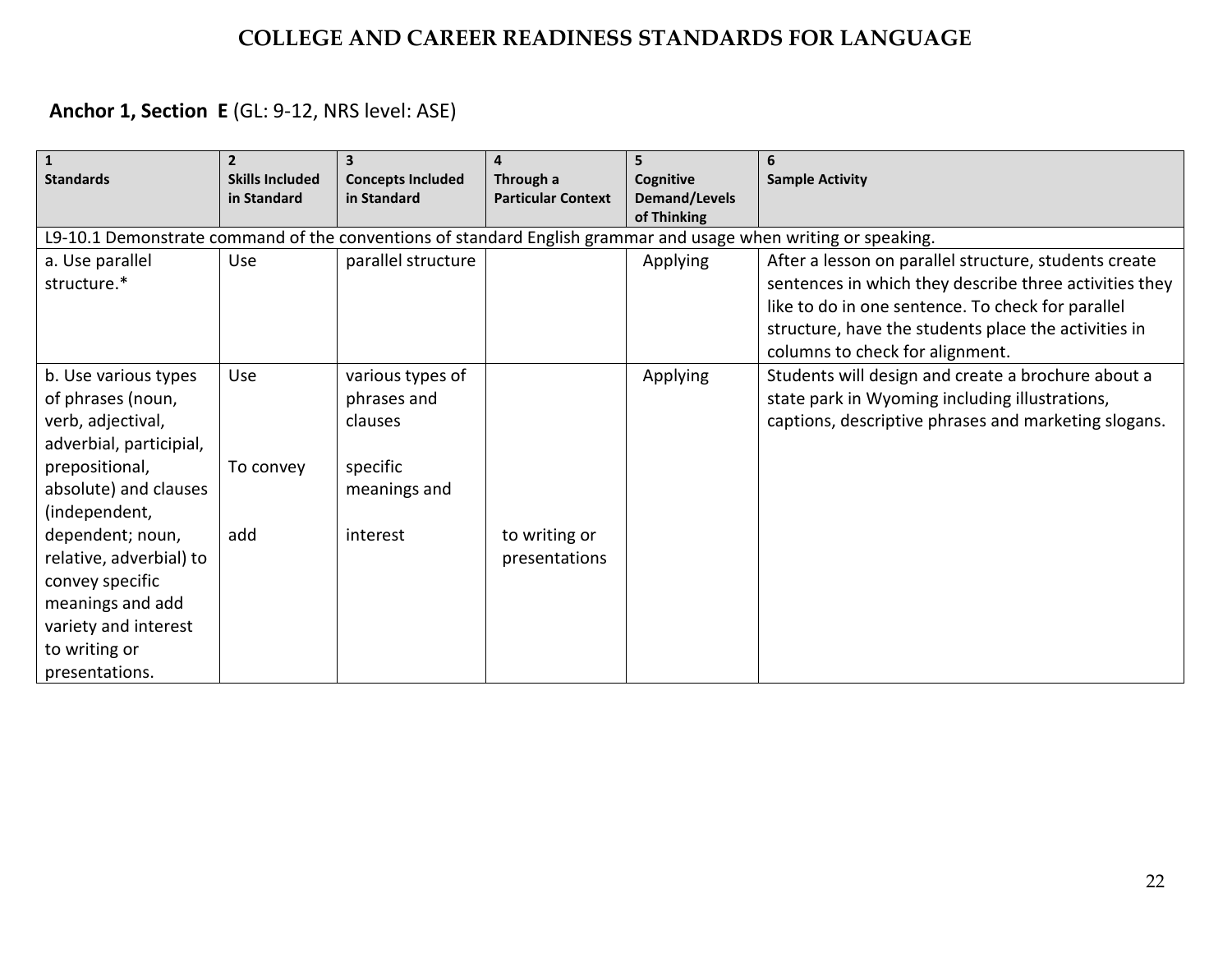## Language

| A                            | $\overline{B}$              | $\mathcal{C}$                     | D                                                                                                                                | E                              |
|------------------------------|-----------------------------|-----------------------------------|----------------------------------------------------------------------------------------------------------------------------------|--------------------------------|
|                              |                             |                                   | CCR Anchor 2: Demonstrate command of the conventions of standard English capitalization, punctuation, and spelling when writing. |                                |
| Demonstrate command of       | Demonstrate command of      | Demonstrate command of            | Demonstrate command of the                                                                                                       | Demonstrate command of         |
| the conventions of standard  | the conventions of standard | the conventions of                | conventions of standard English                                                                                                  | the conventions of standard    |
| English capitalization,      | English capitalization,     | standard English                  | capitalization, punctuation, and                                                                                                 | English capitalization,        |
| punctuation, and spelling    | punctuation, and spelling   | capitalization, punctuation,      | spelling when writing.                                                                                                           | punctuation, and spelling      |
| when writing.                | when writing.               | and spelling when writing.        | a. Use punctuation (commas,                                                                                                      | when writing.                  |
| a. Capitalize the first word | a. Capitalize holidays,     | a. Use correct                    | parentheses, ellipsis, dashes) to set off                                                                                        | a. Use a semicolon (and        |
| in a sentence and the        | product names, and          | capitalization.                   | nonrestrictive/parenthetical elements.                                                                                           | perhaps a conjunctive          |
| pronoun I.                   | geographic names.           | b. Use commas and                 | b. Use a comma to separate coordinate                                                                                            | adverb) to link two or         |
| b. Capitalize dates and      | b. Capitalize appropriate   | quotation marks to                | adjectives (e.g., It was a fascinating,                                                                                          | more closely related           |
| names of people.             | words in titles.            | mark direct speech and            | enjoyable movie but not He wore an                                                                                               | independent clauses.           |
| c. Recognize and name        | c. Use commas in            | quotations from a text.           | old[,] green shirt).                                                                                                             | b. Use a colon to introduce    |
| end punctuation.             | greetings and closings of   | c. Use punctuation to             | c. Use an ellipsis to indicate an                                                                                                | a list or quotation.           |
| d. Use end punctuation for   | letters.                    | separate items in a series.       | omission.                                                                                                                        | c. Spell correctly. (L.9-10.2) |
| sentences.                   | d. Use commas in            | Use a comma to<br>d.              | d. Spell correctly. (L.6.2 through 8.2                                                                                           |                                |
| e. Use commas in dates       | addresses.                  | separate an introductory          | merge)                                                                                                                           |                                |
| and to separate single       | e. Use commas and           | element from the rest of          |                                                                                                                                  |                                |
| words in a series.           | quotation marks in          | the sentence.                     |                                                                                                                                  |                                |
| f. Write a letter or letters | dialogue.                   | Use a comma to set off<br>$e_{i}$ |                                                                                                                                  |                                |
| for most consonant and       | f. Use an apostrophe to     | the words yes and no              |                                                                                                                                  |                                |
| short vowel sounds           | form contractions and       | (e.g., Yes, thank you), to        |                                                                                                                                  |                                |
| (phonemes).                  | frequently occurring        | set off a tag question            |                                                                                                                                  |                                |
| g. Spell simple words        | possessives.                | from the rest of the              |                                                                                                                                  |                                |
| phonetically, drawing on     | g. Form and use             | sentence (e.g., It's true,        |                                                                                                                                  |                                |
| knowledge of sound-          | possessives.                | $isn't$ it?), and to indicate     |                                                                                                                                  |                                |
| letter relationships.        |                             | direct address (e.g., Is          |                                                                                                                                  |                                |
|                              |                             | that you, Steve?).                |                                                                                                                                  |                                |
|                              |                             | Use underlining,                  |                                                                                                                                  |                                |
|                              |                             | quotation marks, or italics       |                                                                                                                                  |                                |
|                              |                             | to indicate titles of works.      |                                                                                                                                  |                                |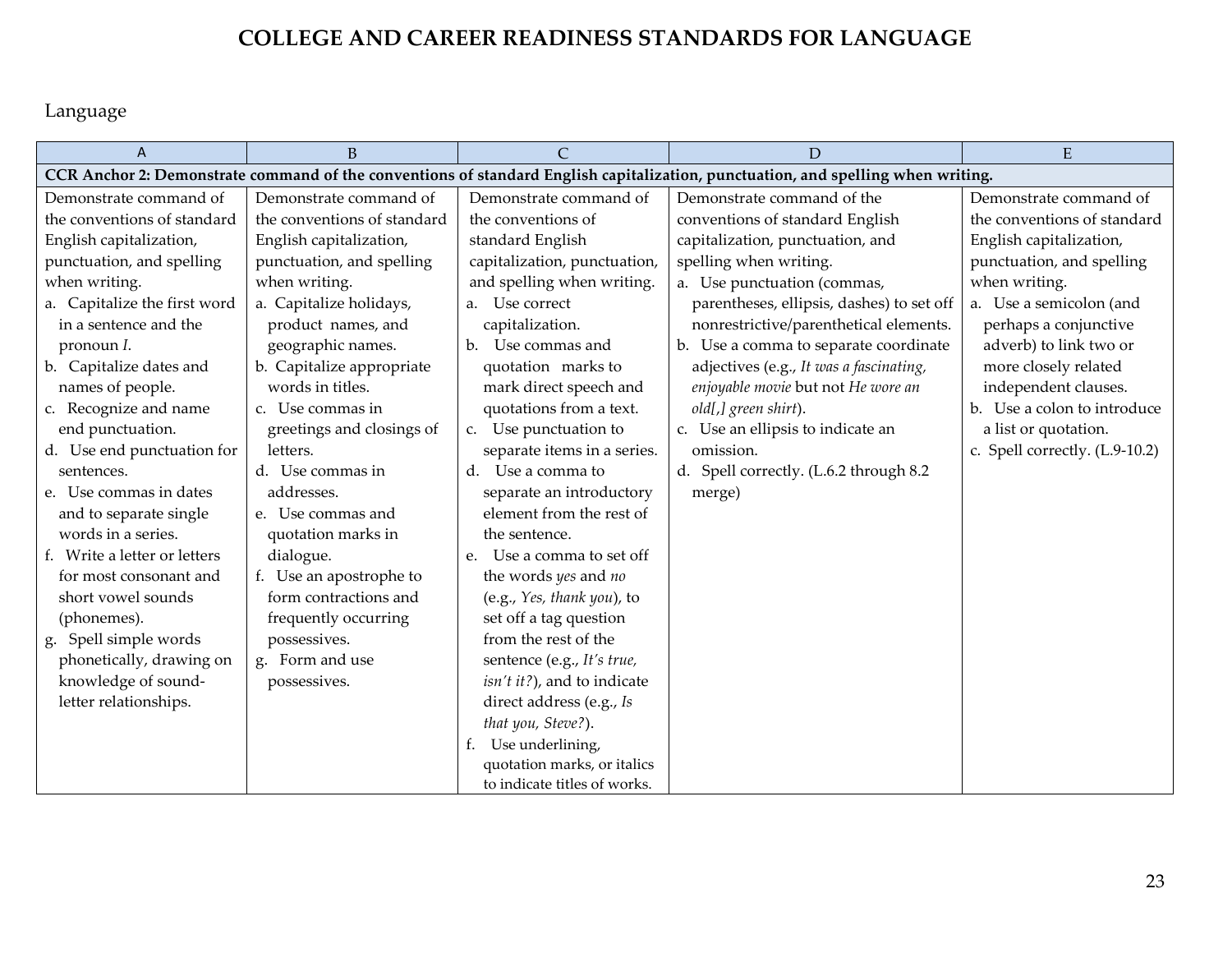Language – Anchor 2, cont'd

| $\overline{A}$           | $\overline{B}$                                | $\overline{C}$             | D                                                                                                                                | ${\bf E}$ |
|--------------------------|-----------------------------------------------|----------------------------|----------------------------------------------------------------------------------------------------------------------------------|-----------|
|                          |                                               |                            | CCR Anchor 2: Demonstrate command of the conventions of standard English capitalization, punctuation, and spelling when writing. |           |
| h. Use conventional      | h. Use conventional                           | Use a comma before a<br>g. |                                                                                                                                  |           |
| spelling for words with  | spelling for high-                            | coordinating conjunction   |                                                                                                                                  |           |
| common spelling patterns | frequency and other                           | in a compound sentence.    |                                                                                                                                  |           |
| and for frequently       | studied words and for                         | h. Spell grade-appropriate |                                                                                                                                  |           |
| occurring irregular      | adding suffixes to base                       | words correctly,           |                                                                                                                                  |           |
| words.                   | words (e.g., sitting, smiled,                 | consulting references as   |                                                                                                                                  |           |
| i. Spell untaught words  | cries, happiness).                            | needed. (L.4.2 and 5.2)    |                                                                                                                                  |           |
| phonetically, drawing on | i. Generalize learned                         | merge)                     |                                                                                                                                  |           |
| phonemic awareness and   | spelling patterns when                        |                            |                                                                                                                                  |           |
| spelling conventions.    | writing words (e.g., cage                     |                            |                                                                                                                                  |           |
| (L.K.2 and 1.2 merge)    | $\rightarrow$ badge; boy $\rightarrow$ boil). |                            |                                                                                                                                  |           |
|                          | Use spelling patterns and                     |                            |                                                                                                                                  |           |
|                          | generalizations (e.g.,                        |                            |                                                                                                                                  |           |
|                          | word families, position                       |                            |                                                                                                                                  |           |
|                          | based spellings, syllable                     |                            |                                                                                                                                  |           |
|                          | patterns, ending rules,                       |                            |                                                                                                                                  |           |
|                          | meaningful word parts) in                     |                            |                                                                                                                                  |           |
|                          | writing words.                                |                            |                                                                                                                                  |           |
|                          | k. Consult reference                          |                            |                                                                                                                                  |           |
|                          | materials, including                          |                            |                                                                                                                                  |           |
|                          | beginning dictionaries, as                    |                            |                                                                                                                                  |           |
|                          | needed to check and                           |                            |                                                                                                                                  |           |
|                          | correct spellings. (L.2.2                     |                            |                                                                                                                                  |           |
|                          | and 3.2 merge)                                |                            |                                                                                                                                  |           |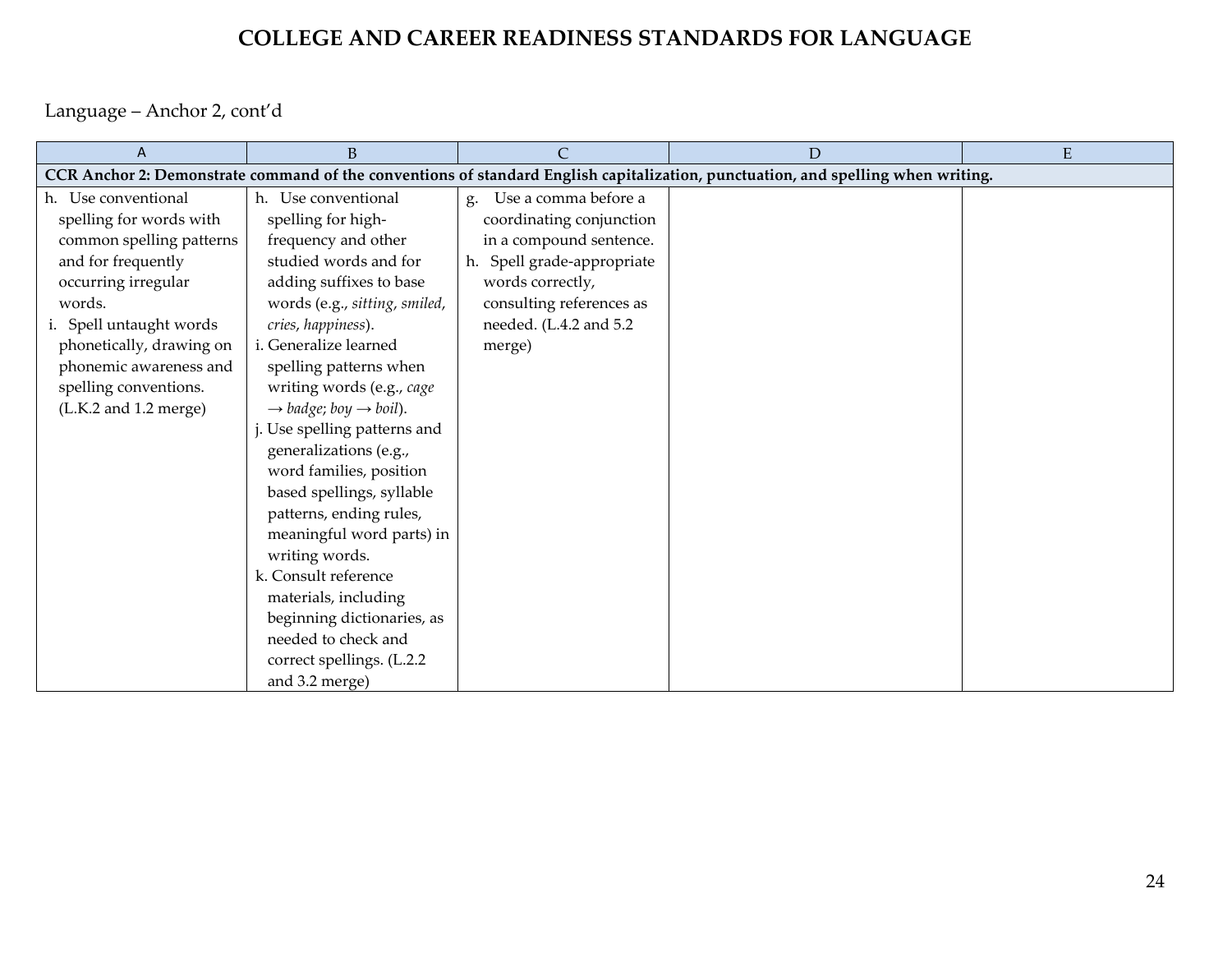## **Anchor 2, Section A** (GL: K-1, NRS level: ABE Literacy)

| $\vert$ 1             | $\overline{2}$         |                          |                           |                      |                                                                                                                         |
|-----------------------|------------------------|--------------------------|---------------------------|----------------------|-------------------------------------------------------------------------------------------------------------------------|
| <b>Standards</b>      | <b>Skills Included</b> | <b>Concepts Included</b> | Through a                 | Cognitive            | <b>Sample Activity</b>                                                                                                  |
|                       | in Standard            | in Standard              | <b>Particular Context</b> | <b>Demand/Levels</b> |                                                                                                                         |
|                       |                        |                          |                           | of Thinking          |                                                                                                                         |
|                       |                        |                          |                           |                      | L1.2 Demonstrate command of the conventions of standard English capitalization, punctuation, and spelling when writing. |
| a. Capitalize dates   | Capitalize             | dates and names          |                           | Applying             | After reading a book about an event in a person's life                                                                  |
| and names of people.  |                        | of people                |                           |                      | and discussing how the writer capitalized the dates                                                                     |
|                       |                        |                          |                           |                      | and names of people, ask the students to write about                                                                    |
|                       |                        |                          |                           |                      | an event in their life using correct capitalization.                                                                    |
| b. Use end            | Use                    | end punctuation          | for sentences             | Applying             | After reading a book about an activity relevant to the                                                                  |
| punctuation for       |                        |                          |                           |                      | students (e.g., going to school, family life), discuss                                                                  |
| sentences.            |                        |                          |                           |                      | how the writer used ending punctuation in each                                                                          |
|                       |                        |                          |                           |                      | sentence. Ask the students to write about a favorite                                                                    |
|                       |                        |                          |                           |                      | activity, using ending punctuation.                                                                                     |
| c. Use commas in      | Use                    | commas in dates          | in a series               | Applying             | Present a group of items to the students such as a                                                                      |
| dates and to separate |                        | and to separate          |                           |                      | pencil, eraser, paper, etc Ask students to describe                                                                     |
| single words in a     |                        | single words             |                           |                      | what they see (e.g., I see a pencil, eraser, and paper.).                                                               |
| series.               |                        |                          |                           |                      | As the students describe what they see, model how                                                                       |
|                       |                        |                          |                           |                      | to write the sentence. Ask the students to write a                                                                      |
|                       |                        |                          |                           |                      | sentence describing a list of what they would buy if                                                                    |
|                       |                        |                          |                           |                      | they won the lottery.                                                                                                   |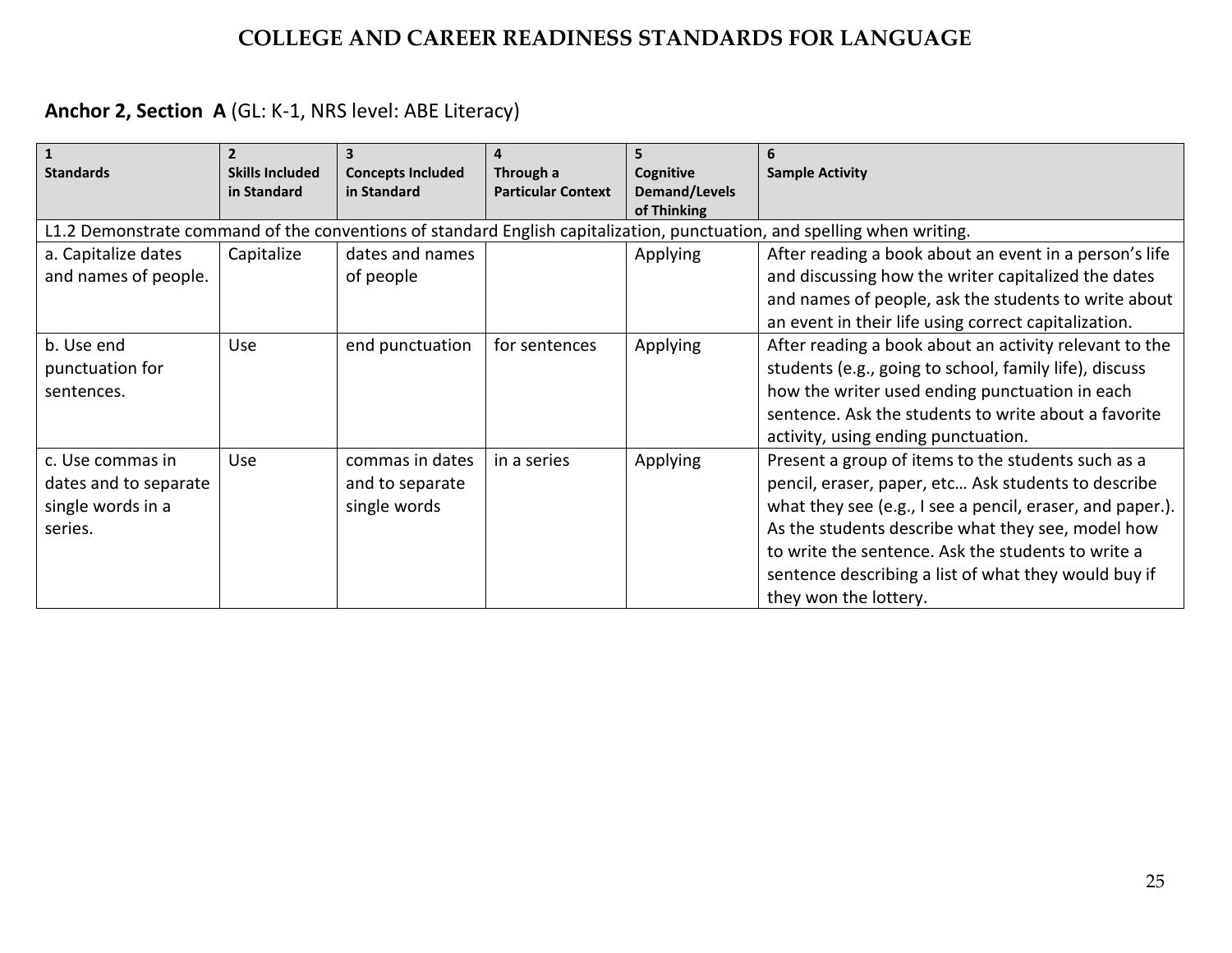# **Anchor 2, Section A** (GL: K-1, NRS level: ABE Literacy), cont'd

| $\mathbf{1}$            | $\overline{2}$         |                          | 4                         | 5                    |                                                                                                                         |
|-------------------------|------------------------|--------------------------|---------------------------|----------------------|-------------------------------------------------------------------------------------------------------------------------|
| <b>Standards</b>        | <b>Skills Included</b> | <b>Concepts Included</b> | Through a                 | Cognitive            | <b>Sample Activity</b>                                                                                                  |
|                         | in Standard            | in Standard              | <b>Particular Context</b> | <b>Demand/Levels</b> |                                                                                                                         |
|                         |                        |                          |                           | of Thinking          |                                                                                                                         |
|                         |                        |                          |                           |                      | LK.2 Demonstrate command of the conventions of standard English capitalization, punctuation, and spelling when writing. |
| a. Capitalize the first | Capitalize             | the first word in        |                           | Remembering          | After reading a book about an event in a person's life                                                                  |
| word in a sentence      |                        | a sentence and           |                           |                      | and discussing how the writer capitalized the first                                                                     |
| and the pronoun I.      |                        | the pronoun /            |                           |                      | word in each sentence and the pronoun I, ask the                                                                        |
|                         |                        |                          |                           |                      | students to write about an event in their life using                                                                    |
|                         |                        |                          |                           |                      | correct capitalization.                                                                                                 |
| b. Recognize and        | Recognize              | end punctuation          |                           | Remembering          | After reading a book about an activity relevant to the                                                                  |
| name end                | and name               |                          |                           |                      | students (e.g., going to school, family life), discuss                                                                  |
| punctuation.            |                        |                          |                           |                      | how the writer used ending punctuation in each                                                                          |
|                         |                        |                          |                           |                      | sentence. Ask the students to write about a favorite                                                                    |
|                         |                        |                          |                           |                      | activity, using ending punctuation.                                                                                     |
| c. Write a letter or    | write                  | a letter or letters      |                           | Remembering          | Using an online video that presents letter sounds, ask                                                                  |
| letters for most        |                        | for most                 |                           |                      | the students to write the letter that each sound                                                                        |
| consonant and short-    |                        | consonant and            |                           |                      | represents                                                                                                              |
| vowel sounds            |                        | short-vowel              |                           |                      |                                                                                                                         |
| (phonemes).             |                        | sounds                   |                           |                      |                                                                                                                         |
| d. Spell simple words   | Spell                  | simple words             |                           | Remembering          | As a part of a writing activity, model for students how                                                                 |
| phonetically, drawing   |                        | phonetically,            |                           |                      | to stretch out the sounds in a word to hear the                                                                         |
| on knowledge of         |                        |                          |                           |                      | sounds and write the letter(s) that match each sound.                                                                   |
| sound-letter            |                        |                          |                           |                      | Encourage the students to stretch and spell as they                                                                     |
|                         |                        |                          |                           |                      | write.                                                                                                                  |
| relationships.          | drawing                | on knowledge of          |                           |                      |                                                                                                                         |
|                         |                        | sound-letter             |                           |                      |                                                                                                                         |
|                         |                        | relationships            |                           |                      |                                                                                                                         |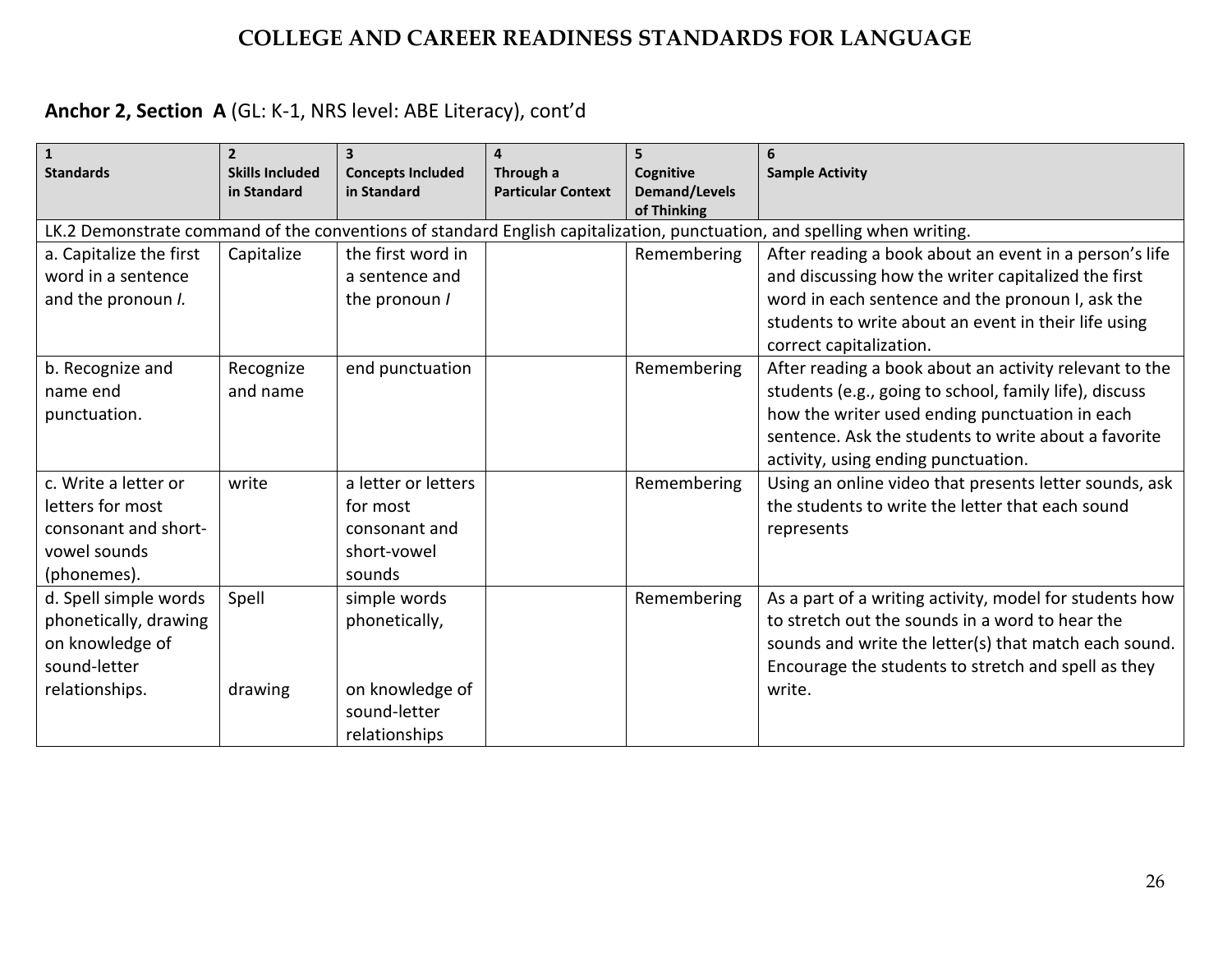| $\mathbf{1}$<br><b>Standards</b> | $\overline{2}$<br><b>Skills Included</b><br>in Standard | 3<br><b>Concepts Included</b><br>in Standard | 4<br>Through a<br><b>Particular Context</b> | 5<br>Cognitive<br><b>Demand/Levels</b> | 6<br><b>Sample Activity</b>                                                                                             |
|----------------------------------|---------------------------------------------------------|----------------------------------------------|---------------------------------------------|----------------------------------------|-------------------------------------------------------------------------------------------------------------------------|
|                                  |                                                         |                                              |                                             | of Thinking                            |                                                                                                                         |
|                                  |                                                         |                                              |                                             |                                        | L2.2 Demonstrate command of the conventions of standard English capitalization, punctuation, and spelling when writing. |
| a. Capitalize holidays,          | Capitalize                                              | holidays,                                    |                                             | Applying                               | After reading a book(s) or passage about holidays,                                                                      |
| product names, and               |                                                         | product names,                               |                                             |                                        | states, countries, etcdiscuss how the writer                                                                            |
| geographic names.                |                                                         | and geographic                               |                                             |                                        | capitalized the proper nouns. Ask the students to                                                                       |
|                                  |                                                         | names                                        |                                             |                                        | write about a favorite holiday, cereal, and/or place to                                                                 |
|                                  |                                                         |                                              |                                             |                                        | visit.                                                                                                                  |
| b. Use commas in                 | Use                                                     | commas in                                    | of letters                                  | Applying                               | After reading examples of letters (e.g., letters from                                                                   |
| greetings and                    |                                                         | greeting and                                 |                                             |                                        | historical figures), discuss how the writer used                                                                        |
| closings of letters.             |                                                         | closings                                     |                                             |                                        | commas in the greeting and closings. Ask the                                                                            |
|                                  |                                                         |                                              |                                             |                                        | students to write a letter pretending to be an                                                                          |
|                                  |                                                         |                                              |                                             |                                        | historical figure.                                                                                                      |
| c. Use an apostrophe             | Use                                                     | an apostrophe                                |                                             | Applying                               | After reading a book or passage that contains                                                                           |
| to form contractions             |                                                         |                                              |                                             |                                        | contractions and possessives, discuss how the writer                                                                    |
| and frequently                   | to form                                                 | contractions                                 |                                             |                                        | used apostrophes in the contractions and                                                                                |
| occurring                        |                                                         | and frequently                               |                                             |                                        | possessives. Ask the students to write sentences                                                                        |
| possessives.                     |                                                         | occurring                                    |                                             |                                        | using both types of words.                                                                                              |
|                                  |                                                         | possessives                                  |                                             |                                        |                                                                                                                         |
| d. Generalize learned            | Generalize                                              | learned spelling                             | when writing                                | Applying                               | As a part of a writing activity, model for students how                                                                 |
| spelling patterns                |                                                         | patterns                                     | words                                       |                                        | to stretch out the sounds in a word to hear the                                                                         |
| when writing words               |                                                         |                                              |                                             |                                        | sounds and write the letter(s) that match the sound.                                                                    |
| (e.g., cage $\rightarrow$ badge; |                                                         |                                              |                                             |                                        | Encourage the students to stretch and spell as they                                                                     |
| boy $\rightarrow$ boil).         |                                                         |                                              |                                             |                                        | write.                                                                                                                  |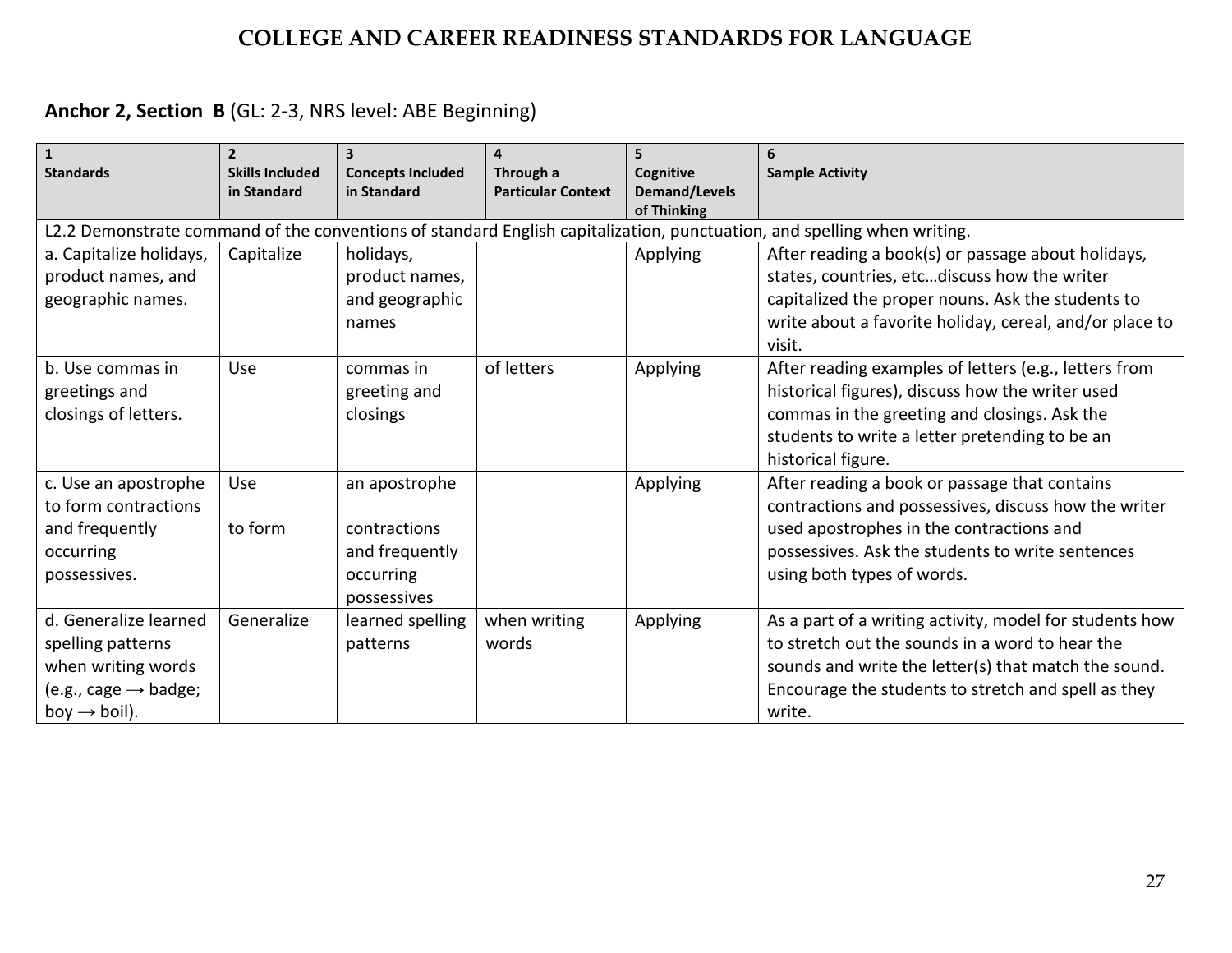## **Anchor 2, Section B** (GL: 2-3, NRS level: ABE Beginning)

| <b>Standards</b>        | <b>Skills Included</b> | <b>Concepts Included</b> | Through a                 | Cognitive     | <b>Sample Activity</b>                                                                                                  |
|-------------------------|------------------------|--------------------------|---------------------------|---------------|-------------------------------------------------------------------------------------------------------------------------|
|                         | in Standard            | in Standard              | <b>Particular Context</b> | Demand/Levels |                                                                                                                         |
|                         |                        |                          |                           | of Thinking   |                                                                                                                         |
|                         |                        |                          |                           |               | L2.2 Demonstrate command of the conventions of standard English capitalization, punctuation, and spelling when writing. |
| e. Consult reference    | Consult                | reference                | including                 | Applying      | Review with the students alphabetical order and the                                                                     |
| materials, including    |                        | materials,               | beginning                 |               | use of guide words. Then give students a passage                                                                        |
| beginning dictionaries, |                        |                          | dictionaries,             |               | with misspelled words. Ask the students to use the                                                                      |
| as needed to check      |                        |                          |                           |               | reference materials to check the spelling of the                                                                        |
| and correct spellings.  | to check and           | spellings                | as needed                 |               | words.                                                                                                                  |

| <b>Standards</b>       | <b>Skills Included</b> | <b>Concepts Included</b> | Through a                 | Cognitive     | <b>Sample Activity</b>                                                                                                  |
|------------------------|------------------------|--------------------------|---------------------------|---------------|-------------------------------------------------------------------------------------------------------------------------|
|                        | in Standard            | in Standard              | <b>Particular Context</b> | Demand/Levels |                                                                                                                         |
|                        |                        |                          |                           | of Thinking   |                                                                                                                         |
|                        |                        |                          |                           |               | L3.2 Demonstrate command of the conventions of standard English capitalization, punctuation, and spelling when writing. |
| a. Capitalize words in | Capitalize             | words                    | in titles                 | Applying      | Display a variety of books or videos of interest to the                                                                 |
| titles.                |                        |                          |                           |               | student (e.g., books/videos about family, athletes).                                                                    |
|                        |                        |                          |                           |               | Ask the students to write about their favorite book or                                                                  |
|                        |                        |                          |                           |               | video.                                                                                                                  |
| b. Use commas in       | Use.                   | commas                   | in addresses              | Applying      | After reading examples of letters (e.g., letters from                                                                   |
| addresses.             |                        |                          |                           |               | historical figures), discuss how the writer used                                                                        |
|                        |                        |                          |                           |               | commas in addresses. Ask the students to write a                                                                        |
|                        |                        |                          |                           |               | letter to someone that is important to them.                                                                            |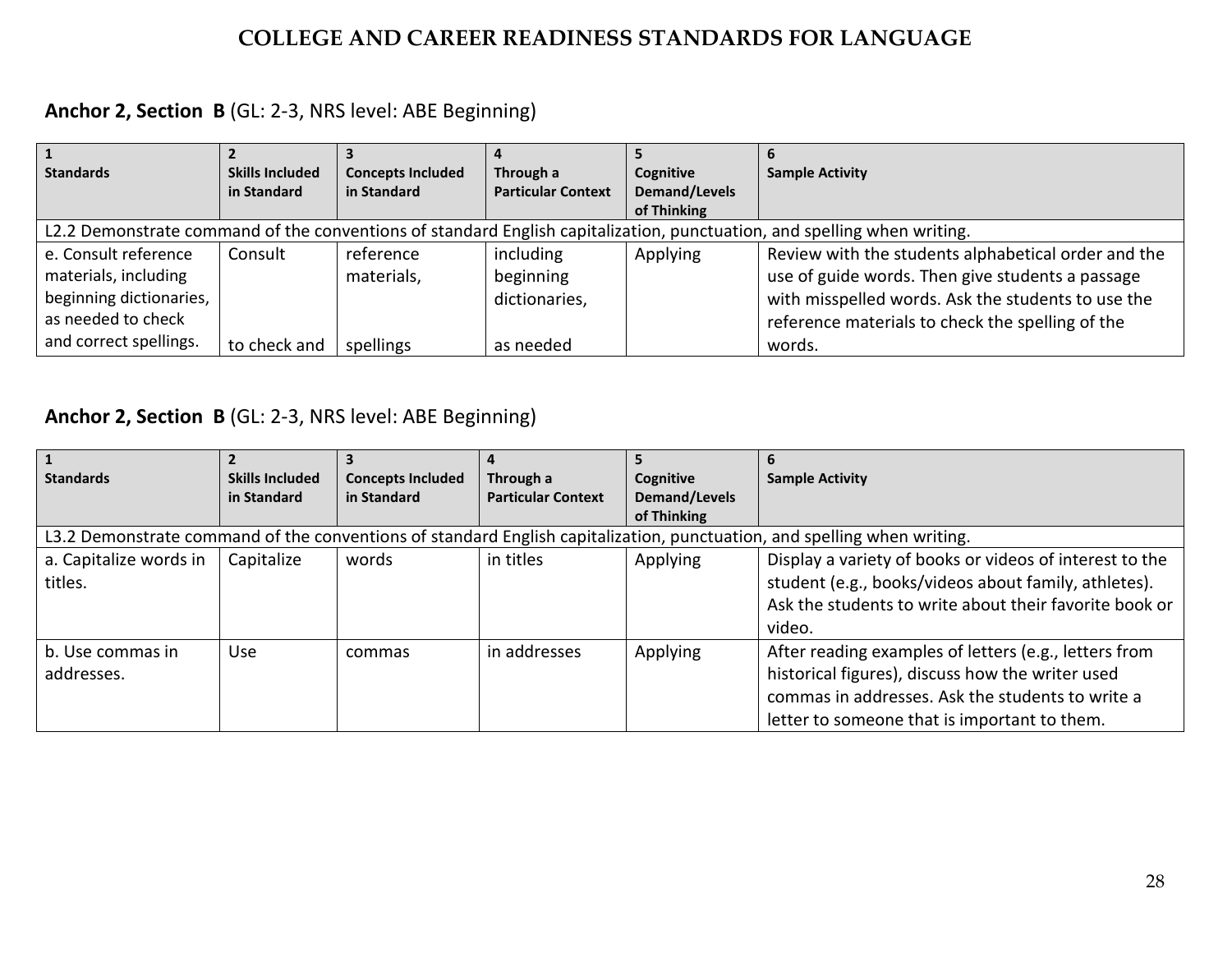## **Anchor 2, Section B** (GL: 2-3, NRS level: ABE Beginning)

| $\mathbf{1}$       |                        |                          |                           |                      | 6                                                                                                                       |
|--------------------|------------------------|--------------------------|---------------------------|----------------------|-------------------------------------------------------------------------------------------------------------------------|
| <b>Standards</b>   | <b>Skills Included</b> | <b>Concepts Included</b> | Through a                 | Cognitive            | <b>Sample Activity</b>                                                                                                  |
|                    | in Standard            | in Standard              | <b>Particular Context</b> | <b>Demand/Levels</b> |                                                                                                                         |
|                    |                        |                          |                           | of Thinking          |                                                                                                                         |
|                    |                        |                          |                           |                      | L3.2 Demonstrate command of the conventions of standard English capitalization, punctuation, and spelling when writing. |
| c. Use commas and  | <b>Use</b>             | commas and               | in dialogue               | Applying             | Display popular magazines (e.g., People, Sports                                                                         |
| quotation marks in |                        | quotation                |                           |                      | Illustrated) and have the students find quotation                                                                       |
| dialogue.          |                        | marks                    |                           |                      | marks in dialogue. Ask the students to think about a                                                                    |
|                    |                        |                          |                           |                      | conversation they had with a family member and                                                                          |
|                    |                        |                          |                           |                      | write the dialogue using quotation marks.                                                                               |
| d. Form and use    | Form and               | possessives              |                           | Applying             | Ask the students to use their cell phones to take                                                                       |
| possessives.       | use                    |                          |                           |                      | pictures of things that belong to them. Then work                                                                       |
|                    |                        |                          |                           |                      | with a partner to describe the objects in the pictures                                                                  |
|                    |                        |                          |                           |                      | and write the sentences (e.g., John's shoes are red                                                                     |
|                    |                        |                          |                           |                      | and black.).                                                                                                            |

#### **Anchor 2, Section C** (GL: 3-4, NRS level: ABE Intermediate Low)

| <b>Standards</b> | <b>Skills Included</b> | <b>Concepts Included</b> | Through a                 | Cognitive     | <b>Sample Activity</b>                                                                                                  |
|------------------|------------------------|--------------------------|---------------------------|---------------|-------------------------------------------------------------------------------------------------------------------------|
|                  | in Standard            | in Standard              | <b>Particular Context</b> | Demand/Levels |                                                                                                                         |
|                  |                        |                          |                           | of Thinking   |                                                                                                                         |
|                  |                        |                          |                           |               | L4.2 Demonstrate command of the conventions of standard English capitalization, punctuation, and spelling when writing. |
| a. Use correct   | <b>Use</b>             | correct                  |                           | Applying      | Students will write about some of their favorite                                                                        |
| capitalization.  |                        | capitalization           |                           |               | places in their town to eat, shop, or visit using correct                                                               |
|                  |                        |                          |                           |               | capitalization.                                                                                                         |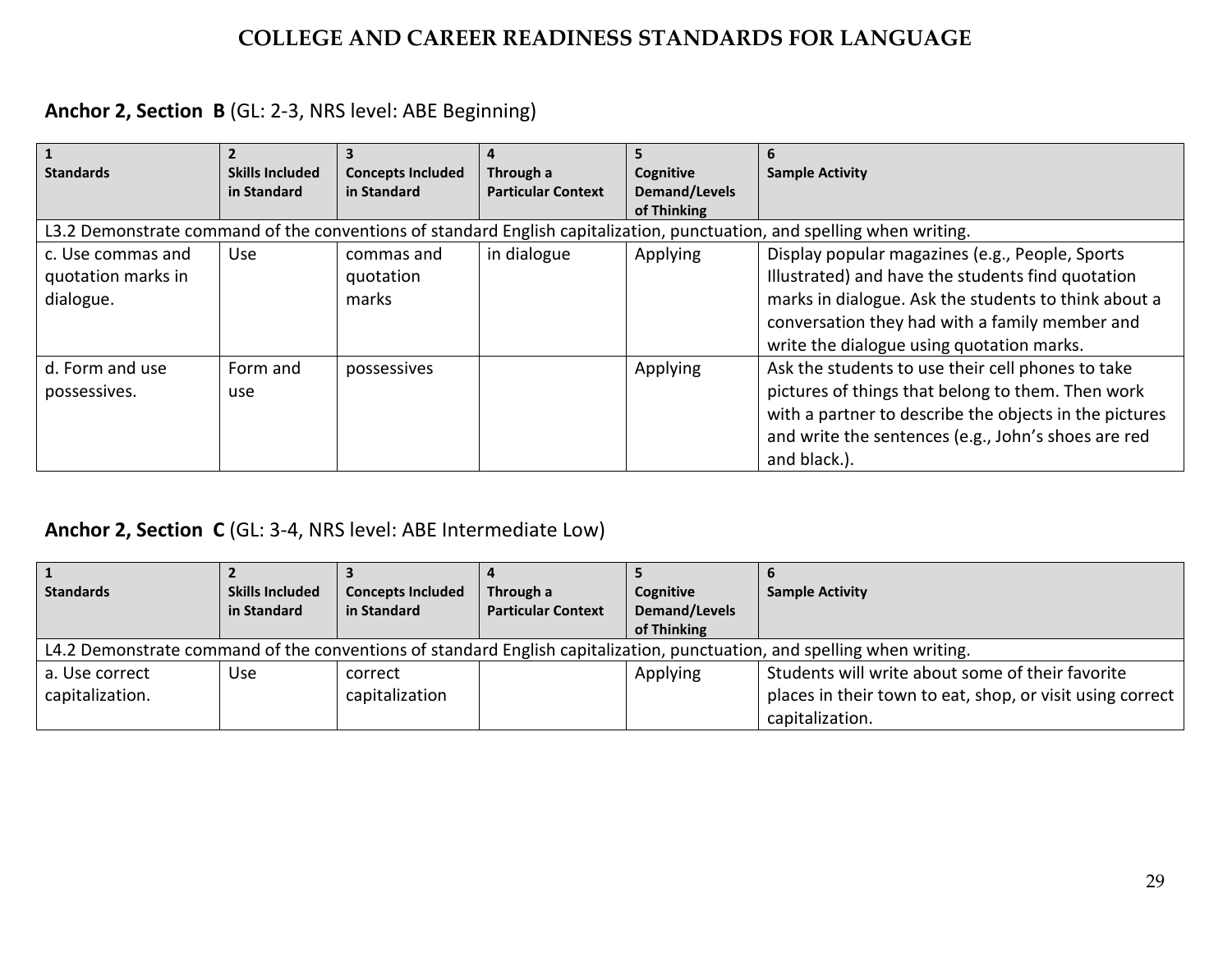## **Anchor 2, Section C** (GL: 3-4, NRS level: ABE Intermediate Low), cont'd

|                       | $\overline{2}$         |                          | 4                         |                 |                                                                                                                         |
|-----------------------|------------------------|--------------------------|---------------------------|-----------------|-------------------------------------------------------------------------------------------------------------------------|
| <b>Standards</b>      | <b>Skills Included</b> | <b>Concepts Included</b> | Through a                 | Cognitive       | <b>Sample Activity</b>                                                                                                  |
|                       | in Standard            | in Standard              | <b>Particular Context</b> | Demand/Levels   |                                                                                                                         |
|                       |                        |                          |                           | of Thinking     |                                                                                                                         |
|                       |                        |                          |                           |                 | L4.2 Demonstrate command of the conventions of standard English capitalization, punctuation, and spelling when writing. |
| b. Use commas and     | Use                    | commas and               |                           | <b>Applying</b> | Students will interview each other about their                                                                          |
| quotation marks to    |                        | quotation                |                           |                 | favorite song and specific lines in the song. Students                                                                  |
| mark direct speech    |                        | marks                    |                           |                 | will write a paragraph describing the interview.                                                                        |
| and quotations from   |                        |                          |                           |                 |                                                                                                                         |
| a text.               | to mark                | direct speech            |                           |                 |                                                                                                                         |
|                       |                        | and quotations           |                           |                 |                                                                                                                         |
|                       |                        | from a text              |                           |                 |                                                                                                                         |
| c. Use a comma        | Use                    | a comma before           | in a compound             | Applying        | The students will be given a series of questions to                                                                     |
| before a coordinating |                        | a coordinating           | sentence                  |                 | answer (e.g., What are three animals you like?, What                                                                    |
| conjunction in a      |                        | conjunction              |                           |                 | are three things you like about your spouse/friend?).                                                                   |
| compound sentence.    |                        |                          |                           |                 | The students will write their answers using commas                                                                      |
|                       |                        |                          |                           |                 | before conjunctions.                                                                                                    |
| d. Spell grade-       | Spell                  | grade-                   |                           | Applying        | As a part of writing assignments, students will spell                                                                   |
| appropriate words     |                        | appropriate              |                           |                 | words with previously taught spelling patterns and                                                                      |
| correctly, consulting |                        | words correctly,         |                           |                 | sight words using reference materials.                                                                                  |
| references as         |                        |                          |                           |                 |                                                                                                                         |
| needed.               | consulting             | references               | as needed                 |                 |                                                                                                                         |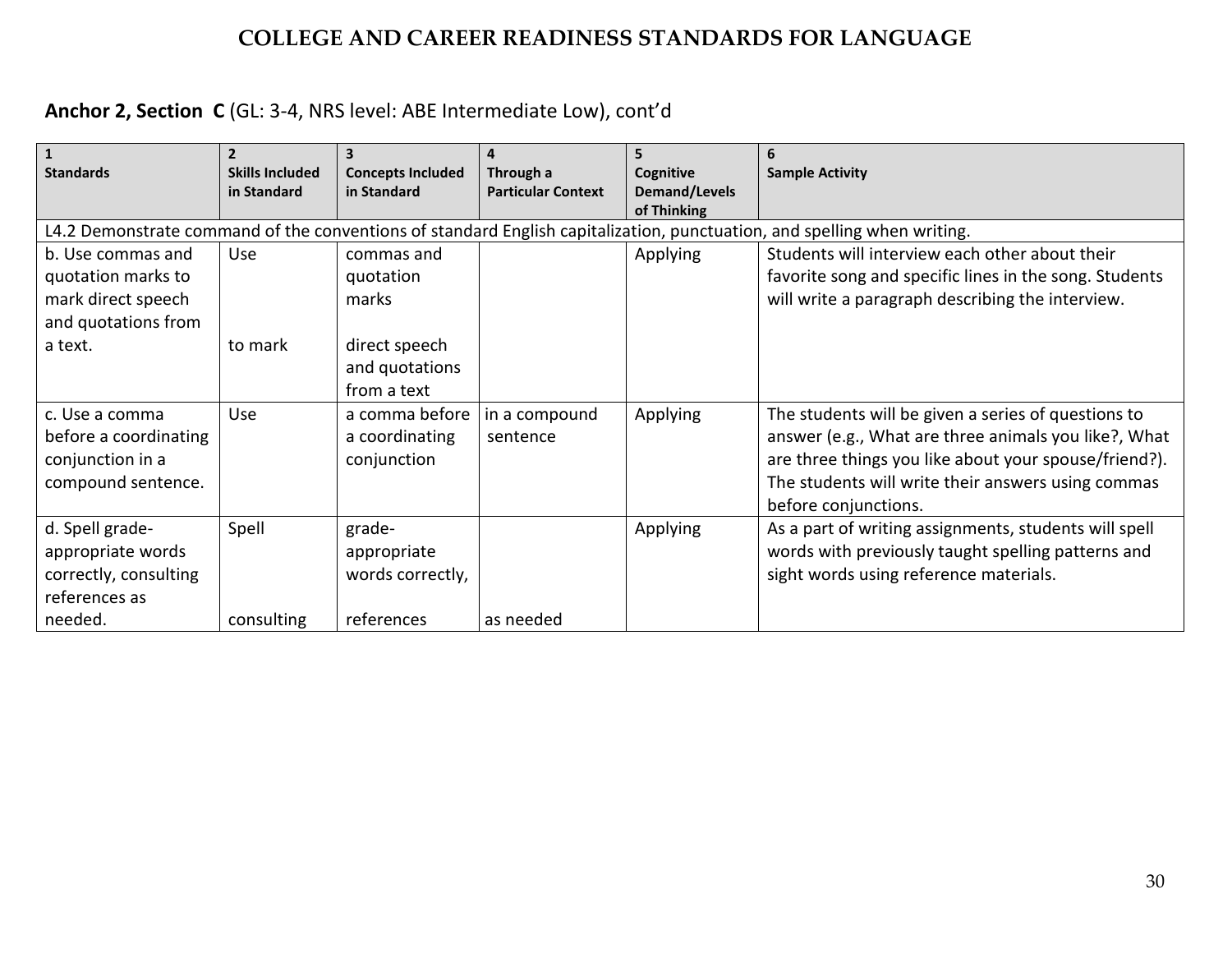## **Anchor 2, Section C** (GL: 3-4, NRS level: ABE Intermediate Low)

| $\mathbf{1}$              | $\overline{2}$         | 3                        | 4                         | 5                                   |                                                                                                                         |
|---------------------------|------------------------|--------------------------|---------------------------|-------------------------------------|-------------------------------------------------------------------------------------------------------------------------|
| <b>Standards</b>          | <b>Skills Included</b> | <b>Concepts Included</b> | Through a                 | Cognitive                           | <b>Sample Activity</b>                                                                                                  |
|                           | in Standard            | in Standard              | <b>Particular Context</b> | <b>Demand/Levels</b><br>of Thinking |                                                                                                                         |
|                           |                        |                          |                           |                                     | L5.2 Demonstrate command of the conventions of standard English capitalization, punctuation, and spelling when writing. |
| a. Use punctuation to     | Use                    | punctuation              | to separate               | Applying                            | Ask the students to make a list of things they would                                                                    |
| separate items in a       |                        |                          | items in a series         |                                     | buy if they won the lottery. The students then write a                                                                  |
| series.*                  |                        |                          |                           |                                     | paragraph describing their list of the top three things                                                                 |
|                           |                        |                          |                           |                                     | they would buy (e.g., If I won the lottery, I would buy                                                                 |
|                           |                        |                          |                           |                                     | $\_,\_,$ and $\_,$ .).                                                                                                  |
| b. Use a comma to         | Use                    | a comma to               | from the rest of          | Applying                            | Students will write an introduction about a fellow                                                                      |
| separate an               |                        | separate an              | the sentence              |                                     | student using the frame "We have been in class for                                                                      |
| introductory              |                        | introductory             |                           |                                     | two weeks, this is my friend, who is                                                                                    |
| element from the          |                        | element                  |                           |                                     |                                                                                                                         |
| rest of the sentence.     |                        |                          |                           |                                     |                                                                                                                         |
| c. Use a comma to set     | Use                    | a comma                  |                           | Applying                            | Students write a dialogue describing a given scenario                                                                   |
| off the words yes and     |                        |                          |                           |                                     | (e.g., asking to borrow a car, money, clothes).                                                                         |
| no (e.g., Yes, thank      | to set off             | the words yes            |                           |                                     |                                                                                                                         |
| you), to set off a tag    |                        | and no,                  |                           |                                     |                                                                                                                         |
| question from the         |                        |                          |                           |                                     |                                                                                                                         |
| rest of the sentence      | to set off             | a tag question           | from the rest of          |                                     |                                                                                                                         |
| $(e.g.,$ It's true, isn't |                        |                          | the sentence              |                                     |                                                                                                                         |
| it?), and to indicate     | and to                 | direct address           |                           |                                     |                                                                                                                         |
| direct address (e.g., Is  | indicate               |                          |                           |                                     |                                                                                                                         |
| that you, Steve?).        |                        |                          |                           |                                     |                                                                                                                         |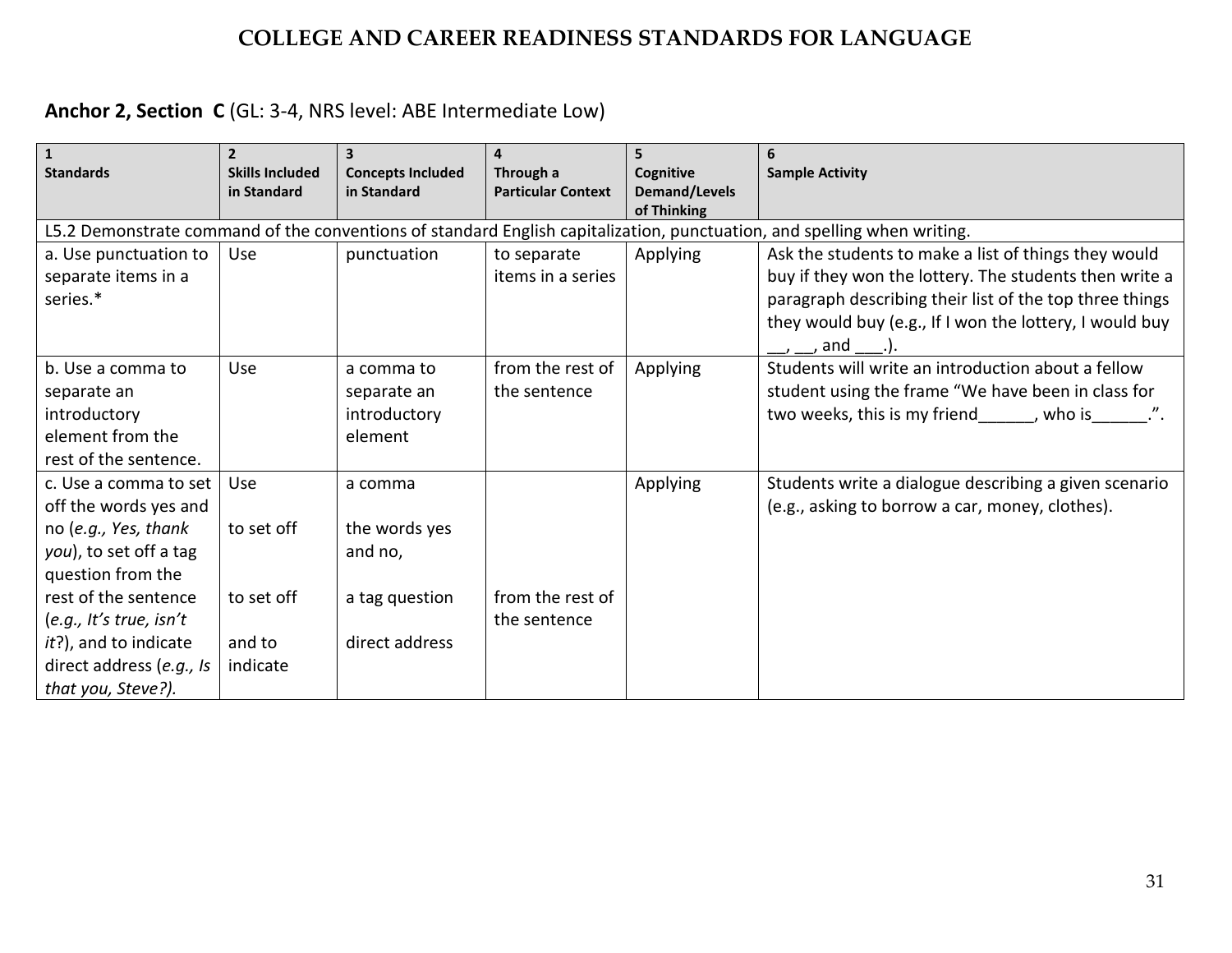#### **Anchor 2, Section C** (GL: 3-4, NRS level: ABE Intermediate Low), cont'd

| <b>Standards</b>    | <b>Skills Included</b> | <b>Concepts Included</b> | Through a                 | <b>Cognitive Demand/Levels</b>                                                                                          | <b>Sample Activity</b>                          |
|---------------------|------------------------|--------------------------|---------------------------|-------------------------------------------------------------------------------------------------------------------------|-------------------------------------------------|
|                     | in Standard            | in Standard              | <b>Particular Context</b> | of Thinking                                                                                                             |                                                 |
|                     |                        |                          |                           | L5.2 Demonstrate command of the conventions of standard English capitalization, punctuation, and spelling when writing. |                                                 |
| d. Use underlining, | use                    | underlining,             | to indicate titles        | Applying                                                                                                                | Given a series of questions (e.g., What is your |
| quotation marks, or |                        | quotation marks,         | of works.                 |                                                                                                                         | favorite book? What is your favorite movie?)    |
| italics to indicate |                        | or italics               |                           |                                                                                                                         | What is your favorite song?), the students      |
| titles of works     |                        |                          |                           |                                                                                                                         | will correctly write their answers including    |
|                     |                        |                          |                           |                                                                                                                         | titles.                                         |

#### **Anchor 2, Section D** (GL: 6-8, NRS level: ABE Intermediate High)

| $\mathbf{1}$          |                 |                          |                           |               | 6                                                                                                                       |
|-----------------------|-----------------|--------------------------|---------------------------|---------------|-------------------------------------------------------------------------------------------------------------------------|
| <b>Standards</b>      | <b>Skills</b>   | <b>Concepts Included</b> | Through a                 | Cognitive     | <b>Sample Activity</b>                                                                                                  |
|                       | Included in     | in Standard              | <b>Particular Context</b> | Demand/Levels |                                                                                                                         |
|                       | <b>Standard</b> |                          |                           | of Thinking   |                                                                                                                         |
|                       |                 |                          |                           |               | L6.2 Demonstrate command of the conventions of standard English capitalization, punctuation, and spelling when writing. |
| a. Use punctuation    | <b>Use</b>      | punctuation to           |                           | Applying      | After analyzing how writers use punctuation to set off                                                                  |
| (commas, parentheses, |                 | set off                  |                           |               | nonrestrictive/parenthetical elements, students will                                                                    |
| dashes) to set off    |                 | nonrestrictive/          |                           |               | examine their own writing to determine opportunities                                                                    |
| nonrestrictive/       |                 | parenthetical            |                           |               | to correctly use the convention (e.g., Mr. Smith, who                                                                   |
| parenthetical         |                 | elements                 |                           |               | is a well-respected lawyer, has just retired from active                                                                |
| elements.*            |                 |                          |                           |               | practice.).                                                                                                             |
| b. Spell correctly.   | Spell           | correctly                |                           | Applying      | Discuss with the students the variety of ways they can                                                                  |
|                       |                 |                          |                           |               | spell correctly when writing. Create a Spell Correctly                                                                  |
|                       |                 |                          |                           |               | Checklist with the students for reference (e.g., use                                                                    |
|                       |                 |                          |                           |               | spell check on the computer, stretch the word into                                                                      |
|                       |                 |                          |                           |               | known parts, connect unknown to know word, read                                                                         |
|                       |                 |                          |                           |               | writing aloud, use a dictionary, check each word                                                                        |
|                       |                 |                          |                           |               | beginning from the end and moving backward).                                                                            |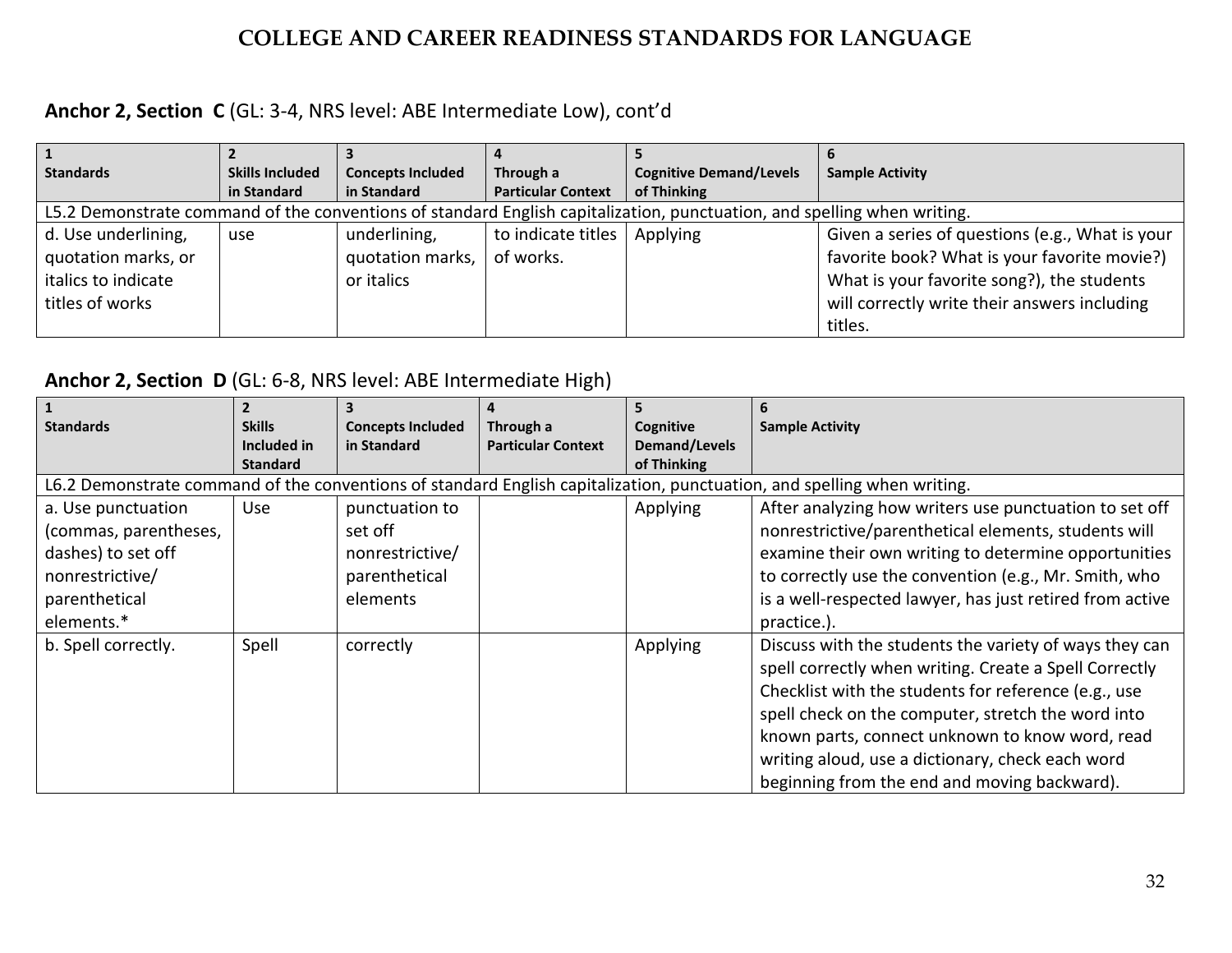## **Anchor 2, Section D** (GL: 6-8, NRS level: ABE Intermediate High, cont'd

| $\vert$ 1<br><b>Standards</b> | $\overline{2}$<br><b>Skills Included</b><br>in Standard | 3<br><b>Concepts Included</b><br>in Standard | 4<br>Through a<br><b>Particular Context</b> | 5<br>Cognitive<br>Demand/Levels | 6<br><b>Sample Activity</b>                                                                                                                                                                                                                                                                                                                                                              |
|-------------------------------|---------------------------------------------------------|----------------------------------------------|---------------------------------------------|---------------------------------|------------------------------------------------------------------------------------------------------------------------------------------------------------------------------------------------------------------------------------------------------------------------------------------------------------------------------------------------------------------------------------------|
|                               |                                                         |                                              |                                             | of Thinking                     |                                                                                                                                                                                                                                                                                                                                                                                          |
|                               |                                                         |                                              |                                             |                                 | L7.2 Demonstrate command of the conventions of standard English capitalization, punctuation, and spelling when writing.                                                                                                                                                                                                                                                                  |
| a. Use a comma to             | Use                                                     | a comma                                      |                                             | Applying                        | Begin by providing students with a noun and then ask                                                                                                                                                                                                                                                                                                                                     |
| separate coordinate           |                                                         |                                              |                                             |                                 | them to think of two adjectives that describe the                                                                                                                                                                                                                                                                                                                                        |
| adjectives (e.g., It          | to separate                                             | coordinative                                 |                                             |                                 | noun. Then ask them to create a sentence that                                                                                                                                                                                                                                                                                                                                            |
| was a fascinating,            |                                                         | adjectives                                   |                                             |                                 | utilizes all of the words and place a comma to                                                                                                                                                                                                                                                                                                                                           |
| enjoyable movie but           |                                                         |                                              |                                             |                                 | separate the adjectives.                                                                                                                                                                                                                                                                                                                                                                 |
| not He wore an old[,]         |                                                         |                                              |                                             |                                 |                                                                                                                                                                                                                                                                                                                                                                                          |
| green shirt).                 |                                                         |                                              |                                             |                                 |                                                                                                                                                                                                                                                                                                                                                                                          |
| b. Spell correctly.           | Spell                                                   | correctly                                    |                                             | Applying                        | Discuss with the students the variety of ways they<br>can spell correctly when writing. Create a Spell<br>Correctly Checklist with the students for reference<br>(e.g., use spell check on the computer, stretch the<br>word into known parts, connect unknown to know<br>word, read writing aloud, use a dictionary, check<br>each word beginning from the end and moving<br>backward). |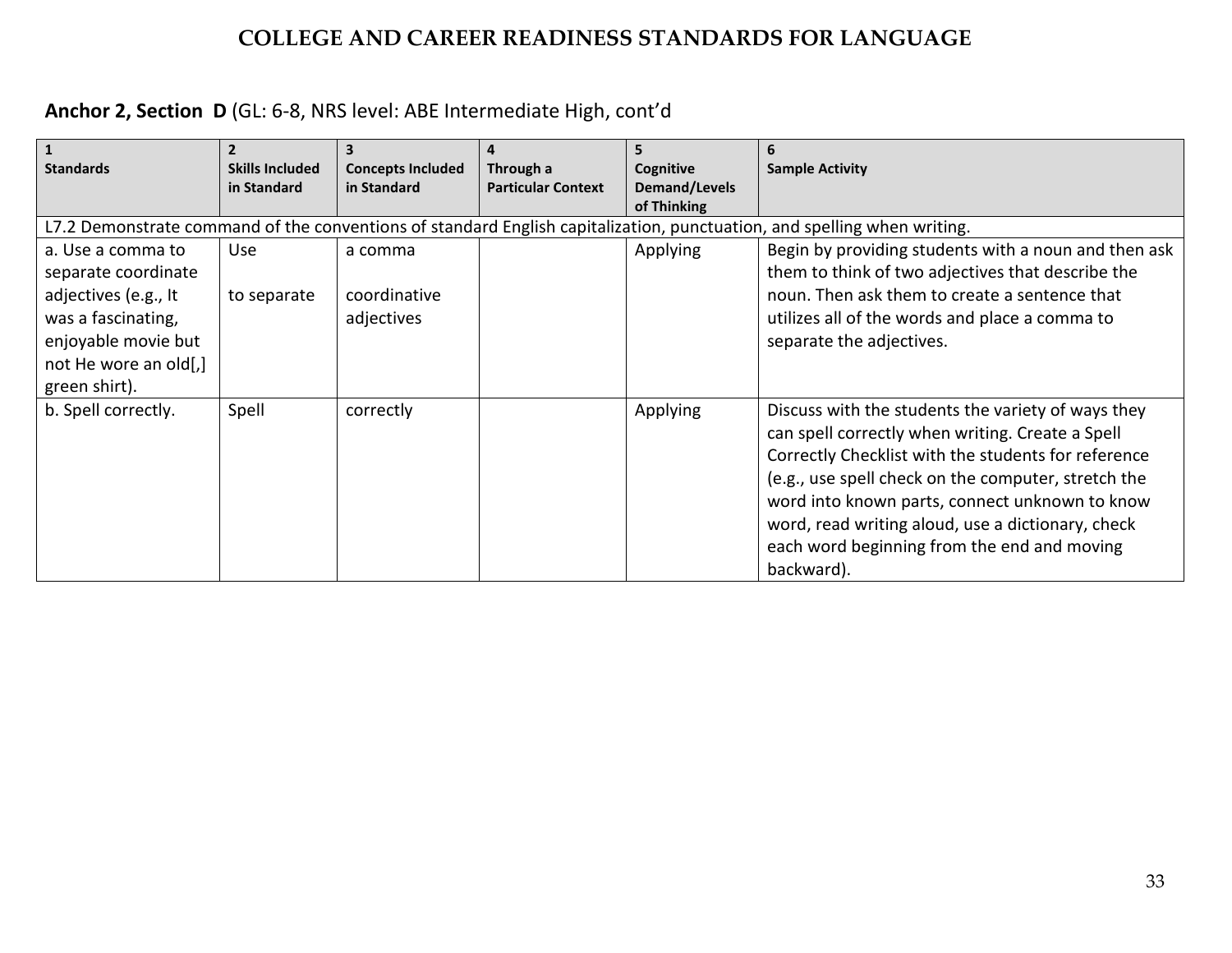## **Anchor 2, Section D** (GL: 6-8, NRS level: ABE Intermediate High), cont'd

| $\vert$ 1                                                                        | $\overline{\phantom{a}}$              |                                         | 4                                      |                                                                                                                         | 6                                                                                                                                                                                                                                                                                                                                                                                           |
|----------------------------------------------------------------------------------|---------------------------------------|-----------------------------------------|----------------------------------------|-------------------------------------------------------------------------------------------------------------------------|---------------------------------------------------------------------------------------------------------------------------------------------------------------------------------------------------------------------------------------------------------------------------------------------------------------------------------------------------------------------------------------------|
| <b>Standards</b>                                                                 | <b>Skills Included</b><br>in Standard | <b>Concepts Included</b><br>in Standard | Through a<br><b>Particular Context</b> | <b>Cognitive Demand/Levels</b><br>of Thinking                                                                           | <b>Sample Activity</b>                                                                                                                                                                                                                                                                                                                                                                      |
|                                                                                  |                                       |                                         |                                        | L8.2 Demonstrate command of the conventions of standard English capitalization, punctuation, and spelling when writing. |                                                                                                                                                                                                                                                                                                                                                                                             |
| a. Use punctuation<br>(comma, ellipsis,<br>dash) to indicate a<br>pause or break | Use                                   | punctuation                             | to indicate a<br>pause or break        | Applying                                                                                                                | Provide students with magazines,<br>newspapers, etc to find examples of<br>punctuation that indicate a pause or break.<br>Cut out examples and put on a Punctuation                                                                                                                                                                                                                         |
|                                                                                  |                                       |                                         |                                        |                                                                                                                         | Anchor Chart for reference.                                                                                                                                                                                                                                                                                                                                                                 |
| b. Use an ellipsis to<br>indicate an omission.                                   | <b>Use</b>                            | an ellipsis                             | to indicate an<br>omission             | Applying                                                                                                                | Study examples of how writers use ellipses to<br>indicate an omission (e.g., George Ella Lyon-<br>When the Relatives Came). Students record<br>examples found and add to the Punctuation<br>Anchor Chart.                                                                                                                                                                                   |
| c. Spell correctly.                                                              | Spell                                 | correctly                               |                                        | Applying                                                                                                                | Discuss with the students the variety of ways<br>they can spell correctly when writing. Create<br>a Spell Correctly Checklist with the students<br>for reference (e.g., use spell check on the<br>computer, stretch the word into known parts,<br>connect unknown to know word, read writing<br>aloud, use a dictionary, check each word<br>beginning from the end and moving<br>backward). |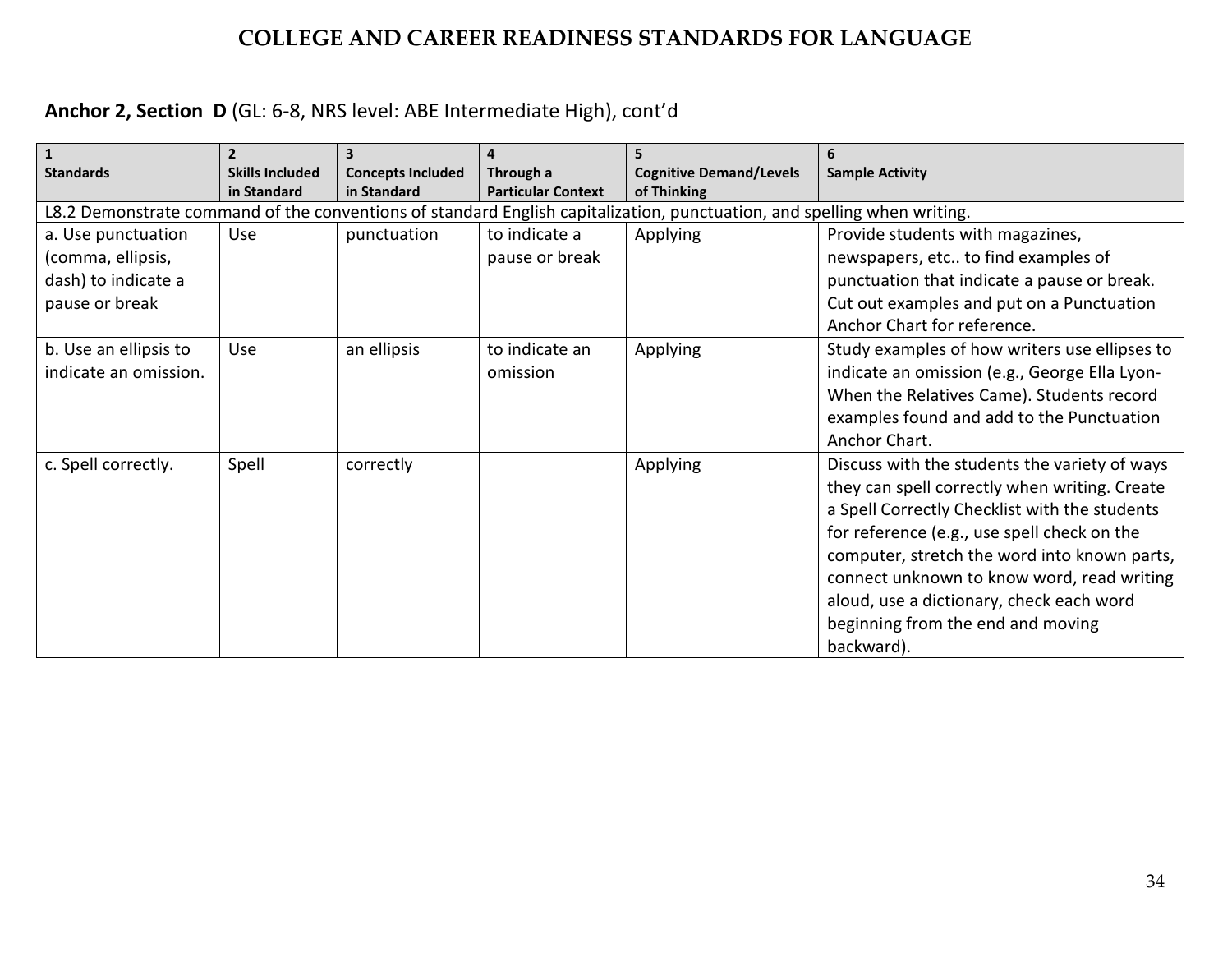## **Anchor 2, Section E** (GL: 9-12, NRS level: ASE)

| <b>Standards</b>    | <b>Skills Included</b> | <b>Concepts Included</b> | Through a                 | Cognitive     | <b>Sample Activity</b>                                                                                                     |
|---------------------|------------------------|--------------------------|---------------------------|---------------|----------------------------------------------------------------------------------------------------------------------------|
|                     | in Standard            | in Standard              | <b>Particular Context</b> | Demand/Levels |                                                                                                                            |
|                     |                        |                          |                           | of Thinking   |                                                                                                                            |
|                     |                        |                          |                           |               | L9-10.2 Demonstrate command of the conventions of standard English capitalization, punctuation, and spelling when writing. |
| a. Use a semicolon  | Use                    | a semicolon              |                           | Applying      | Using conjunctive adverbs (i.e., subsequently,                                                                             |
| (and perhaps a      |                        | and perhaps a            |                           |               | conversely, comparatively, equally, in addition, in                                                                        |
| conjunctive adverb) |                        | conjunctive              |                           |               | contrast, furthermore, hence, likewise, etc.) students                                                                     |
| to link two or more |                        | adverb                   |                           |               | will write about a historical, sport, or current                                                                           |
| closely related     |                        |                          |                           |               | celebrity.                                                                                                                 |
| clauses.            | to link                | two or more              |                           |               |                                                                                                                            |
|                     |                        | closely related          |                           |               |                                                                                                                            |
|                     |                        | independent              |                           |               |                                                                                                                            |
|                     |                        | clauses                  |                           |               |                                                                                                                            |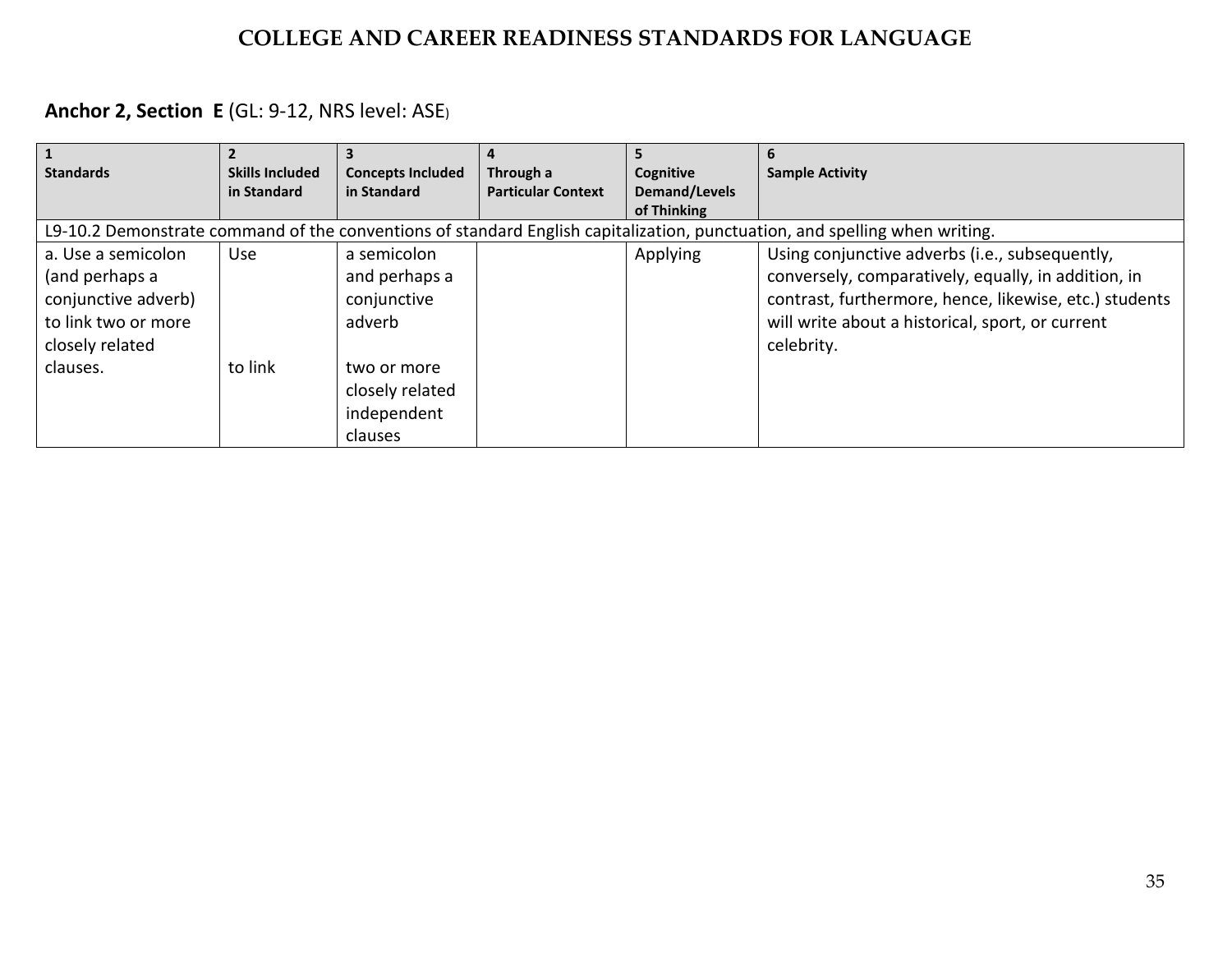Language

| A                                                                                                                                                         | B                              | C                                      | D                              | E |  |  |  |  |
|-----------------------------------------------------------------------------------------------------------------------------------------------------------|--------------------------------|----------------------------------------|--------------------------------|---|--|--|--|--|
| CCR Anchor 3: Apply knowledge of language to understand how language functions in different contexts, to make effective choices for meaning or style, and |                                |                                        |                                |   |  |  |  |  |
| to comprehend more fully when reading or listening.                                                                                                       |                                |                                        |                                |   |  |  |  |  |
| Note: This standard does not                                                                                                                              | Use knowledge of language      | Use knowledge of language              | Use knowledge of language      |   |  |  |  |  |
| begin until grade 2 in the                                                                                                                                | and its conventions when       | and its conventions when               | and its conventions when       |   |  |  |  |  |
| Common Core State                                                                                                                                         | writing, speaking, reading, or | writing, speaking, reading, or         | writing, speaking, reading, or |   |  |  |  |  |
| Standards.                                                                                                                                                | listening.                     | listening.                             | listening.                     |   |  |  |  |  |
|                                                                                                                                                           | a. Choose words and phrases    | a. Choose words and phrases            | a. Vary sentence patterns for  |   |  |  |  |  |
|                                                                                                                                                           | for effect.                    | to convey ideas precisely.             | meaning, reader/listener       |   |  |  |  |  |
|                                                                                                                                                           | b. Recognize and observe       | b. Choose punctuation for              | interest, and style.           |   |  |  |  |  |
|                                                                                                                                                           | differences between the        | effect.                                | Maintain consistency in<br>b.  |   |  |  |  |  |
|                                                                                                                                                           | conventions of spoken and      | Differentiate between<br>$C_{\bullet}$ | style and tone.                |   |  |  |  |  |
|                                                                                                                                                           | written standard English.      | contexts that call for formal          | Choose language that<br>C.     |   |  |  |  |  |
|                                                                                                                                                           | (L.3.3)                        | English (e.g., presenting              | expresses ideas precisely      |   |  |  |  |  |
|                                                                                                                                                           |                                | ideas) and situations where            | and concisely, recognizing     |   |  |  |  |  |
|                                                                                                                                                           |                                | informal discourse is                  | and eliminating wordiness      |   |  |  |  |  |
|                                                                                                                                                           |                                | appropriate (e.g., small               | and redundancy. (L.6.3 and     |   |  |  |  |  |
|                                                                                                                                                           |                                | group discussion).                     | 7.3 merge)                     |   |  |  |  |  |
|                                                                                                                                                           |                                | Expand, combine, and<br>d.             |                                |   |  |  |  |  |
|                                                                                                                                                           |                                | reduce sentences for                   |                                |   |  |  |  |  |
|                                                                                                                                                           |                                | meaning, reader/listener               |                                |   |  |  |  |  |
|                                                                                                                                                           |                                | interest, and style.                   |                                |   |  |  |  |  |
|                                                                                                                                                           |                                | Compare and contrast the<br>e.         |                                |   |  |  |  |  |
|                                                                                                                                                           |                                | varieties of English (e.g.,            |                                |   |  |  |  |  |
|                                                                                                                                                           |                                | dialects, registers) used in           |                                |   |  |  |  |  |
|                                                                                                                                                           |                                | stories, dramas, or poems.             |                                |   |  |  |  |  |
|                                                                                                                                                           |                                | $(L.4.3$ and $5.3$ merge)              |                                |   |  |  |  |  |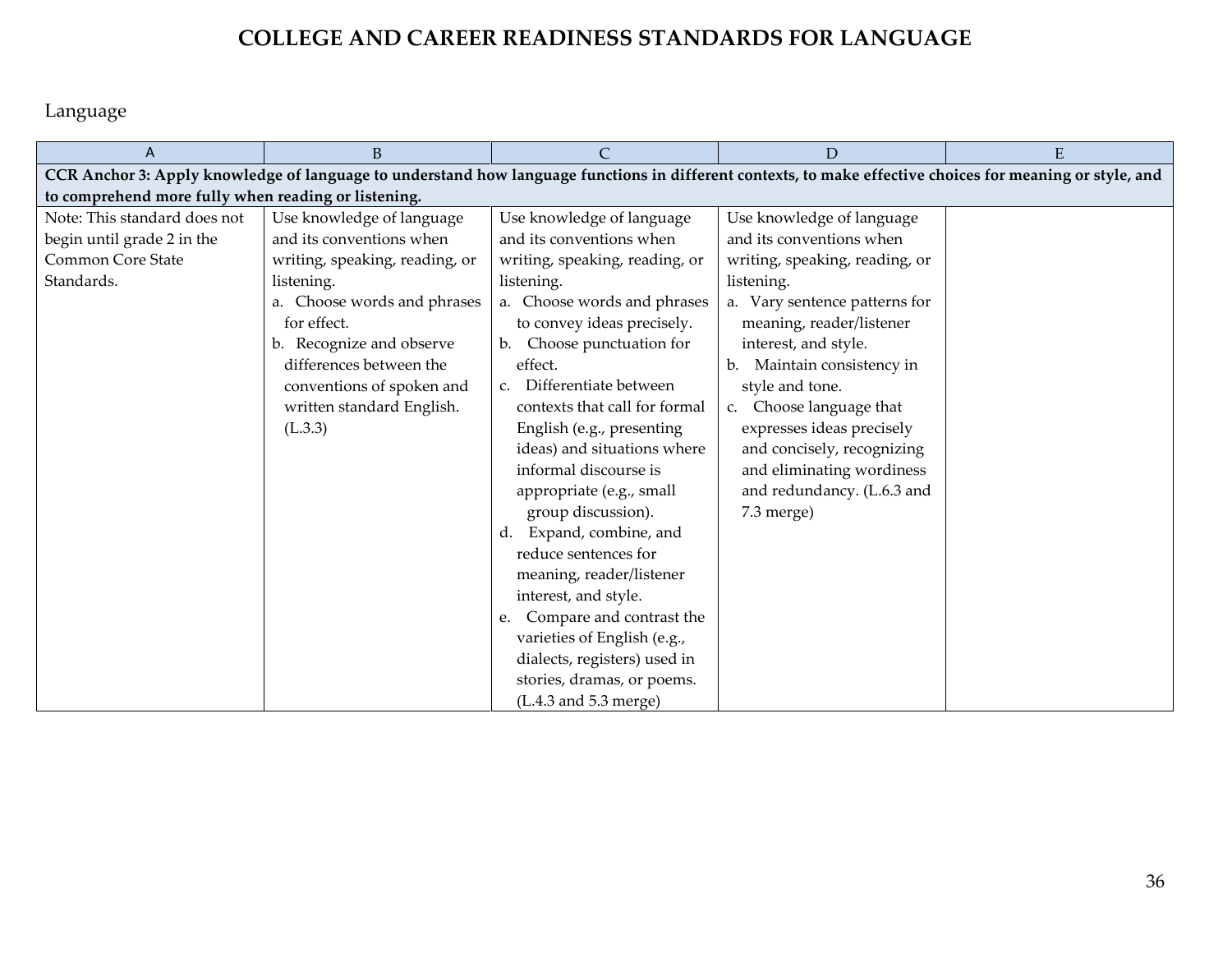# **Anchor 3, Section A** (GL: K-1, NRS level: ABE Literacy)

None stated above in anchor.

|                                                                                                   |                        |                          |                           |               | 6                                                    |
|---------------------------------------------------------------------------------------------------|------------------------|--------------------------|---------------------------|---------------|------------------------------------------------------|
| <b>Standards</b>                                                                                  | <b>Skills Included</b> | <b>Concepts Included</b> | Through a                 | Cognitive     | <b>Sample Activity</b>                               |
|                                                                                                   | in Standard            | in Standard              | <b>Particular Context</b> | Demand/Levels |                                                      |
|                                                                                                   |                        |                          |                           | of Thinking   |                                                      |
| L3.3 Use knowledge of language and its conventions when writing, speaking, reading, or listening. |                        |                          |                           |               |                                                      |
| a. Choose words and                                                                               | Choose                 | words and                |                           | Applying      | Present a You Tube (e.g., swimming on a beach,       |
| phrases for effect.*                                                                              |                        | phrases for              |                           |               | baseball game) video. Ask students to describe the   |
|                                                                                                   |                        | effect                   |                           |               | event using specific details and then write their    |
|                                                                                                   |                        |                          |                           |               | description.                                         |
| b. Recognize and                                                                                  | Recognize              | differences              |                           | Applying      | Based on scenarios relevant to the students (e.g.,   |
| observe differences                                                                               | and observe            | between the              |                           |               | talking to a parent, writing a letter to a parent),  |
| between the                                                                                       |                        | conventions of           |                           |               | discuss with the students how the communication      |
| conventions of                                                                                    |                        | spoken and               |                           |               | would be similar and different. Ask students to role |
| spoken and written                                                                                |                        | written                  |                           |               | play the spoken scenario and then write an example   |
| standard English.                                                                                 |                        | standard                 |                           |               | of the written scenario.                             |
|                                                                                                   |                        | English                  |                           |               |                                                      |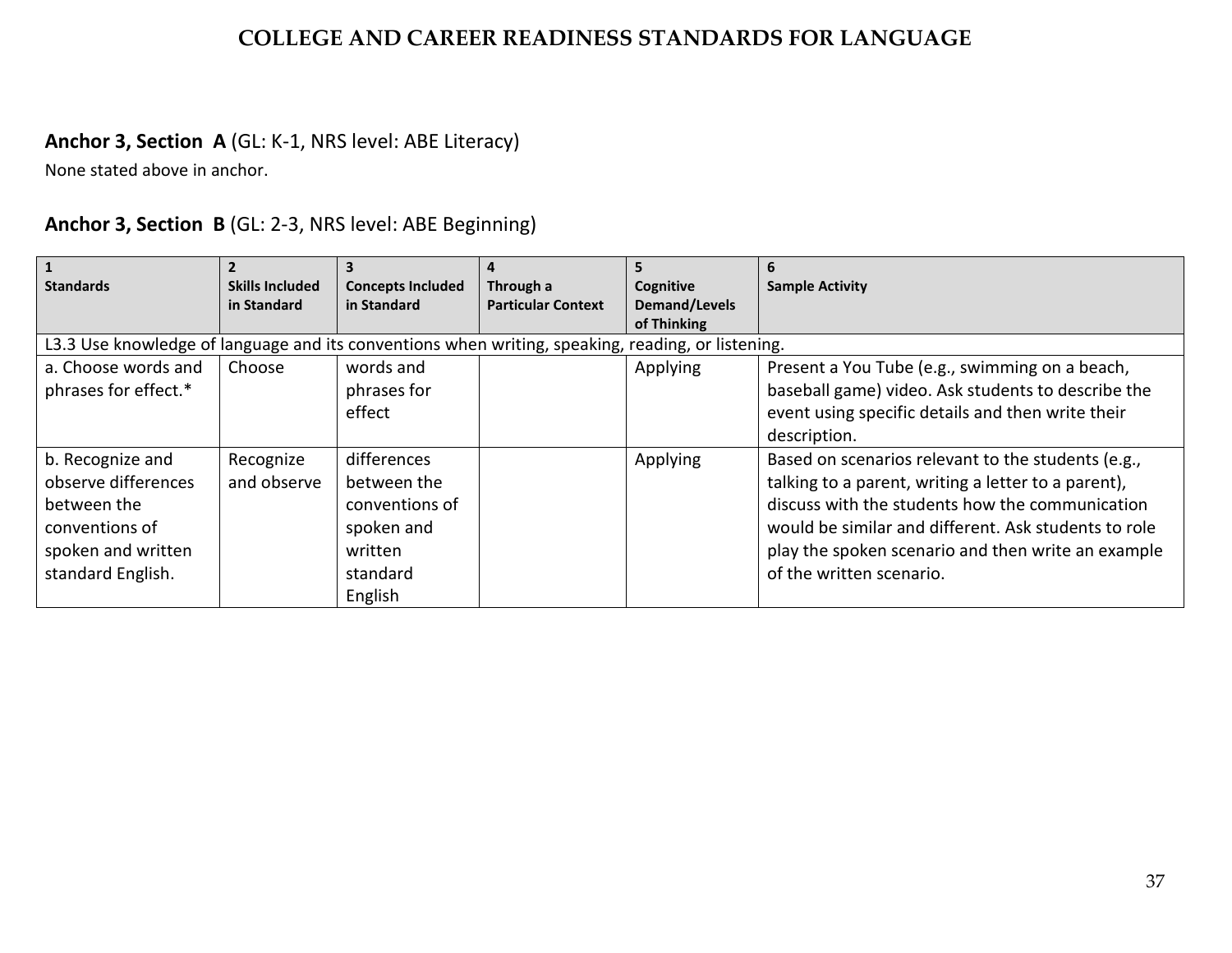## **Anchor 3, Section C** (GL: 3-4, NRS level: ABE Intermediate Low)

| $\mathbf{1}$<br><b>Standards</b>                                                                  | $\overline{2}$<br><b>Skills Included</b><br>in Standard | 3<br><b>Concepts Included</b><br>in Standard | 4<br>Through a<br><b>Particular Context</b> | 5<br>Cognitive<br><b>Demand/Levels</b> | 6<br><b>Sample Activity</b>                              |
|---------------------------------------------------------------------------------------------------|---------------------------------------------------------|----------------------------------------------|---------------------------------------------|----------------------------------------|----------------------------------------------------------|
|                                                                                                   |                                                         |                                              |                                             | of Thinking                            |                                                          |
| L4.3 Use knowledge of language and its conventions when writing, speaking, reading, or listening. |                                                         |                                              |                                             |                                        |                                                          |
| a. Choose words and                                                                               | Choose                                                  | words and                                    |                                             | Applying                               | Present a You Tube video (e.g., swimming on a beach,     |
| phrases to convey                                                                                 |                                                         | phrases                                      |                                             |                                        | baseball game). Ask students to describe the event       |
| ideas precisely.*                                                                                 | to convey                                               |                                              |                                             |                                        | using specific details and then write their description. |
|                                                                                                   |                                                         | ideas precisely                              |                                             |                                        |                                                          |
| b. Choose                                                                                         | Choose                                                  | punctuation for                              |                                             | Applying                               | Present the students with a You Tube video of a          |
| punctuation for                                                                                   |                                                         | effect                                       |                                             |                                        | disaster (e.g., forest fire, tornado) and ask then to    |
| effect.*                                                                                          |                                                         |                                              |                                             |                                        | write about what they see and questions they might       |
|                                                                                                   |                                                         |                                              |                                             |                                        | have for the survivors.                                  |
| c. Differentiate                                                                                  | Differentiate                                           | between                                      |                                             | Applying                               | Given scenarios relevant to the students (e.g., talking  |
| between contexts                                                                                  |                                                         | contexts                                     |                                             |                                        | to a parent, ordering at a restaurant, applying for a    |
| that call for formal                                                                              |                                                         |                                              |                                             |                                        | job), discuss with the students how the                  |
| English $(e.g.,$                                                                                  | that call for                                           | formal English                               |                                             |                                        | communication would be similar and different. Ask        |
| presenting ideas)                                                                                 |                                                         | and situations                               |                                             |                                        | students to role play scenario with an appropriate       |
| and situations where                                                                              |                                                         | where informal                               |                                             |                                        | form of English.                                         |
| informal discourse is                                                                             |                                                         | discourse is                                 |                                             |                                        |                                                          |
| appropriate (e.g.,                                                                                |                                                         | appropriate                                  |                                             |                                        |                                                          |
| small-group                                                                                       |                                                         |                                              |                                             |                                        |                                                          |
| discussion).                                                                                      |                                                         |                                              |                                             |                                        |                                                          |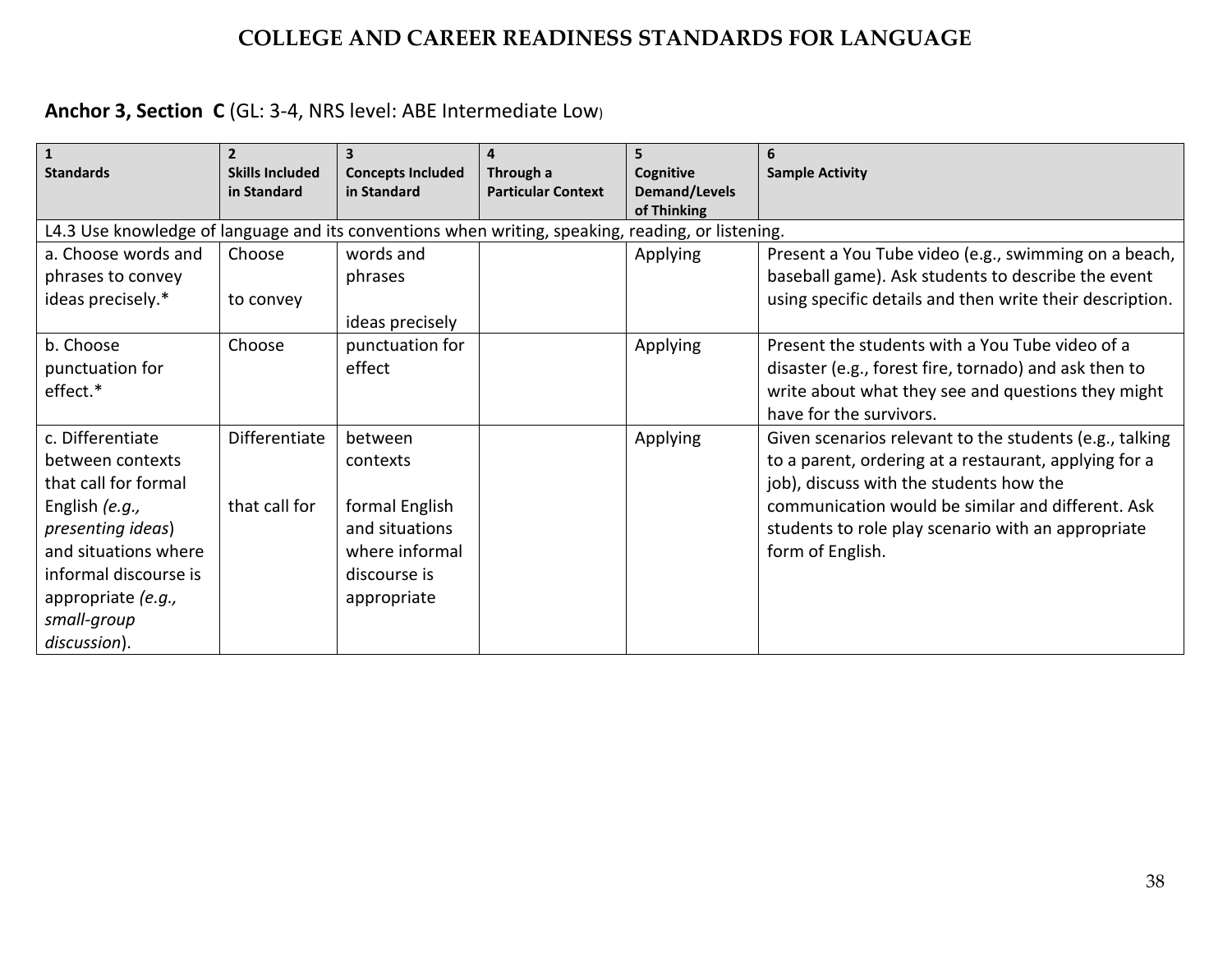## **Anchor 3, Section C** (GL: 3-4, NRS level: ABE Intermediate Low)

|                                                                                                   |                        |                          | 4                         |               | 6                                                   |
|---------------------------------------------------------------------------------------------------|------------------------|--------------------------|---------------------------|---------------|-----------------------------------------------------|
| <b>Standards</b>                                                                                  | <b>Skills Included</b> | <b>Concepts Included</b> | Through a                 | Cognitive     | <b>Sample Activity</b>                              |
|                                                                                                   | in Standard            | in Standard              | <b>Particular Context</b> | Demand/Levels |                                                     |
|                                                                                                   |                        |                          |                           | of Thinking   |                                                     |
| L5.3 Use knowledge of language and its conventions when writing, speaking, reading, or listening. |                        |                          |                           |               |                                                     |
| a. Expand, combine,                                                                               | Expand,                | sentences                | for meaning,              | Applying      | After writing a paragraph, students give peer       |
| and reduce sentences                                                                              | combine,               |                          | reader/listener           |               | feedback to each other concerning the content of    |
| for meaning,                                                                                      | and reduce             |                          | interest, and             |               | sentences. Students will make revisions to their    |
| reader/listener                                                                                   |                        |                          | style                     |               | writing based on the feedback.                      |
| interest, and style.                                                                              |                        |                          |                           |               |                                                     |
| b. Compare and                                                                                    | Compare                | the varieties of         | used in stories,          | Applying      | Using You Tube videos displaying various people     |
| contrast the varieties                                                                            | and contrast           | English                  | dramas, or                |               | presenting stories, poems, and drama, students will |
| of English (e.g.,                                                                                 |                        |                          | poems                     |               | use a graphic organizer to compare and contrast the |
| dialects, registers)                                                                              |                        |                          |                           |               | varieties of English (e.g., dialects) used.         |
| used in stories,                                                                                  |                        |                          |                           |               |                                                     |
| dramas, or poems.                                                                                 |                        |                          |                           |               |                                                     |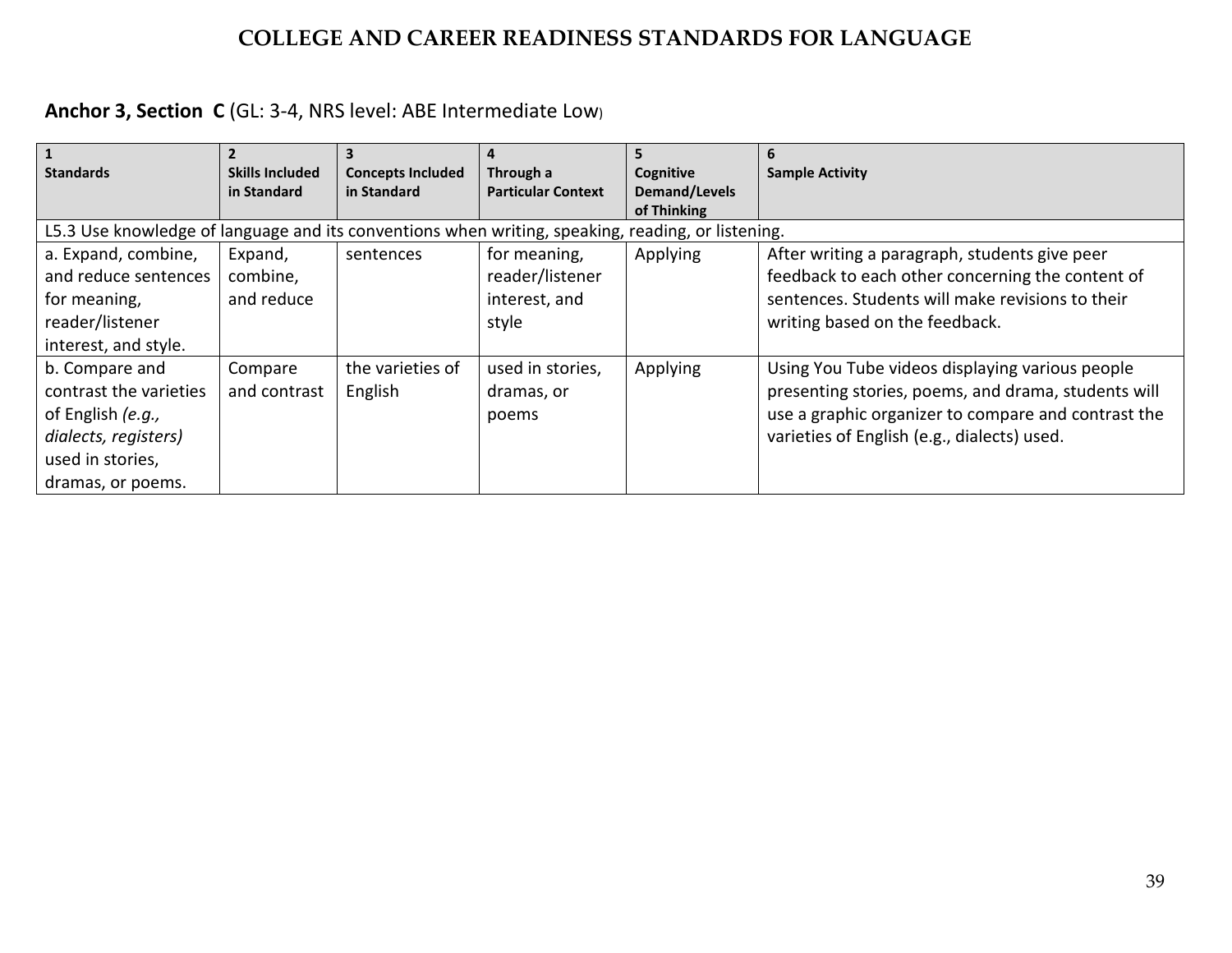## **Anchor 3, Section D** (GL: 6-8, NRS level: ABE Intermediate High)

| $\mathbf{1}$<br><b>Standards</b>                                                                  | $\overline{2}$<br><b>Skills Included</b> | 3<br><b>Concepts Included</b>                                                     | Through a                              | 5<br>Cognitive                                   | 6<br><b>Sample Activity</b>                                                                                                                                                                                                                                    |  |  |  |
|---------------------------------------------------------------------------------------------------|------------------------------------------|-----------------------------------------------------------------------------------|----------------------------------------|--------------------------------------------------|----------------------------------------------------------------------------------------------------------------------------------------------------------------------------------------------------------------------------------------------------------------|--|--|--|
|                                                                                                   | in Standard                              | in Standard                                                                       | <b>Particular Context</b>              | <b>Demand/Levels</b><br>of Thinking              |                                                                                                                                                                                                                                                                |  |  |  |
| L6.3 Use knowledge of language and its conventions when writing, speaking, reading, or listening. |                                          |                                                                                   |                                        |                                                  |                                                                                                                                                                                                                                                                |  |  |  |
| a. Vary sentence<br>patterns for meaning,<br>reader/listener<br>interest, and style.*             | Vary                                     | sentence<br>patterns for<br>meaning,<br>reader/listener<br>interest, and<br>style |                                        | Applying                                         | Provide students with a list of various sentence<br>patterns (e.g., simple, compound, complex). Students<br>examine their own writing to determine the types of<br>sentence patterns they use and revise sentences if<br>needed to increase reader's interest. |  |  |  |
| b. Maintain<br>consistency in style<br>and tone.*                                                 | Maintain                                 | consistency in<br>style and tone                                                  |                                        | Applying                                         | After examining excerpts from authors with evident<br>style and strong sense of tone, students create a list of<br>Look Fors in their own writing (e.g., formal or informal<br>tone matches task, vary sentence length and<br>structure).                      |  |  |  |
| $\mathbf{1}$                                                                                      | $\overline{2}$                           | $\overline{\mathbf{3}}$                                                           | $\overline{a}$                         | 5                                                |                                                                                                                                                                                                                                                                |  |  |  |
| <b>Standards</b>                                                                                  | <b>Skills Included</b><br>in Standard    | <b>Concepts Included</b><br>in Standard                                           | Through a<br><b>Particular Context</b> | Cognitive<br><b>Demand/Levels</b><br>of Thinking | <b>Sample Activity</b>                                                                                                                                                                                                                                         |  |  |  |
| L7.3 Use knowledge of language and its conventions when writing, speaking, reading, or listening. |                                          |                                                                                   |                                        |                                                  |                                                                                                                                                                                                                                                                |  |  |  |
| a. Choose language                                                                                | Choose                                   | language that                                                                     |                                        | Applying                                         | Analyze examples of writers who use precise and                                                                                                                                                                                                                |  |  |  |
| that expresses ideas                                                                              |                                          | expresses ideas                                                                   |                                        |                                                  | concise language to describe people, events, etc                                                                                                                                                                                                               |  |  |  |
| precisely and                                                                                     |                                          | precisely                                                                         |                                        |                                                  | Guide students to analyze their own writing to                                                                                                                                                                                                                 |  |  |  |
| concisely, recognizing                                                                            |                                          |                                                                                   |                                        |                                                  | determine opportunities to revise their descriptions.                                                                                                                                                                                                          |  |  |  |
| and eliminating                                                                                   | recognizing                              | wordiness and                                                                     |                                        |                                                  |                                                                                                                                                                                                                                                                |  |  |  |
| wordiness and                                                                                     | and                                      | redundancy                                                                        |                                        |                                                  |                                                                                                                                                                                                                                                                |  |  |  |
| redundancy.*                                                                                      | eliminating                              |                                                                                   |                                        |                                                  |                                                                                                                                                                                                                                                                |  |  |  |

**Anchor 3, Section E** (GL: 9-12, NRS level: ASE)

None stated above in anchor.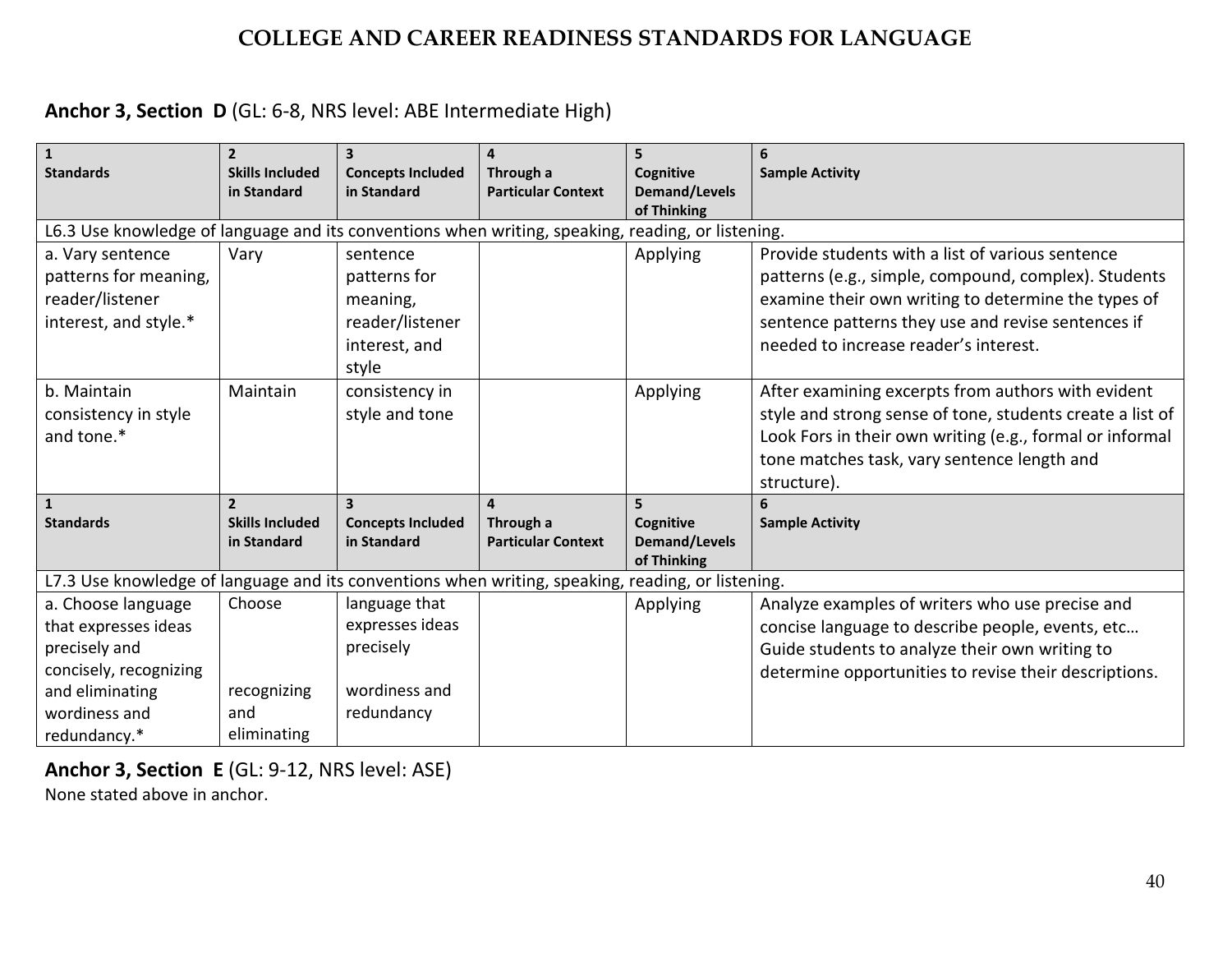Language

| $\overline{A}$                                                                                                                                     | $\overline{B}$                          | $\mathcal{C}$                       | D                              | E                              |  |  |  |  |
|----------------------------------------------------------------------------------------------------------------------------------------------------|-----------------------------------------|-------------------------------------|--------------------------------|--------------------------------|--|--|--|--|
| CCR Anchor 4: Determine or clarify the meaning of unknown and multiple-meaning words and phrases by using context clues, analyzing meaningful word |                                         |                                     |                                |                                |  |  |  |  |
| parts, and consulting general and specialized reference materials, as appropriate.                                                                 |                                         |                                     |                                |                                |  |  |  |  |
| Determine or clarify the                                                                                                                           | Determine or clarify the                | Determine or clarify the            | Determine or clarify the       | Determine or clarify the       |  |  |  |  |
| meaning of unknown and                                                                                                                             | meaning of unknown and                  | meaning of unknown and              | meaning of unknown and         | meaning of unknown and         |  |  |  |  |
| multiple-meaning words and                                                                                                                         | multiple-meaning words and              | multiple-meaning words and          | multiple-meaning words and     | multiple-meaning words and     |  |  |  |  |
| phrases, choosing flexibly                                                                                                                         | phrases, choosing flexibly              | phrases, choosing flexibly          | phrases, choosing flexibly     | phrases, choosing flexibly     |  |  |  |  |
| from an array of strategies.                                                                                                                       | from an array of strategies.            | from a range of strategies.         | from a range of strategies.    | from a range of strategies.    |  |  |  |  |
| a. Use sentence-level context                                                                                                                      | a. Use sentence-level context           | a. Use context (e.g.,               | a. Use context (e.g., the      | a. Use context (e.g., the      |  |  |  |  |
| as a clue to the meaning of a                                                                                                                      | as a clue to the meaning of             | definitions, examples,              | overall meaning of a           | overall meaning of a           |  |  |  |  |
| word or phrase.                                                                                                                                    | a word or phrase.                       | restatements, cause/effect          | sentence or paragraph; a       | sentence, paragraph, or text;  |  |  |  |  |
| b. Use frequently occurring                                                                                                                        | b. Determine the meaning                | relationships and                   | word's position or function    | a word's position or           |  |  |  |  |
| affixes as a clue to the                                                                                                                           | of the new word formed                  | comparisons in text) as a           | in a sentence) as a clue to    | function in a sentence) as a   |  |  |  |  |
| meaning of a word.                                                                                                                                 | when a known prefix is                  | clue to the meaning of a            | the meaning of a word or       | clue to the meaning of a       |  |  |  |  |
| c. Identify frequently                                                                                                                             | added to a known word                   | word or phrase.                     | phrase.                        | word or phrase.                |  |  |  |  |
| occurring root words (e.g.,                                                                                                                        | (e.g., happy/unhappy,                   | Use common, grade-<br>b.            | b. Use common, grade-          | b. Identify and correctly use  |  |  |  |  |
| look) and their inflectional                                                                                                                       | tell/retell).                           | appropriate Greek and               | appropriate Greek or Latin     | patterns of word changes       |  |  |  |  |
| forms (e.g., looks, looked,                                                                                                                        | Use a known root word<br>C <sub>1</sub> | Latin affixes and roots as          | affixes and roots as clues to  | that indicate different        |  |  |  |  |
| looking). (L.1.4)                                                                                                                                  | as a clue to the meaning of             | clues to the meaning of a           | the meaning of a word (e.g.,   | meanings or parts of speech    |  |  |  |  |
|                                                                                                                                                    | an unknown word with the                | word (e.g., telegraph,              | audience, auditory, audible).  | (e.g., conceive, conception,   |  |  |  |  |
|                                                                                                                                                    | same root (e.g., addition,              | autograph, photograph,              | Consult reference<br>c.        | conceivable).                  |  |  |  |  |
|                                                                                                                                                    | additional).                            | photosynthesis).                    | materials (e.g., dictionaries, | c. Consult general and         |  |  |  |  |
|                                                                                                                                                    | Use knowledge of the<br>$d_{\cdot}$     | Consult reference<br>C <sub>1</sub> | glossaries, thesauruses), both | specialized reference          |  |  |  |  |
|                                                                                                                                                    | meaning of individual                   | materials (e.g., dictionaries,      | print and digital, to find the | materials (e.g., dictionaries, |  |  |  |  |
|                                                                                                                                                    | words to predict the                    | glossaries, thesauruses),           | pronunciation of a word or     | glossaries, thesauruses), both |  |  |  |  |
|                                                                                                                                                    | meaning of compound                     | both print and digital, to          | determine or clarify its       | print and digital, to find the |  |  |  |  |
|                                                                                                                                                    | words (e.g., birdhouse,                 | find the pronunciation and          | precise meaning or its part    | pronunciation of a word or     |  |  |  |  |
|                                                                                                                                                    | lighthouse, housefly;                   | determine or clarify the            | of speech. Cont'd              | determine or clarify its       |  |  |  |  |
|                                                                                                                                                    | bookshelf, notebook,                    | precise meaning of key              |                                | precise meaning, it's part of  |  |  |  |  |
|                                                                                                                                                    | bookmark).                              | words and phrases. (L.4.4           |                                | speech, or its etymology or    |  |  |  |  |
|                                                                                                                                                    |                                         | and 5.4 merge)                      |                                | its standard usage. Cont'd     |  |  |  |  |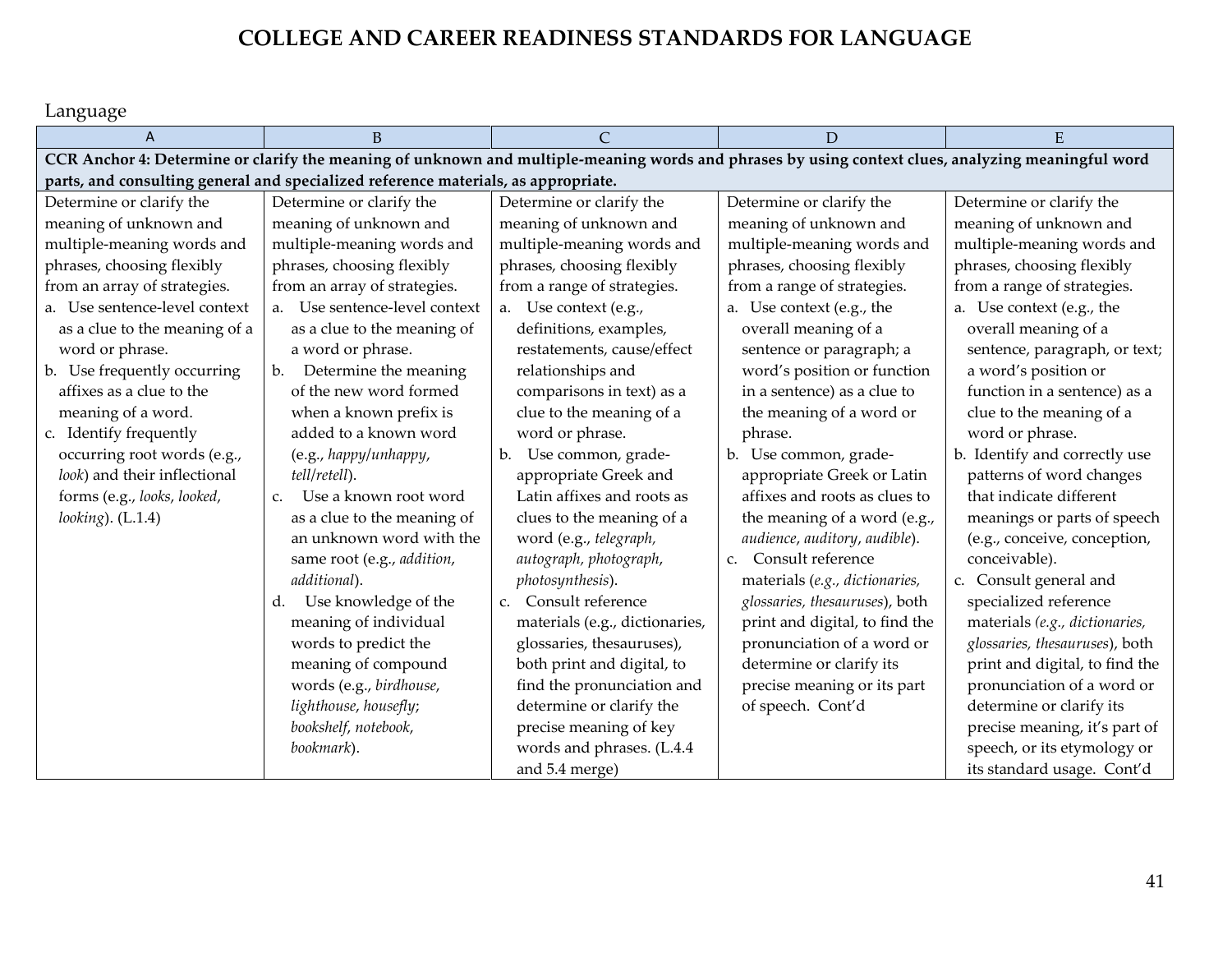#### Language **Anchor 4 – cont'd**

| CCR Anchor 4: Determine or clarify the meaning of unknown and multiple-meaning words and phrases by using context clues, analyzing meaningful word |  |                                                                                                |                                                                                                    |  |  |  |  |  |
|----------------------------------------------------------------------------------------------------------------------------------------------------|--|------------------------------------------------------------------------------------------------|----------------------------------------------------------------------------------------------------|--|--|--|--|--|
| parts, and consulting general and specialized reference materials, as appropriate.                                                                 |  |                                                                                                |                                                                                                    |  |  |  |  |  |
|                                                                                                                                                    |  | d. Verify the preliminary                                                                      | d. Verify the preliminary                                                                          |  |  |  |  |  |
|                                                                                                                                                    |  | determination of the<br>meaning of a word or                                                   | determination of the<br>meaning of a word or                                                       |  |  |  |  |  |
|                                                                                                                                                    |  | phrase (e.g., by checking the<br>inferred meaning in context or<br>in a dictionary). $(L.6.4)$ | phrase (e.g., by checking the<br>inferred meaning in context or<br>in a dictionary). $(L.11-12.4)$ |  |  |  |  |  |

# **Anchor 4, Section A** (GL: K-1, NRS level: ABE Literacy)

| $\overline{\phantom{a}}$                                                                                                                        |                        |                          |                           |               |                                                      |  |  |  |
|-------------------------------------------------------------------------------------------------------------------------------------------------|------------------------|--------------------------|---------------------------|---------------|------------------------------------------------------|--|--|--|
| <b>Standards</b>                                                                                                                                | <b>Skills Included</b> | <b>Concepts Included</b> | Through a                 | Cognitive     | <b>Sample Activity</b>                               |  |  |  |
|                                                                                                                                                 | in Standard            | in Standard              | <b>Particular Context</b> | Demand/Levels |                                                      |  |  |  |
|                                                                                                                                                 |                        |                          |                           | of Thinking   |                                                      |  |  |  |
| L1.4 Determine or clarify the meaning of unknown and multiple-meaning words and phrases based on grade 1 reading and content, choosing flexibly |                        |                          |                           |               |                                                      |  |  |  |
| from an array of strategies.                                                                                                                    |                        |                          |                           |               |                                                      |  |  |  |
| a. Use sentence-level                                                                                                                           | <b>Use</b>             | sentence-level           | to the meaning            | Understanding | After a read aloud containing unknown words, write   |  |  |  |
| context as a clue to                                                                                                                            |                        | context as a             | of a word or              |               | a sentence on the board containing one of the        |  |  |  |
| the meaning of a                                                                                                                                |                        | clue                     | phrase                    |               | unknown words. Discuss with the students how to      |  |  |  |
| word or phrase.                                                                                                                                 |                        |                          |                           |               | determine the meaning of the unknown word using      |  |  |  |
|                                                                                                                                                 |                        |                          |                           |               | the context of the sentence. Write another sentence  |  |  |  |
|                                                                                                                                                 |                        |                          |                           |               | from the text and ask the students to discuss with a |  |  |  |
|                                                                                                                                                 |                        |                          |                           |               | partner the meaning of the unknown words based on    |  |  |  |
|                                                                                                                                                 |                        |                          |                           |               | the context.                                         |  |  |  |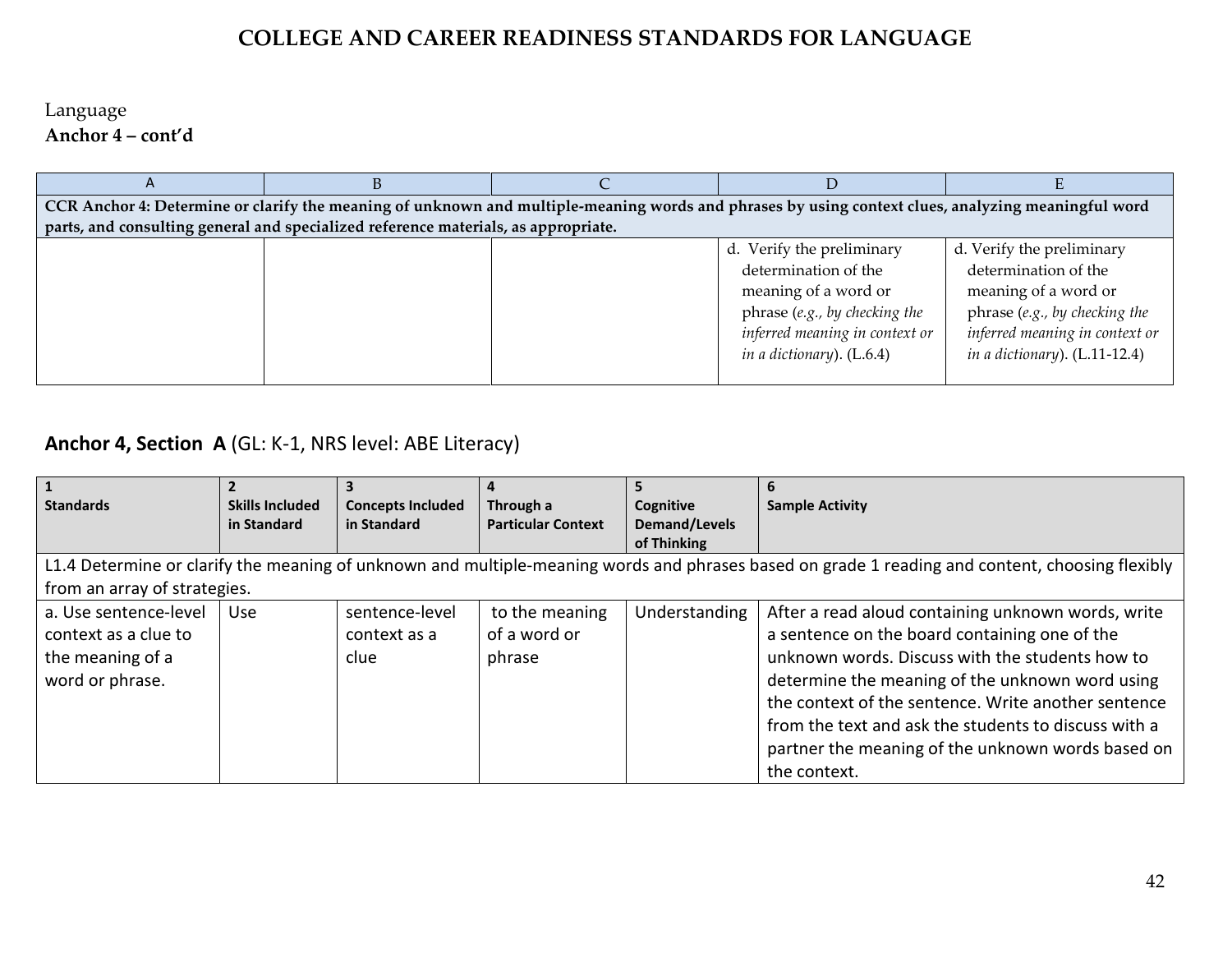## **Anchor 4, Section A** (GL: K-1, NRS level: ABE Literacy)

| $\mathbf{1}$           |                        |                          |                           |               |                                                        |
|------------------------|------------------------|--------------------------|---------------------------|---------------|--------------------------------------------------------|
| <b>Standards</b>       | <b>Skills Included</b> | <b>Concepts Included</b> | Through a                 | Cognitive     | <b>Sample Activity</b>                                 |
|                        | in Standard            | in Standard              | <b>Particular Context</b> | Demand/Levels |                                                        |
|                        |                        |                          |                           | of Thinking   |                                                        |
| b. Use frequently      | <b>Use</b>             | frequently               | as a clue to the          | Understanding | After reading a text that contains words with affixes, |
| occurring affixes as a |                        | occurring                | meaning of a              |               | discuss the meanings of the words and ask the          |
| clue to the meaning    |                        | affixes                  | word                      |               | students to explain the meaning by using them in       |
| of a word.             |                        |                          |                           |               | context.                                               |
| c. Identify frequently | Identify               | frequently               |                           | Understanding | After reading a text that contains words with various  |
| occurring root words   |                        | occurring root           |                           |               | inflectional forms, ask the students to identify these |
| (e.g., look) and their |                        | words and inter          |                           |               | words in the text and their meanings.                  |
| inflectional forms     |                        | inflectional             |                           |               |                                                        |
| (e.g., looks, looked,  |                        | forms                    |                           |               |                                                        |
| looking).              |                        |                          |                           |               |                                                        |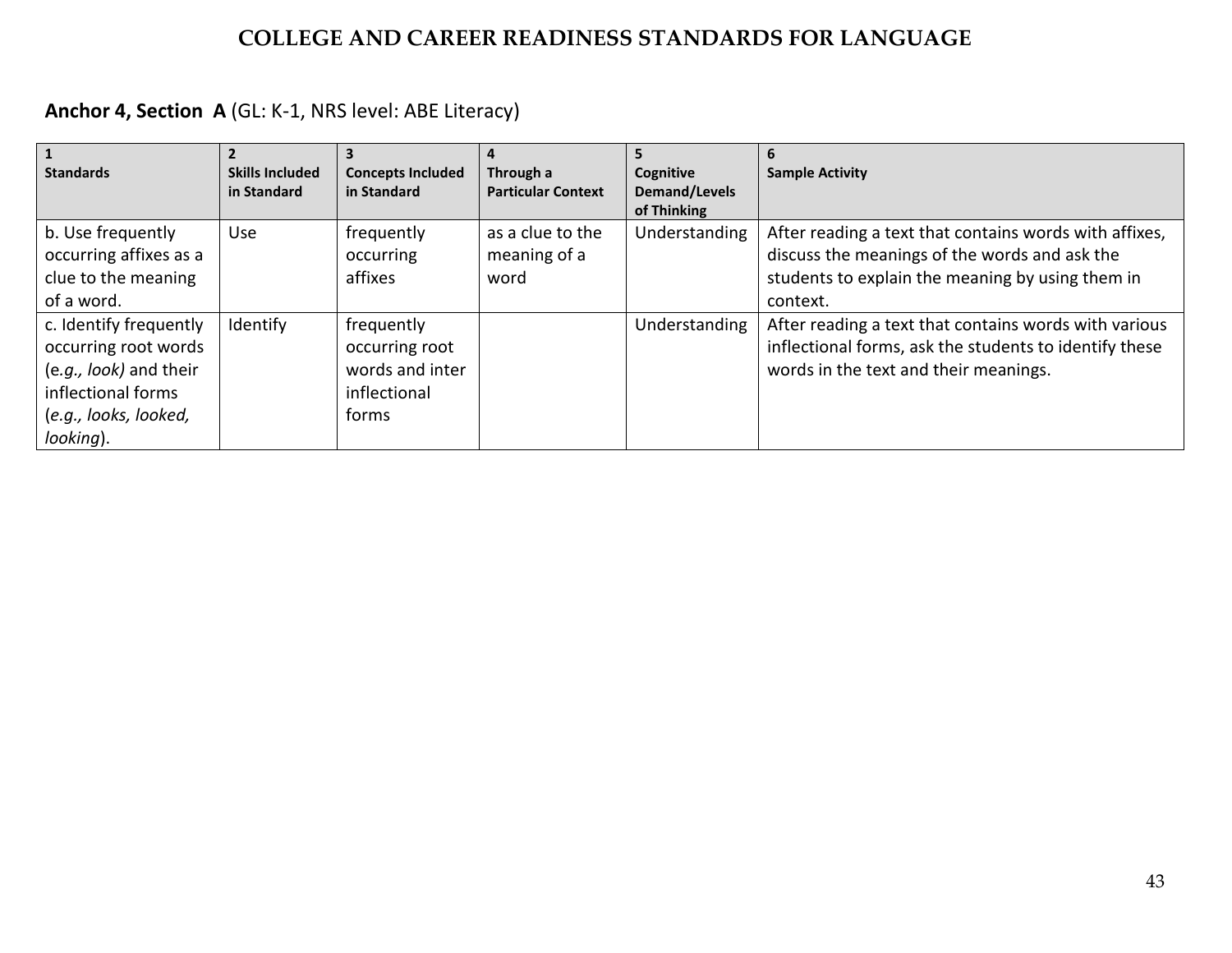| $\vert$ 1<br><b>Standards</b>                                                                                                                            | $\overline{2}$<br><b>Skills Included</b><br>in Standard | $\overline{\mathbf{3}}$<br><b>Concepts Included</b><br>in Standard | Through a<br><b>Particular Context</b>                                     | 5<br>Cognitive<br><b>Demand/Levels</b><br>of Thinking | <b>Sample Activity</b>                                                                                                                                                                                                                                                                                                                                                                        |
|----------------------------------------------------------------------------------------------------------------------------------------------------------|---------------------------------------------------------|--------------------------------------------------------------------|----------------------------------------------------------------------------|-------------------------------------------------------|-----------------------------------------------------------------------------------------------------------------------------------------------------------------------------------------------------------------------------------------------------------------------------------------------------------------------------------------------------------------------------------------------|
| from an array of strategies.                                                                                                                             |                                                         |                                                                    |                                                                            |                                                       | L2.4 Determine or clarify the meaning of unknown and multiple-meaning words and phrases based on grade 2 reading and content, choosing flexibly                                                                                                                                                                                                                                               |
| a. Use sentence-level<br>context as a clue to<br>the meaning of a<br>word or phrase                                                                      | Use                                                     | sentence-level<br>context                                          | as a clue to the<br>meaning of a<br>word or phrase                         | Understanding                                         | After a read aloud containing unknown words, write<br>a sentence on the board containing one of the<br>unknown words. Discuss with the students how to<br>determine the meaning of the unknown word using<br>the context of the sentence. Write another sentence<br>from the text and ask the students to discuss with a<br>partner the meaning of the unknown words based on<br>the context. |
| b. Determine the<br>meaning of the new<br>word formed when a<br>known prefix is<br>added to a known<br>word (e.g.,<br>happy/unhappy,<br>tell/retell).    | Determine                                               | the meaning of<br>the new word<br>formed                           | when a known<br>prefix is added<br>to a known word                         | Understanding                                         | Present a list of prefixes and their meanings. Provide<br>students with the prefixes on cards and various root<br>words. Students add various prefixes to each root<br>word to determine if it creates a word and if a real<br>word, explain its meaning.                                                                                                                                     |
| c. Use a known root<br>word as a clue to the<br>meaning of an<br>unknown word with<br>the same root (e.g.,<br>addition, additional,<br>looked, looking). | <b>Use</b>                                              | a known root<br>word                                               | as a clue to the<br>meaning of an<br>unknown word<br>with the same<br>root | Understanding                                         | Present cards with root words and suffixes. Students<br>choose one root word and try to create other forms<br>of the word by adding a suffix. Students discuss the<br>meaning of each word and write a sentence.                                                                                                                                                                              |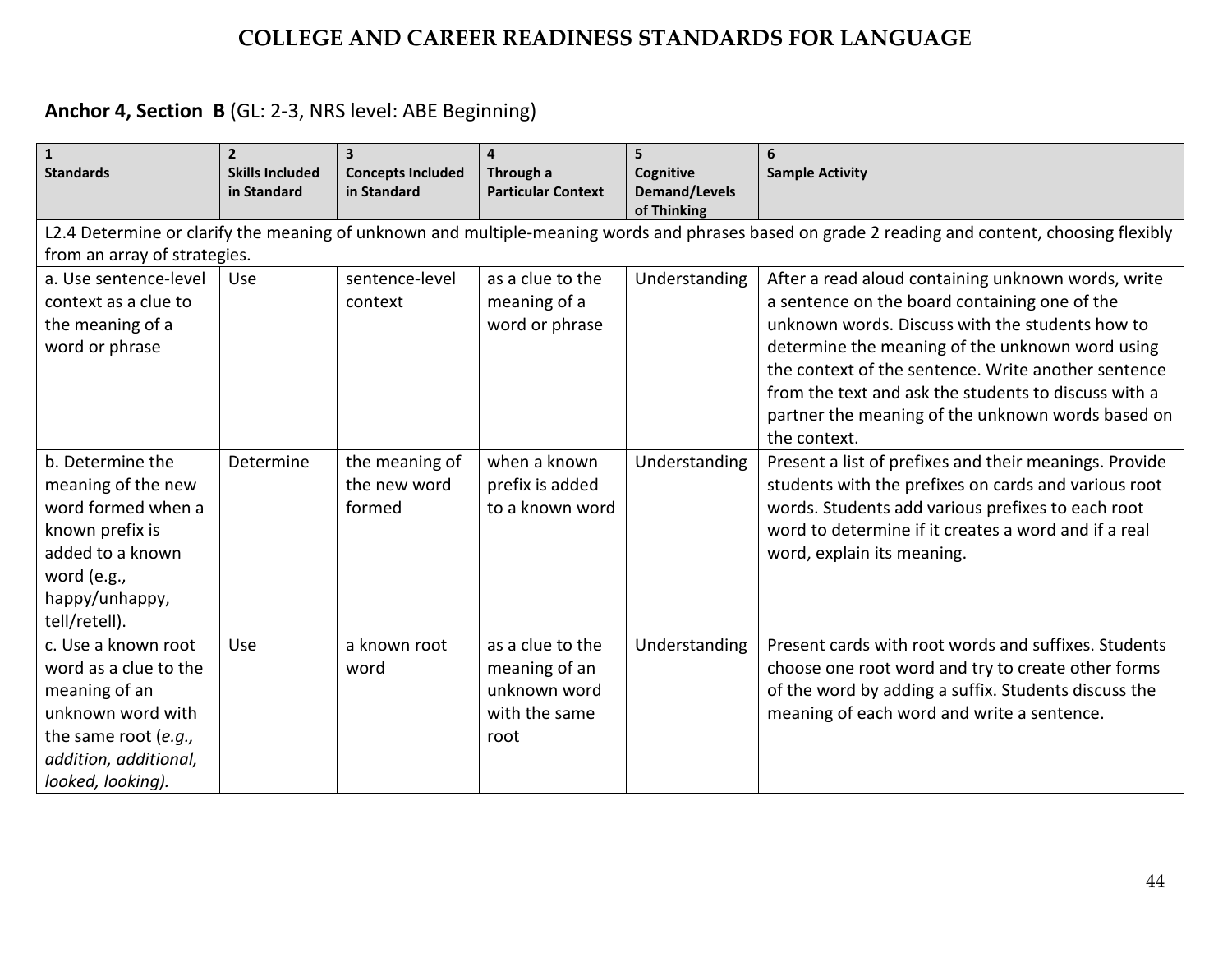| $\mathbf{1}$<br><b>Standards</b>                                                                                                                                                                | $\overline{2}$<br><b>Skills Included</b><br>in Standard | <b>Concepts Included</b><br>in Standard                                                       | 4<br>Through a<br><b>Particular Context</b>          | Cognitive<br><b>Demand/Levels</b> | <b>Sample Activity</b>                                                                                                                                                                                                                                                                      |
|-------------------------------------------------------------------------------------------------------------------------------------------------------------------------------------------------|---------------------------------------------------------|-----------------------------------------------------------------------------------------------|------------------------------------------------------|-----------------------------------|---------------------------------------------------------------------------------------------------------------------------------------------------------------------------------------------------------------------------------------------------------------------------------------------|
|                                                                                                                                                                                                 |                                                         |                                                                                               |                                                      | of Thinking                       |                                                                                                                                                                                                                                                                                             |
| d. Use knowledge of<br>the meaning of<br>individual<br>words to predict the<br>meaning of<br>compound words<br>(e.g., birdhouse,<br>lighthouse, housefly;<br>bookshelf, notebook,<br>bookmark). | <b>Use</b><br>to predict                                | knowledge of<br>the meaning of<br>individual<br>words<br>the meaning of<br>compound<br>words. |                                                      | Understanding                     | Present a list of various nouns that will create<br>compound words. Students choose two words,<br>discuss the meaning of each and then the meaning of<br>the words together if it creates a real compound<br>word.                                                                          |
| e. Use glossaries and<br>beginning<br>dictionaries, both<br>print and digital, to<br>determine or clarify<br>the meaning of words<br>and phrases.                                               | Use<br>to determine<br>or clarify                       | glossaries and<br>beginning<br>dictionaries<br>the meaning                                    | both print and<br>digital<br>of words and<br>phrases | Understanding                     | Given a sentence containing an unknown word,<br>students use knowledge of alphabetical order to find<br>the word in a glossary or dictionary. The students<br>then read the definition(s) and refer back to the<br>context of the word in the sentence to determine the<br>correct meaning. |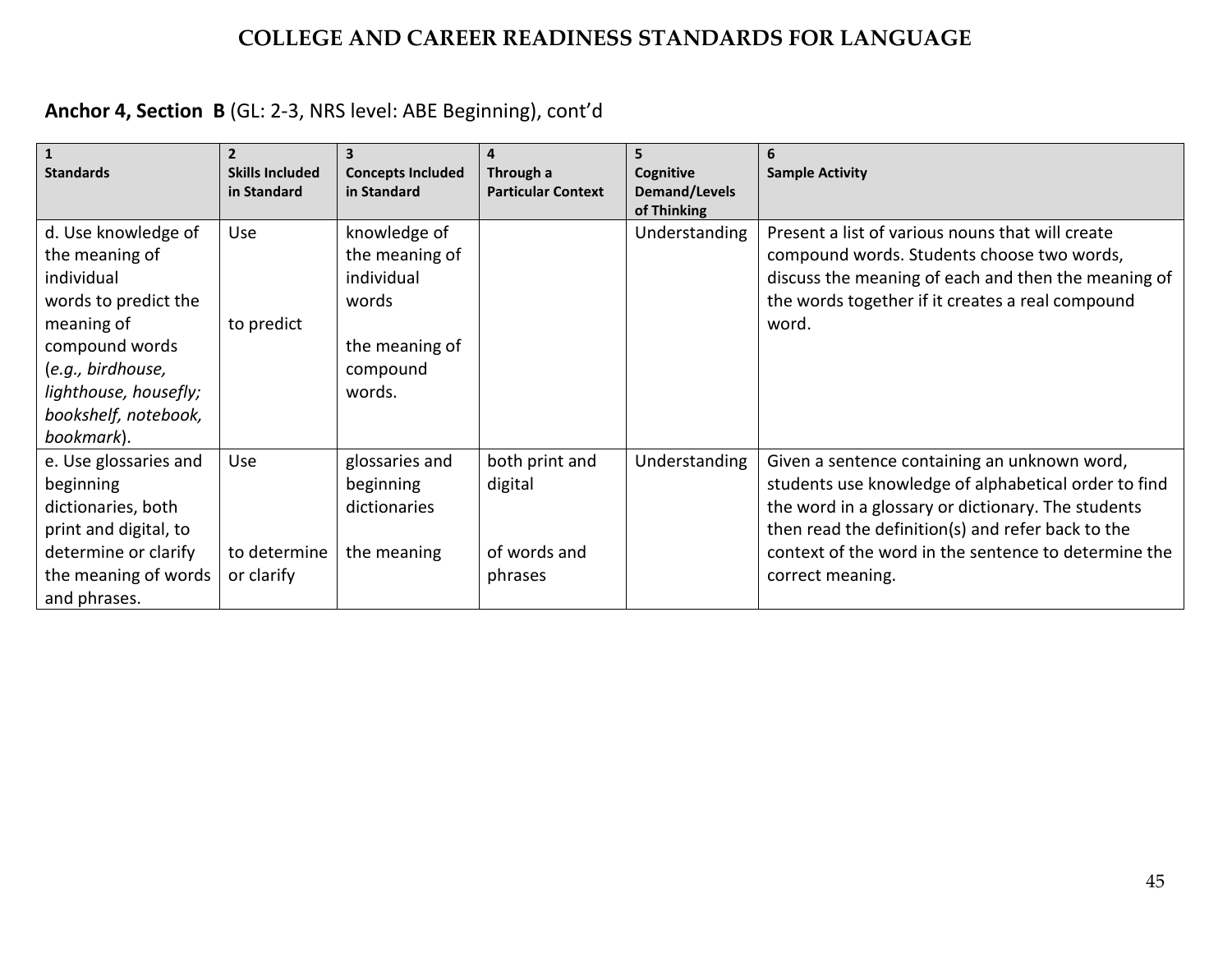## **Anchor 4, Section C** (GL: 3-4, NRS level: ABE Intermediate Low)

| $\vert$ 1                                                                                                                                                                | $\overline{2}$                                                                                                                                  |                                                                             | 4                                          | 5                                                |                                                                                                                                                                                                                                                                                                                                                                                                      |  |  |  |  |
|--------------------------------------------------------------------------------------------------------------------------------------------------------------------------|-------------------------------------------------------------------------------------------------------------------------------------------------|-----------------------------------------------------------------------------|--------------------------------------------|--------------------------------------------------|------------------------------------------------------------------------------------------------------------------------------------------------------------------------------------------------------------------------------------------------------------------------------------------------------------------------------------------------------------------------------------------------------|--|--|--|--|
| <b>Standards</b>                                                                                                                                                         | <b>Skills Included</b><br>in Standard                                                                                                           | <b>Concepts Included</b><br>in Standard                                     | Through a<br><b>Particular Context</b>     | Cognitive<br><b>Demand/Levels</b><br>of Thinking | <b>Sample Activity</b>                                                                                                                                                                                                                                                                                                                                                                               |  |  |  |  |
|                                                                                                                                                                          | L4.4 Determine or clarify the meaning of unknown and multiple-meaning words and phrases based on grade 4 reading and content, choosing flexibly |                                                                             |                                            |                                                  |                                                                                                                                                                                                                                                                                                                                                                                                      |  |  |  |  |
| from an array of strategies.                                                                                                                                             |                                                                                                                                                 |                                                                             |                                            |                                                  |                                                                                                                                                                                                                                                                                                                                                                                                      |  |  |  |  |
| a. Use context (e.g.,<br>definitions, examples,<br>or restatements in<br><i>text</i> ) as a clue to the<br>meaning of a word or<br>phrase.                               | Use                                                                                                                                             | context as a<br>clue to the<br>meaning                                      | of a word or<br>phrase                     | Understanding                                    | After a reading a passage containing unknown words,<br>write a sentence on the board containing one of the<br>unknown words. Discuss with the students how to<br>determine the meaning of the unknown word using<br>the context of the sentence. Write another sentence<br>from the text and ask the students to discuss with a<br>partner the meaning of the unknown words based on<br>the context. |  |  |  |  |
| b. Use common,<br>grade-appropriate<br>Greek and Latin<br>affixes and roots as<br>clues to the meaning<br>of a word $(e.g.,$<br>telegraph,<br>photograph,<br>autograph). | Use                                                                                                                                             | common,<br>grade-<br>appropriate<br>Greek and Latin<br>affixes and<br>roots | as clues to the<br>meaning of the<br>words | Understanding                                    | Present a list of Greek and Latin affixes and their<br>meanings. Create a vocabulary tree with one affix<br>written on the trunk. Each student adds a branch<br>with a word containing the affix.                                                                                                                                                                                                    |  |  |  |  |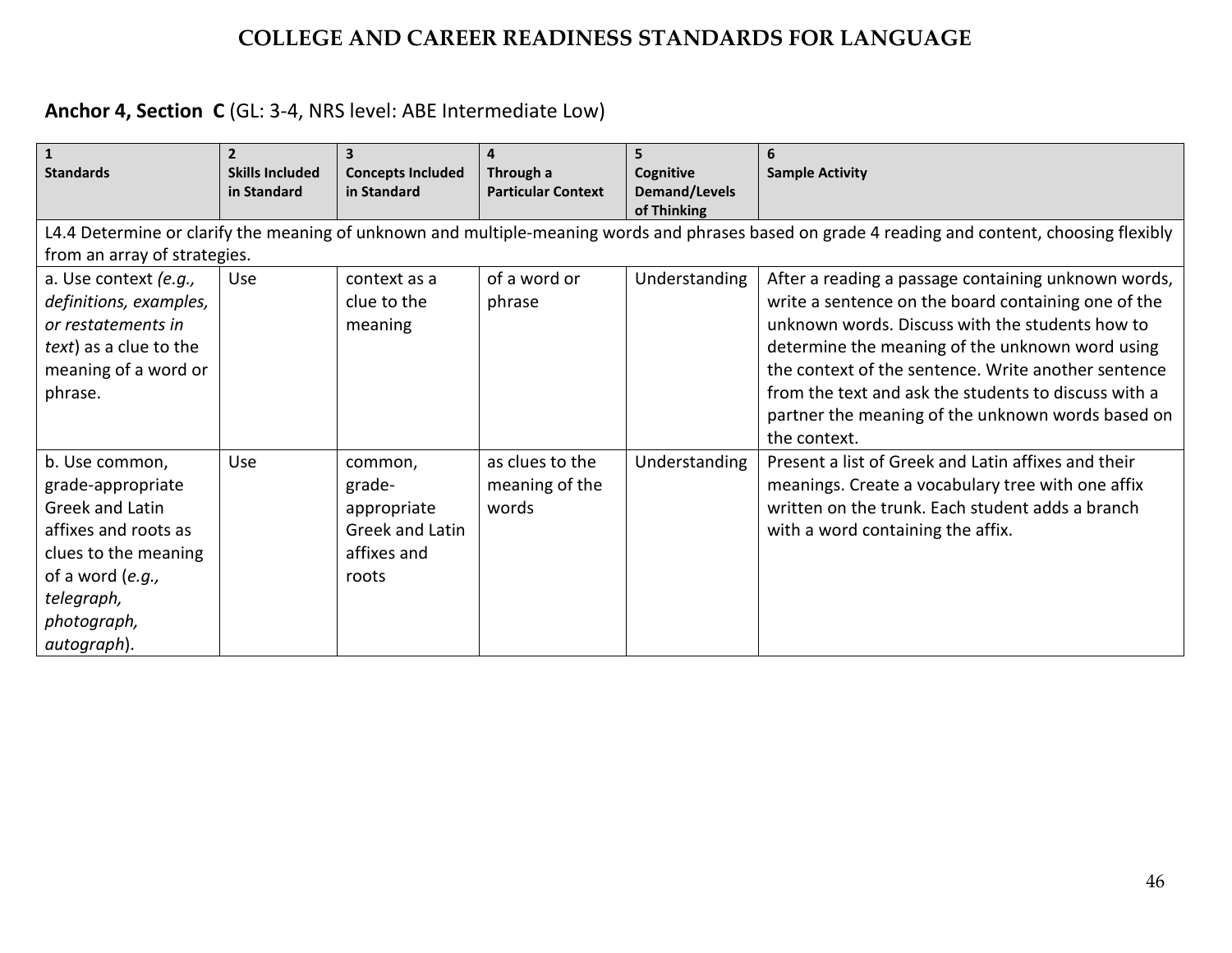## **Anchor 4, Section C** (GL: 3-4, NRS level: ABE Intermediate Low), cont'd

| <b>Standards</b>                                                                                                                                                                                                                        | <b>Skills Included</b>                               | <b>Concepts Included</b>                                                                                | Through a                 | Cognitive                    | <b>Sample Activity</b>                                                                                                                                                                                                                                                                      |
|-----------------------------------------------------------------------------------------------------------------------------------------------------------------------------------------------------------------------------------------|------------------------------------------------------|---------------------------------------------------------------------------------------------------------|---------------------------|------------------------------|---------------------------------------------------------------------------------------------------------------------------------------------------------------------------------------------------------------------------------------------------------------------------------------------|
|                                                                                                                                                                                                                                         | in Standard                                          | in Standard                                                                                             | <b>Particular Context</b> | Demand/Levels<br>of Thinking |                                                                                                                                                                                                                                                                                             |
| c. Consult reference<br>materials (e.g.,<br>dictionaries,<br>glossaries,<br>thesauruses), both<br>print and digital, to<br>find the<br>pronunciation and<br>determine or clarify<br>the precise meaning<br>of key words and<br>phrases. | Consult<br>to find<br>and<br>determine or<br>clarify | reference<br>materials<br>the<br>pronunciation<br>the precise<br>meaning of key<br>words and<br>phrases | both print and<br>digital | Understanding                | Given a sentence containing an unknown word,<br>students use knowledge of alphabetical order to find<br>the word in a glossary or dictionary. The students<br>then read the definition(s) and refer back to the<br>context of the word in the sentence to determine the<br>correct meaning. |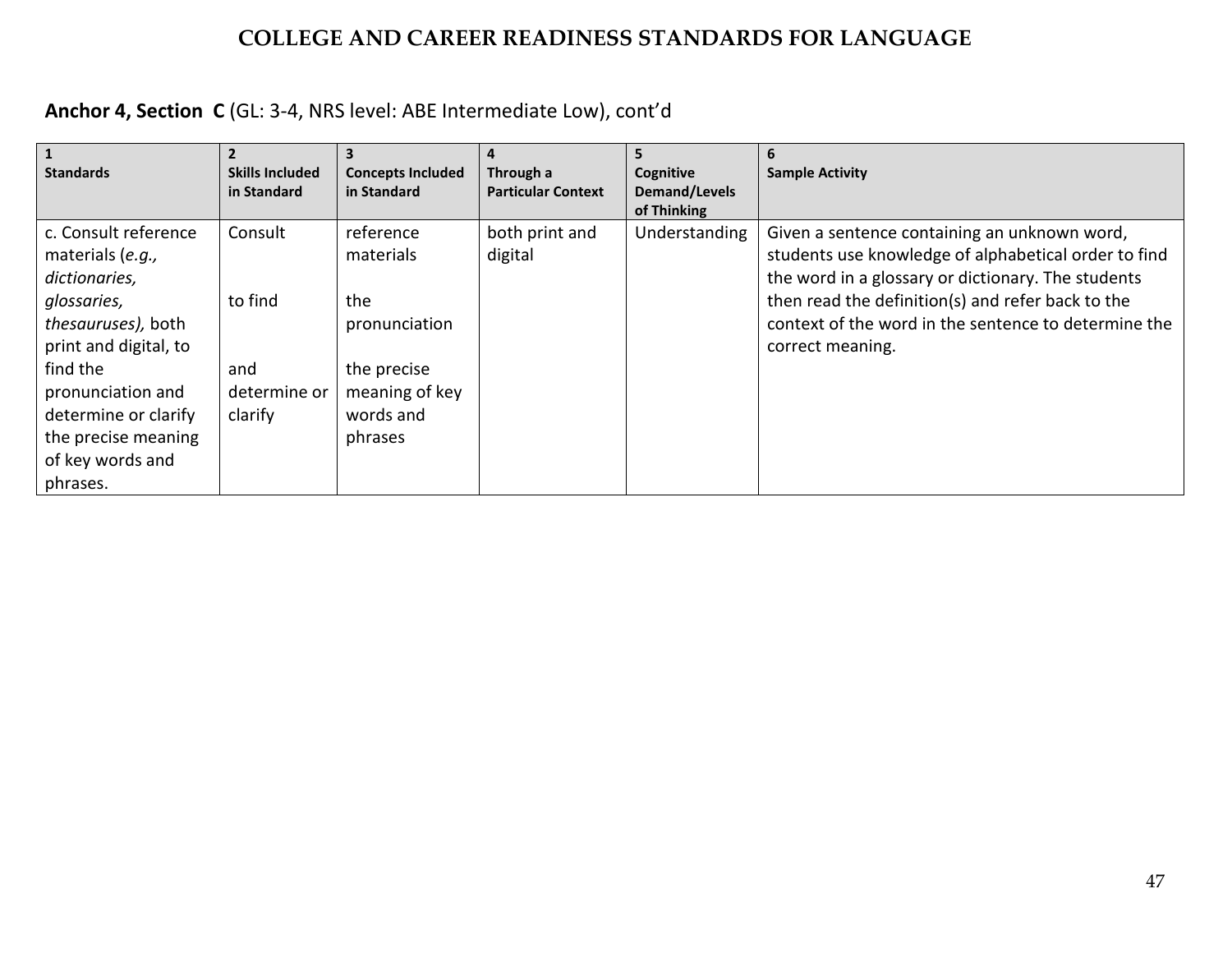## **Anchor 4, Section C** (GL: 3-4, NRS level: ABE Intermediate Low)

| $\mathbf{1}$                 | $\overline{2}$         | 3                        | 4                         | 5                    | 6                                                                                                                                               |
|------------------------------|------------------------|--------------------------|---------------------------|----------------------|-------------------------------------------------------------------------------------------------------------------------------------------------|
| <b>Standards</b>             | <b>Skills Included</b> | <b>Concepts Included</b> | Through a                 | Cognitive            | <b>Sample Activity</b>                                                                                                                          |
|                              | in Standard            | in Standard              | <b>Particular Context</b> | <b>Demand/Levels</b> |                                                                                                                                                 |
|                              |                        |                          |                           | of Thinking          |                                                                                                                                                 |
|                              |                        |                          |                           |                      | L5.4 Determine or clarify the meaning of unknown and multiple-meaning words and phrases based on grade 5 reading and content, choosing flexibly |
| from an array of strategies. |                        |                          |                           |                      |                                                                                                                                                 |
| a. Use context (e.g.,        | Use                    | context as a             | of a word or              | Understanding        | After a reading a passage containing unknown words,                                                                                             |
| cause/effect                 |                        | clue to the              | phrase                    |                      | write a sentence on the board containing one of the                                                                                             |
| relationships                |                        | meaning                  |                           |                      | unknown words. Discuss with the students how to                                                                                                 |
| and comparisons in           |                        |                          |                           |                      | determine the meaning of the unknown word using                                                                                                 |
| text) as a clue to the       |                        |                          |                           |                      | the context of the sentence. Write another sentence                                                                                             |
| meaning of a word or         |                        |                          |                           |                      | from the text and ask the students to discuss with a                                                                                            |
| phrase.                      |                        |                          |                           |                      | partner the meaning of the unknown words based on                                                                                               |
|                              |                        |                          |                           |                      | the context.                                                                                                                                    |
| b. Use common,               | Use                    | common,                  | as clues to the           | Understanding        | Present a list of Greek and Latin affixes and their                                                                                             |
| grade-appropriate            |                        | grade-                   | meaning of the            |                      | meanings. Create a vocabulary tree with one affix                                                                                               |
| Greek and Latin              |                        | appropriate              | words.                    |                      | written on the trunk. Each student adds a branch                                                                                                |
| affixes and roots as         |                        | Greek and Latin          |                           |                      | with a word containing the affix.                                                                                                               |
| clues to the meaning         |                        | affixes and              |                           |                      |                                                                                                                                                 |
| of a word (e.g.,             |                        | roots                    |                           |                      |                                                                                                                                                 |
| photograph,                  |                        |                          |                           |                      |                                                                                                                                                 |
| photosynthesis).             |                        |                          |                           |                      |                                                                                                                                                 |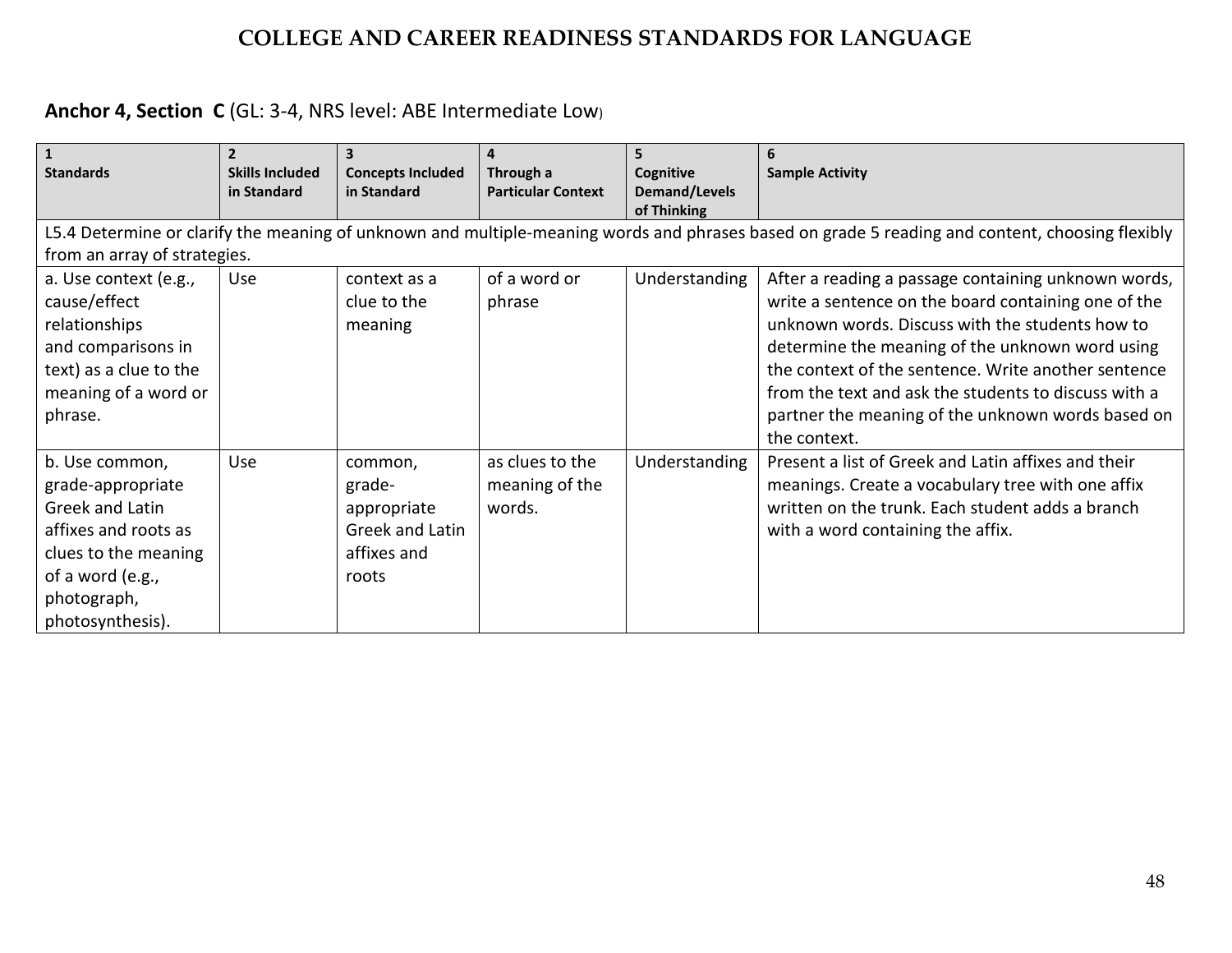## **Anchor 4, Section C** (GL: 3-4, NRS level: ABE Intermediate Low),cont'd

| <b>Standards</b>                                                                                                                                                                                                               | $\overline{2}$<br><b>Skills Included</b>             | <b>Concepts Included</b>                                                                                | 4<br>Through a            | 5<br>Cognitive               | 6<br><b>Sample Activity</b>                                                                                                                                                                                                                                                                       |
|--------------------------------------------------------------------------------------------------------------------------------------------------------------------------------------------------------------------------------|------------------------------------------------------|---------------------------------------------------------------------------------------------------------|---------------------------|------------------------------|---------------------------------------------------------------------------------------------------------------------------------------------------------------------------------------------------------------------------------------------------------------------------------------------------|
|                                                                                                                                                                                                                                | in Standard                                          | in Standard                                                                                             | <b>Particular Context</b> | Demand/Levels<br>of Thinking |                                                                                                                                                                                                                                                                                                   |
| c. Consult reference<br>materials (e.g.,<br>dictionaries,<br>glossaries,<br>thesauruses), both<br>print and digital,<br>to find the<br>pronunciation and<br>determine or<br>clarify the precise<br>meaning of key<br>words and | Consult<br>to find<br>and<br>determine or<br>clarify | reference<br>materials<br>the<br>pronunciation<br>the precise<br>meaning of key<br>words and<br>phrases | both print and<br>digital | Understanding                | Given a sentence containing an unknown word,<br>students use their knowledge of alphabetical order to<br>find the word in a glossary or dictionary. The students<br>then read the definition(s) and refer back to the<br>context of the word in the sentence to determine the<br>correct meaning. |
| phrases.                                                                                                                                                                                                                       |                                                      |                                                                                                         |                           |                              |                                                                                                                                                                                                                                                                                                   |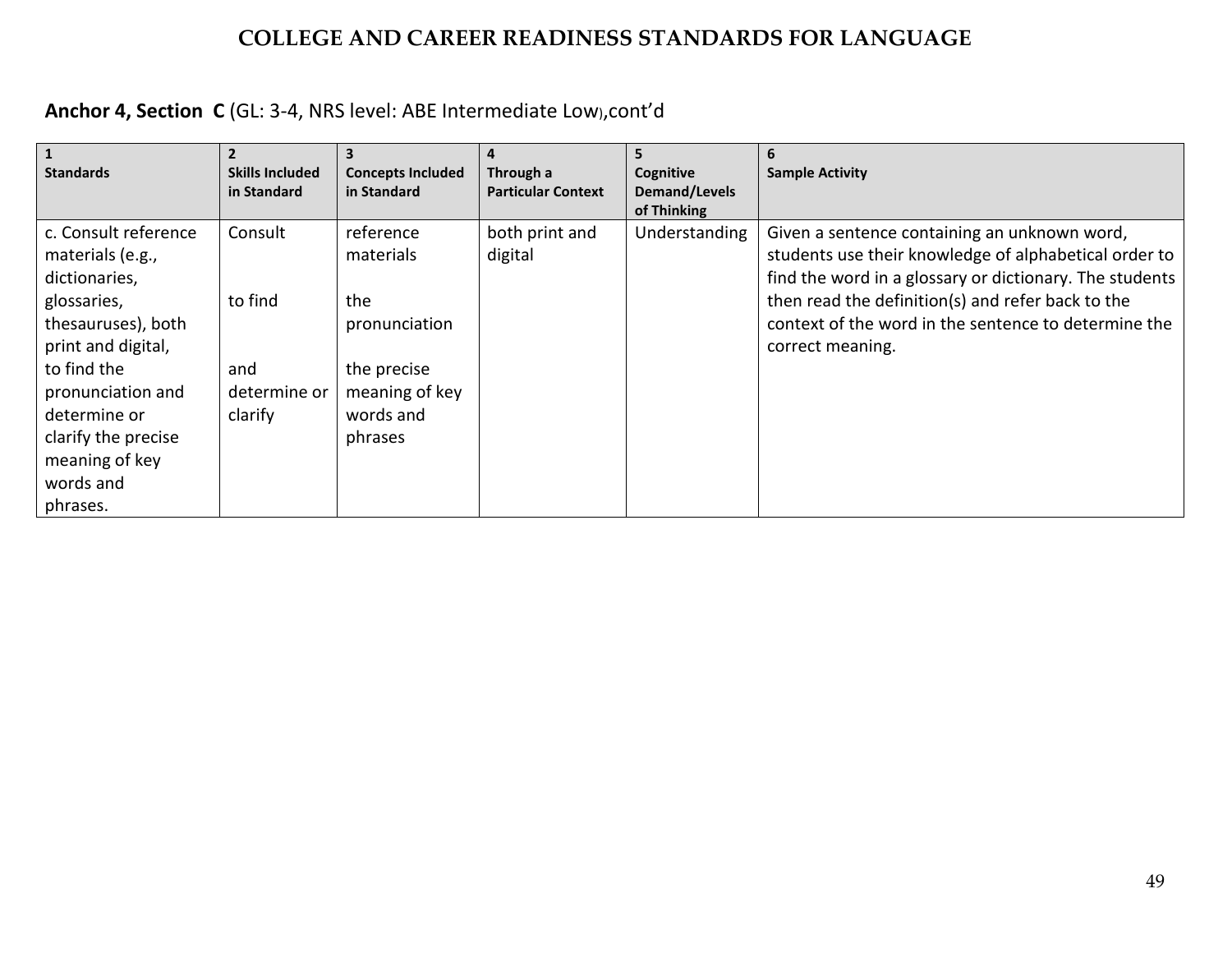## **Anchor 4, Section D** (GL: 6-8, NRS level: ABE Intermediate High)

| $\mathbf{1}$                | $\overline{2}$         |                          | 4                         | 5                    | 6                                                                                                                                               |
|-----------------------------|------------------------|--------------------------|---------------------------|----------------------|-------------------------------------------------------------------------------------------------------------------------------------------------|
| <b>Standards</b>            | <b>Skills Included</b> | <b>Concepts Included</b> | Through a                 | Cognitive            | <b>Sample Activity</b>                                                                                                                          |
|                             | in Standard            | in Standard              | <b>Particular Context</b> | <b>Demand/Levels</b> |                                                                                                                                                 |
|                             |                        |                          |                           | of Thinking          |                                                                                                                                                 |
|                             |                        |                          |                           |                      | L6.4 Determine or clarify the meaning of unknown and multiple-meaning words and phrases based on grade 6 reading and content, choosing flexibly |
| from a range of strategies. |                        |                          |                           |                      |                                                                                                                                                 |
| a. Use context (e.g.,       | <b>Use</b>             | context                  | as a clue to the          | Understanding        | Provide students with examples of the five most                                                                                                 |
| the overall meaning         |                        |                          | meaning of a              |                      | common types of context clue structures (e.g.,                                                                                                  |
| of a sentence or            |                        |                          | word or phrase            |                      | definitions, examples, restatements, cause/effect                                                                                               |
| paragraph; a word's         |                        |                          |                           |                      | relationships, comparisons). Students apply these                                                                                               |
| position or function        |                        |                          |                           |                      | strategies to determine the meaning of unknown                                                                                                  |
| in a sentence) as a         |                        |                          |                           |                      | words in a paragraph.                                                                                                                           |
| clue to the meaning         |                        |                          |                           |                      |                                                                                                                                                 |
| of a word or phrase.        |                        |                          |                           |                      |                                                                                                                                                 |
| b. Use common,              | Use                    | common,                  | as clues to the           | Understanding        | Present students with cards containing various Greek                                                                                            |
| grade-appropriate           |                        | grade-                   | meaning of a              |                      | and Latin affixes and roots. Students will use these                                                                                            |
| Greek or Latin affixes      |                        | appropriate              | word                      |                      | cards to create words to complete a sentence with a                                                                                             |
| and roots as clues to       |                        | Greek or Latin           |                           |                      | missing word (e.g., On hot summer days, my                                                                                                      |
| the meaning of a            |                        | affixes and              |                           |                      | neighbors open the fire to make a sprinkler in                                                                                                  |
| word (e.g., audience,       |                        | roots                    |                           |                      | the street. hydrant).                                                                                                                           |
| auditory, audible).         |                        |                          |                           |                      |                                                                                                                                                 |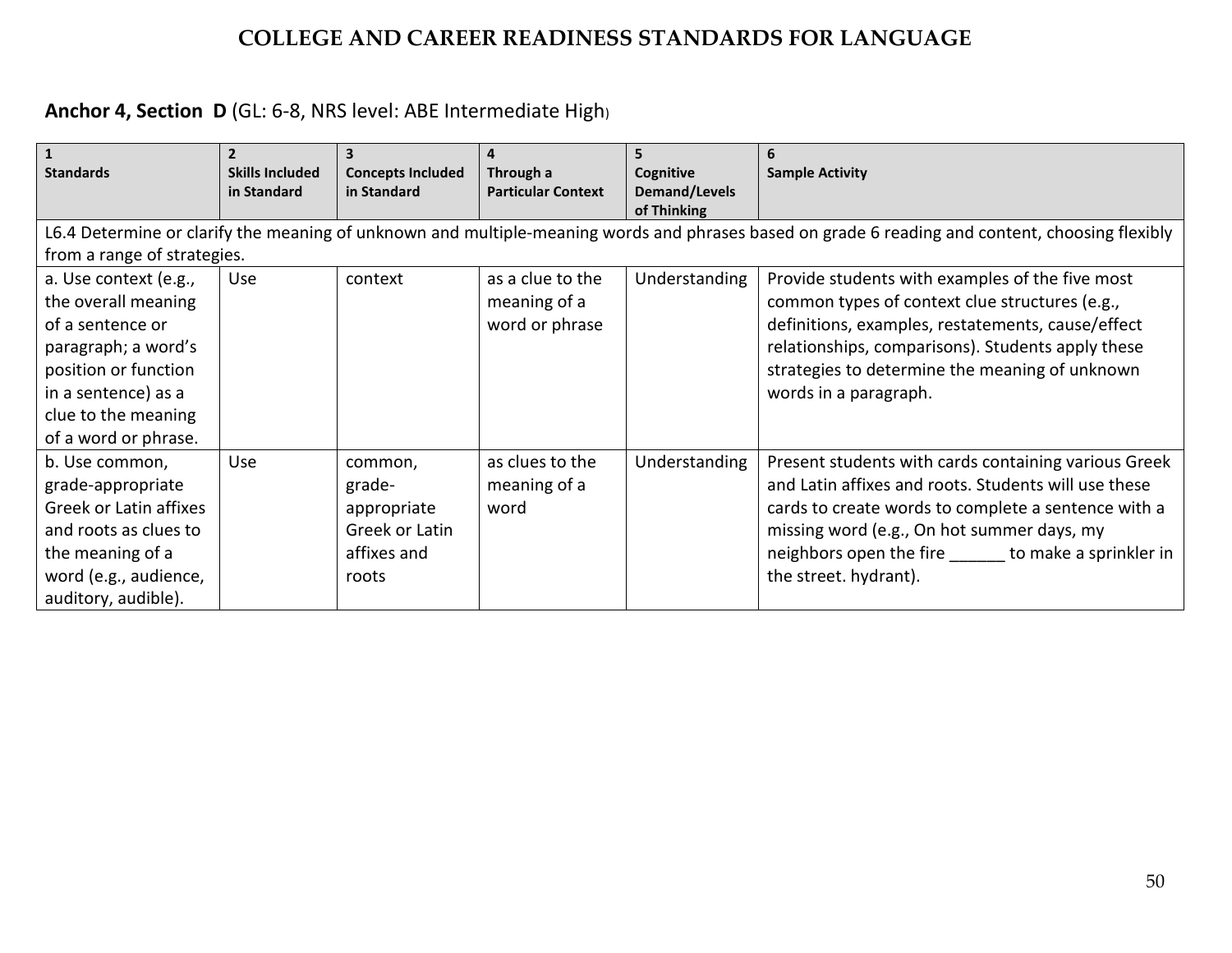## **Anchor 4, Section D** (GL: 6-8, NRS level: ABE Intermediate High), cont'd

| $\mathbf{1}$<br><b>Standards</b> | $\overline{2}$<br><b>Skills Included</b><br>in Standard | 3<br><b>Concepts Included</b><br>in Standard | 4<br>Through a<br><b>Particular Context</b> | 5<br>Cognitive<br><b>Demand/Levels</b><br>of Thinking | 6<br><b>Sample Activity</b>                                                                                                                     |
|----------------------------------|---------------------------------------------------------|----------------------------------------------|---------------------------------------------|-------------------------------------------------------|-------------------------------------------------------------------------------------------------------------------------------------------------|
|                                  |                                                         |                                              |                                             |                                                       | L6.4 Determine or clarify the meaning of unknown and multiple-meaning words and phrases based on grade 6 reading and content, choosing flexibly |
| from a range of strategies.      |                                                         |                                              |                                             |                                                       |                                                                                                                                                 |
| c. Consult reference             | Consult                                                 | reference                                    | both print and                              | Understanding                                         | Given a text and a series of questions concerning the                                                                                           |
| materials (e.g.,                 |                                                         | materials,                                   | digital                                     |                                                       | vocabulary, students will use reference materials to                                                                                            |
| dictionaries,                    |                                                         |                                              |                                             |                                                       | answer the questions (e.g., What part of speech is                                                                                              |
| glossaries,                      | to find                                                 | the                                          |                                             |                                                       | in this sentence?, What is the meaning of                                                                                                       |
| thesauruses), both               |                                                         | pronunciation                                | of a word                                   |                                                       | in this sentence?).                                                                                                                             |
| print and digital, to            |                                                         |                                              |                                             |                                                       |                                                                                                                                                 |
| find the                         | or determine                                            | its precise                                  |                                             |                                                       |                                                                                                                                                 |
| pronunciation of a               | or clarify                                              | meaning or its                               |                                             |                                                       |                                                                                                                                                 |
| word or determine or             |                                                         | part of speech                               |                                             |                                                       |                                                                                                                                                 |
| clarify its precise              |                                                         |                                              |                                             |                                                       |                                                                                                                                                 |
| meaning or its part of           |                                                         |                                              |                                             |                                                       |                                                                                                                                                 |
| speech.                          |                                                         |                                              |                                             |                                                       |                                                                                                                                                 |
| d. Verify the                    | Verify                                                  | the preliminary                              | of the meaning                              | Understanding                                         | Present students with advertisements from                                                                                                       |
| preliminary                      |                                                         | determination                                | of a word or                                |                                                       | magazines (e.g., Going Green!). Discuss with the                                                                                                |
| determination of the             |                                                         |                                              | phrase                                      |                                                       | students their initial understanding based on the                                                                                               |
| meaning of a word or             |                                                         |                                              |                                             |                                                       | context and then verify with others and/or using the                                                                                            |
| phrase (e.g., by                 |                                                         |                                              |                                             |                                                       | dictionary.                                                                                                                                     |
| checking the inferred            |                                                         |                                              |                                             |                                                       |                                                                                                                                                 |
| meaning in context or            |                                                         |                                              |                                             |                                                       |                                                                                                                                                 |
| in a dictionary).                |                                                         |                                              |                                             |                                                       |                                                                                                                                                 |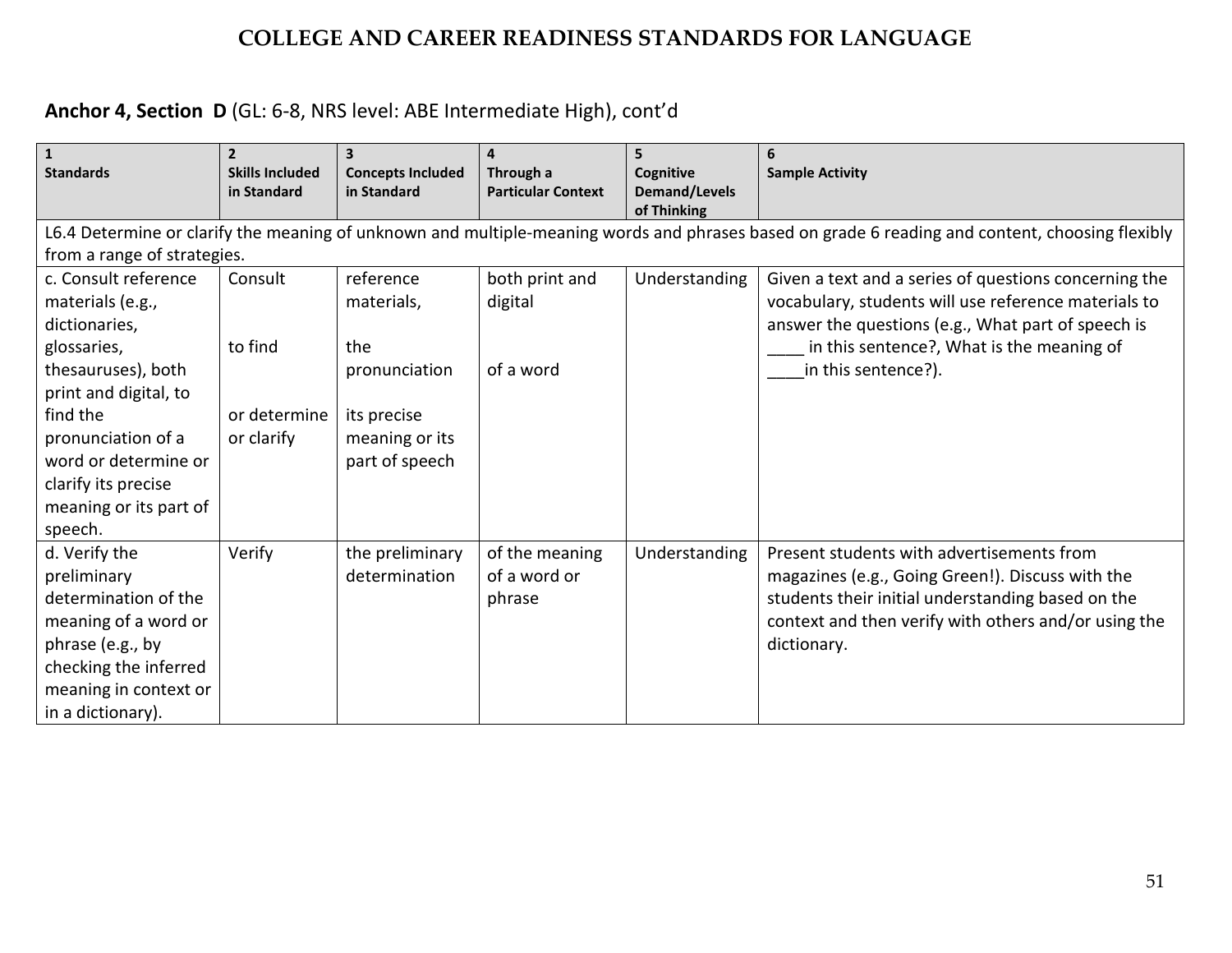## **Anchor 4, Section E** (GL: 9-12, NRS level: ASE)

| $\mathbf{1}$                                  |                        |                          | 4                         |                                | 6                                                                                                                                      |
|-----------------------------------------------|------------------------|--------------------------|---------------------------|--------------------------------|----------------------------------------------------------------------------------------------------------------------------------------|
| <b>Standards</b>                              | <b>Skills Included</b> | <b>Concepts Included</b> | Through a                 | <b>Cognitive Demand/Levels</b> | <b>Sample Activity</b>                                                                                                                 |
|                                               | in Standard            | in Standard              | <b>Particular Context</b> | of Thinking                    |                                                                                                                                        |
|                                               |                        |                          |                           |                                | L11-12.4 Determine or clarify the meaning of unknown and multiple-meaning words and phrases based on grades 11-12 reading and content, |
| choosing flexibly from a range of strategies. |                        |                          |                           |                                |                                                                                                                                        |
| a. Use context (e.g.,                         | Use                    | context                  | as a clue to the          | Applying                       | Provide students with examples of the five                                                                                             |
| the overall meaning                           |                        |                          | meaning of a              |                                | most common types of context clue                                                                                                      |
| of a sentence or                              |                        |                          | word or phrase            |                                | structures (e.g., definitions, examples,                                                                                               |
| paragraph; a word's                           |                        |                          |                           |                                | restatements, cause/effect relationships,                                                                                              |
| position or function                          |                        |                          |                           |                                | comparisons). Students apply these strategies                                                                                          |
| in a sentence) as a                           |                        |                          |                           |                                | to determine the meaning of unknown words                                                                                              |
| clue to the meaning                           |                        |                          |                           |                                | in a paragraph.                                                                                                                        |
| of a word or phrase.                          |                        |                          |                           |                                |                                                                                                                                        |
| b. Identify and                               | identify and           | patterns or              | that indicate             | Understanding                  | Students will make a three column chart with                                                                                           |
| correctly use patterns                        | correctly use          | word changes             | different                 |                                | Noun, Verb, and Adjective on the top. After                                                                                            |
| of word changes that                          |                        |                          | meanings or               |                                | generating a list of word patterns, students                                                                                           |
| indicate different                            |                        |                          | parts of speech           |                                | will place the words in the correct column.                                                                                            |
| meanings or parts of                          |                        |                          |                           |                                |                                                                                                                                        |
| speech (e.g.,                                 |                        |                          |                           |                                |                                                                                                                                        |
| conceive, conception,                         |                        |                          |                           |                                |                                                                                                                                        |
| conceivable).                                 |                        |                          |                           |                                |                                                                                                                                        |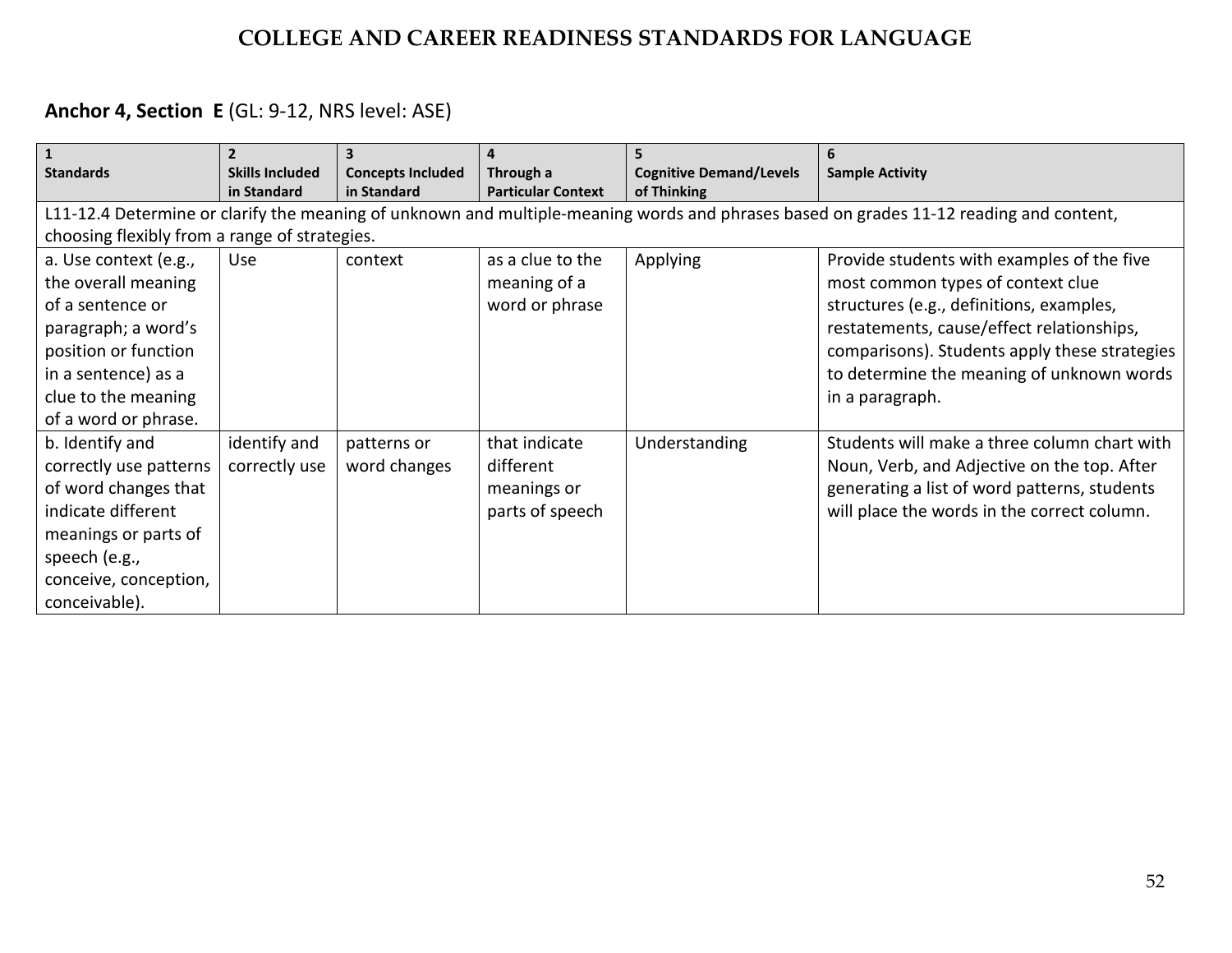## **Anchor 4, Section E** (GL: 9-12, NRS level: ASE), cont'd

| $\mathbf{1}$<br><b>Standards</b>                                                                                                                                                                                                                                                                                 | $\overline{2}$<br><b>Skills Included</b><br>in Standard                                                                                                                                                | <b>Concepts Included</b><br>in Standard                                                                                                                                           | Through a<br><b>Particular Context</b>   | 5<br>Cognitive<br><b>Demand/Levels</b> | <b>Sample Activity</b>                                                                                                                                                                                                                                                                                                                           |  |  |  |  |  |
|------------------------------------------------------------------------------------------------------------------------------------------------------------------------------------------------------------------------------------------------------------------------------------------------------------------|--------------------------------------------------------------------------------------------------------------------------------------------------------------------------------------------------------|-----------------------------------------------------------------------------------------------------------------------------------------------------------------------------------|------------------------------------------|----------------------------------------|--------------------------------------------------------------------------------------------------------------------------------------------------------------------------------------------------------------------------------------------------------------------------------------------------------------------------------------------------|--|--|--|--|--|
|                                                                                                                                                                                                                                                                                                                  | of Thinking<br>L11-12.4 Determine or clarify the meaning of unknown and multiple-meaning words and phrases based on grades 11-12 reading and content,<br>choosing flexibly from a range of strategies. |                                                                                                                                                                                   |                                          |                                        |                                                                                                                                                                                                                                                                                                                                                  |  |  |  |  |  |
| c. Consult general and<br>specialized reference<br>materials (e.g.,<br>dictionaries,<br>glossaries,<br>thesauruses), both<br>print and digital, to<br>find the pronunciation<br>of a word or<br>determine or clarify its<br>precise meaning, it's<br>part of speech, its<br>etymology, or its<br>standard usage. | Consult<br>to find<br>or<br>determine<br>or clarify                                                                                                                                                    | general and<br>specialized<br>reference<br>materials,<br>the<br>pronunciation<br>its precise<br>meaning,<br>it's part of<br>speech, its<br>etymology, or<br>its standard<br>usage | both print and<br>digital<br>of a word   | Understanding                          | Given a list of unknown words, students will be<br>divided into teams of three. One student will consult<br>a glossary to find the pronunciation of the word,<br>another student will consult a thesaurus for a<br>synonym of the word and the third student will use a<br>dictionary to determine the meaning, parts of speech<br>or etymology. |  |  |  |  |  |
| d. Verify the<br>preliminary<br>determination of<br>the meaning of a word<br>or phrase (e.g., by<br>checking the inferred<br>meaning in context or<br>in a dictionary).                                                                                                                                          | Verify                                                                                                                                                                                                 | the preliminary<br>determination                                                                                                                                                  | of the meaning<br>of a word or<br>phrase | Understanding                          | Given a list of vocabulary words from a text, students<br>will use context clues to guess the meaning of the<br>word and then go to the dictionary or glossary to<br>verify the meaning of the word.                                                                                                                                             |  |  |  |  |  |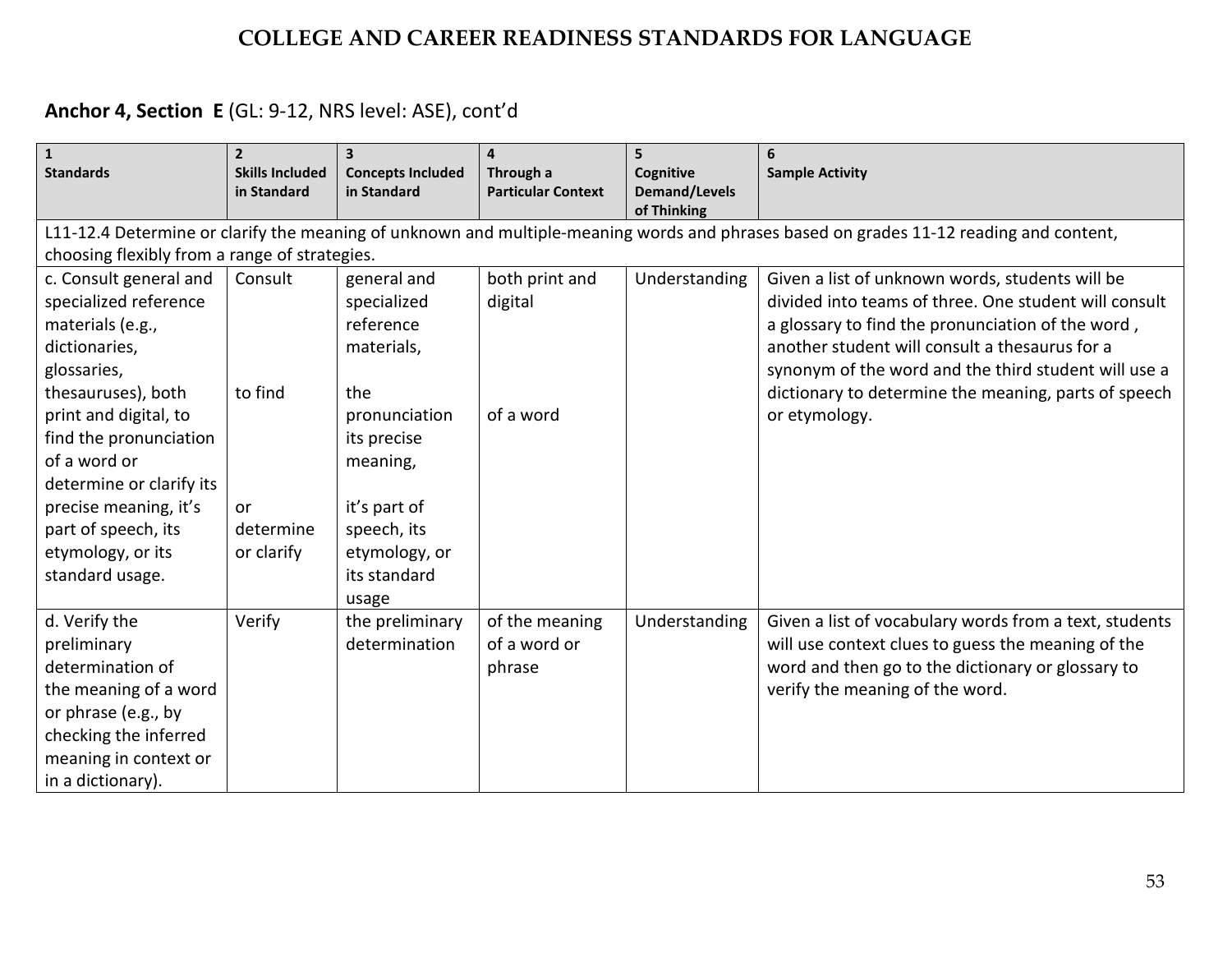Language

| A                                 | B                                                                                                                 | $\mathsf{C}$                  | D | E |
|-----------------------------------|-------------------------------------------------------------------------------------------------------------------|-------------------------------|---|---|
|                                   | CCR Anchor 5: Demonstrate understanding of figurative language, word relationships, and nuances in word meanings. |                               |   |   |
| With guidance and support,        | Demonstrate understanding                                                                                         | Demonstrate understanding     |   |   |
| demonstrate understanding of      | of word relationships and                                                                                         | of figurative language, word  |   |   |
| word relationships and            | nuances in word meanings.                                                                                         | relationships, and nuances in |   |   |
| nuances in word meanings.         | a. Distinguish the literal and                                                                                    | word meanings.                |   |   |
| a. Sort words into categories     | non-literal meanings of                                                                                           | Interpret figurative<br>a.    |   |   |
| (e.g., colors, clothing) to gain  | words and phrases in                                                                                              | language, including similes   |   |   |
| a sense of the concepts the       | context (e.g., take steps).                                                                                       | and metaphors, in context.    |   |   |
| categories represent.             | Identify real-life<br>b.                                                                                          | b. Recognize and explain the  |   |   |
| b. Define words by category       | connections between words                                                                                         | meaning of common             |   |   |
| and by one or more key            | and their use (e.g., describe                                                                                     | idioms, adages, and           |   |   |
| attributes (e.g., a duck is a     | people who are friendly or                                                                                        | proverbs.                     |   |   |
| bird that swims; a tiger is a     | helpful).                                                                                                         | c. Use the relationship       |   |   |
| large cat with stripes).          | Distinguish shades of<br>c.                                                                                       | between particular words      |   |   |
| c. Identify real-life             | meaning among related                                                                                             | (e.g., synonyms, antonyms,    |   |   |
| connections between words         | words that describe states                                                                                        | homographs) to better         |   |   |
| and their use (e.g., note         | of mind or degrees of                                                                                             | understand each of the        |   |   |
| places at home that are           | certainty (e.g., knew,                                                                                            | words. (L.5.5)                |   |   |
| $cozy$ ).                         | believed, suspected, heard,                                                                                       |                               |   |   |
| d. Distinguish shades of          | $wondered$ ). (L.3.5)                                                                                             |                               |   |   |
| meaning among verbs               |                                                                                                                   |                               |   |   |
| differing in manner (e.g.,        |                                                                                                                   |                               |   |   |
| look, peek, glance, stare, glare, |                                                                                                                   |                               |   |   |
| scowl) and adjectives             |                                                                                                                   |                               |   |   |
| differing in intensity (e.g.,     |                                                                                                                   |                               |   |   |
| large, gigantic) by defining      |                                                                                                                   |                               |   |   |
| or choosing them or by            |                                                                                                                   |                               |   |   |
| acting out the meanings.          |                                                                                                                   |                               |   |   |
| (L.1.5)                           |                                                                                                                   |                               |   |   |
|                                   |                                                                                                                   |                               |   |   |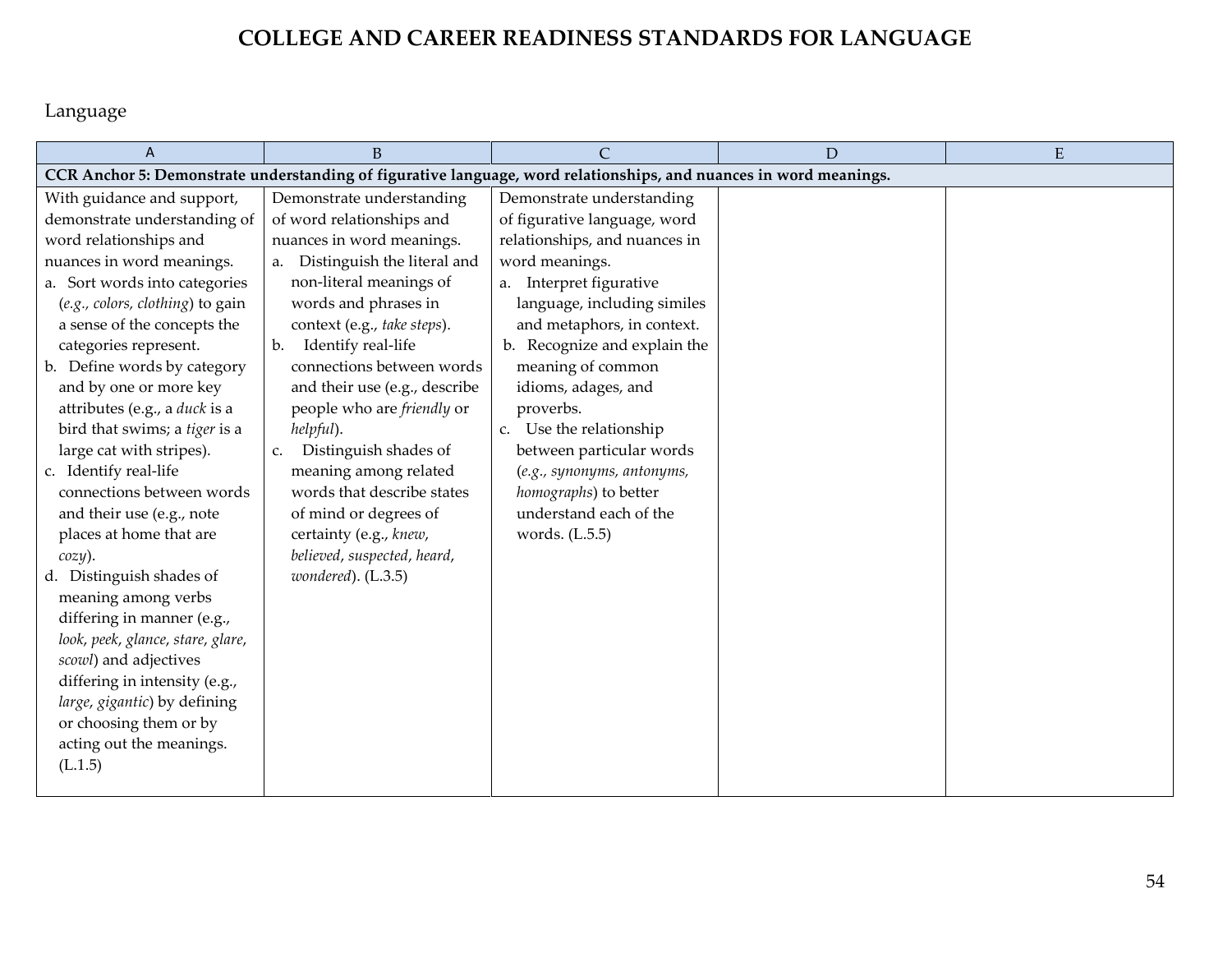## **Anchor 5, Section A** (GL: K-1, NRS level: ABE Literacy)

| $\mathbf{1}$                                                                                                               | $\overline{2}$                        |                                         |                                        | 5                              | 6                                               |  |  |  |
|----------------------------------------------------------------------------------------------------------------------------|---------------------------------------|-----------------------------------------|----------------------------------------|--------------------------------|-------------------------------------------------|--|--|--|
| <b>Standards</b>                                                                                                           | <b>Skills Included</b><br>in Standard | <b>Concepts Included</b><br>in Standard | Through a<br><b>Particular Context</b> | <b>Cognitive Demand/Levels</b> | <b>Sample Activity</b>                          |  |  |  |
| of Thinking                                                                                                                |                                       |                                         |                                        |                                |                                                 |  |  |  |
| L1.5. With guidance and support from adults, demonstrate understanding of word relationships and nuances in word meanings. |                                       |                                         |                                        |                                |                                                 |  |  |  |
| a. Sort words into                                                                                                         | Sort                                  | words                                   | into categories                        | Understanding                  | Present a short poem/story to the students      |  |  |  |
| categories (e.g.,                                                                                                          |                                       |                                         |                                        |                                | focusing on a context that is relevant to their |  |  |  |
| colors, clothing) to                                                                                                       | to gain a                             | of the concepts                         |                                        |                                | life (e.g., holiday, family). Present two       |  |  |  |
| gain a sense of the                                                                                                        | sense                                 | the categories                          |                                        |                                | categories in which words from the              |  |  |  |
| concepts the                                                                                                               |                                       | represent                               |                                        |                                | poem/story can be sorted (e.g., words that      |  |  |  |
| categories represent                                                                                                       |                                       |                                         |                                        |                                | name people, words that name places). Ask       |  |  |  |
|                                                                                                                            |                                       |                                         |                                        |                                | the students to find words in the poem/story    |  |  |  |
|                                                                                                                            |                                       |                                         |                                        |                                | that belong in each category.                   |  |  |  |
| b. Define words by                                                                                                         | Define                                | words                                   | by category and                        | Understanding                  | Present a short poem/story to the students      |  |  |  |
| category and by one                                                                                                        |                                       |                                         | by one or more                         |                                | focusing on a context that is relevant to their |  |  |  |
| or more key                                                                                                                |                                       |                                         | key attributes                         |                                | life (e.g., holiday, family). After reading the |  |  |  |
| attributes (e.g., a                                                                                                        |                                       |                                         |                                        |                                | poem/story and discussing its meaning, ask      |  |  |  |
| duck is a bird that                                                                                                        |                                       |                                         |                                        |                                | the students to choose two words (i.e., verbs,  |  |  |  |
| swims; a tiger is a                                                                                                        |                                       |                                         |                                        |                                | adjectives) from the poem and explain their     |  |  |  |
| large cat with                                                                                                             |                                       |                                         |                                        |                                | meaning by relating them to their opposites.    |  |  |  |
| stripes).                                                                                                                  |                                       |                                         |                                        |                                |                                                 |  |  |  |
| c. Identify real-life                                                                                                      | identify                              | real-life                               | between words                          | Understanding                  | Present a short poem/story to the students      |  |  |  |
| connections between                                                                                                        |                                       | connections                             | and their use                          |                                | focusing on a context that is relevant to their |  |  |  |
| words and their use                                                                                                        |                                       |                                         |                                        |                                | life (e.g., holiday, family). After reading the |  |  |  |
| (e.g., note places at                                                                                                      |                                       |                                         |                                        |                                | poem/story and discussing its meaning, ask      |  |  |  |
| home that are cozy).                                                                                                       |                                       |                                         |                                        |                                | the students to choose two words in the         |  |  |  |
|                                                                                                                            |                                       |                                         |                                        |                                | poem/story and describe how these words         |  |  |  |
|                                                                                                                            |                                       |                                         |                                        |                                | relate to their life (e.g., garden-I grow a     |  |  |  |
|                                                                                                                            |                                       |                                         |                                        |                                | garden each summer.).                           |  |  |  |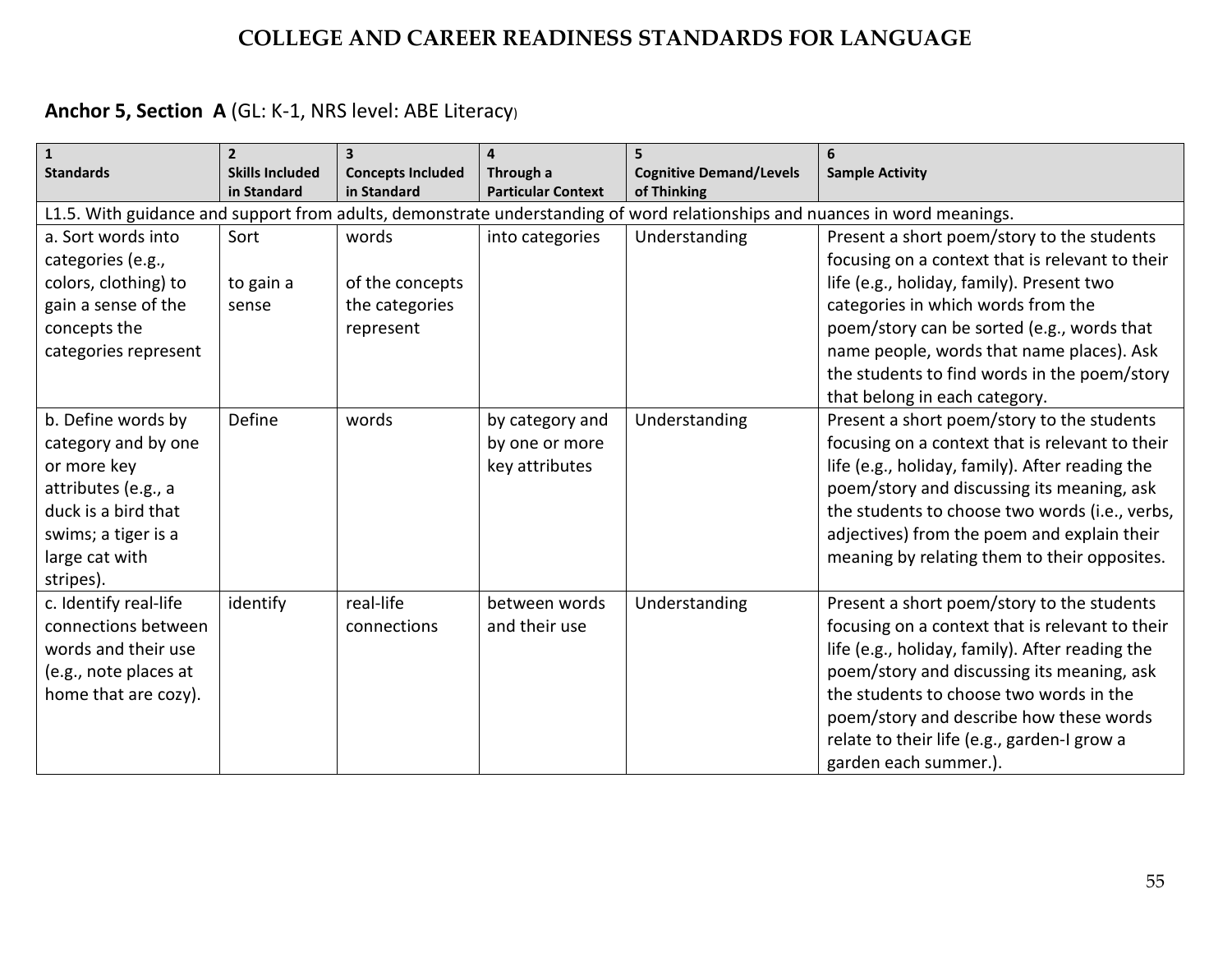# **Anchor 5, Section A** (GL: K-1, NRS level: ABE Literacy), cont'd

| $\mathbf{1}$            | $\overline{2}$                                                                                                                                                                                       |                          | $\Delta$      |                                | 6                                               |  |  |  |
|-------------------------|------------------------------------------------------------------------------------------------------------------------------------------------------------------------------------------------------|--------------------------|---------------|--------------------------------|-------------------------------------------------|--|--|--|
| <b>Standards</b>        | <b>Skills Included</b>                                                                                                                                                                               | <b>Concepts Included</b> | Through a     | <b>Cognitive Demand/Levels</b> | <b>Sample Activity</b>                          |  |  |  |
|                         | in Standard<br>in Standard<br><b>Particular Context</b><br>of Thinking<br>L1.5. With guidance and support from adults, demonstrate understanding of word relationships and nuances in word meanings. |                          |               |                                |                                                 |  |  |  |
|                         |                                                                                                                                                                                                      |                          |               |                                |                                                 |  |  |  |
| c. Identify real-life   | identify                                                                                                                                                                                             | real-life                | between words | Understanding                  | Present a short poem/story to the students      |  |  |  |
| connections between     |                                                                                                                                                                                                      | connections              | and their use |                                | focusing on a context that is relevant to their |  |  |  |
| words and their use     |                                                                                                                                                                                                      |                          |               |                                | life (e.g., holiday, family). After reading the |  |  |  |
| (e.g., note places at   |                                                                                                                                                                                                      |                          |               |                                | poem/story and discussing its meaning, ask      |  |  |  |
| home that are cozy).    |                                                                                                                                                                                                      |                          |               |                                | the students to choose two words in the         |  |  |  |
|                         |                                                                                                                                                                                                      |                          |               |                                | poem/story and describe how these words         |  |  |  |
|                         |                                                                                                                                                                                                      |                          |               |                                | relate to their life (e.g., garden-I grow a     |  |  |  |
|                         |                                                                                                                                                                                                      |                          |               |                                | garden each summer.).                           |  |  |  |
| d. Distinguish shades   | Distinguish                                                                                                                                                                                          | shades of                | among verbs   | Understanding                  | Give the students a series of words with        |  |  |  |
| of meaning among        |                                                                                                                                                                                                      | meaning                  | differing in  |                                | similar meanings (e.g., walk, march, strut,     |  |  |  |
| verbs                   |                                                                                                                                                                                                      |                          | manner and    |                                | prance). Discuss with the students the          |  |  |  |
| differing in manner     |                                                                                                                                                                                                      |                          | adjectives    |                                | meaning of each by presenting the word in       |  |  |  |
| (e.g., look, peek,      | by defining                                                                                                                                                                                          |                          | differing in  |                                | the context of a sentence. Ask students to act  |  |  |  |
| glance, stare, glare,   | or choosing                                                                                                                                                                                          |                          | intensity     |                                | out the meaning of each word.                   |  |  |  |
| scowl) and adjectives   |                                                                                                                                                                                                      | them                     |               |                                |                                                 |  |  |  |
| differing in            | or by acting                                                                                                                                                                                         |                          |               |                                |                                                 |  |  |  |
| intensity (e.g., large, | out                                                                                                                                                                                                  | the meanings             |               |                                |                                                 |  |  |  |
| gigantic) by defining   |                                                                                                                                                                                                      |                          |               |                                |                                                 |  |  |  |
| or choosing them or     |                                                                                                                                                                                                      |                          |               |                                |                                                 |  |  |  |
| by acting out the       |                                                                                                                                                                                                      |                          |               |                                |                                                 |  |  |  |
| meanings.               |                                                                                                                                                                                                      |                          |               |                                |                                                 |  |  |  |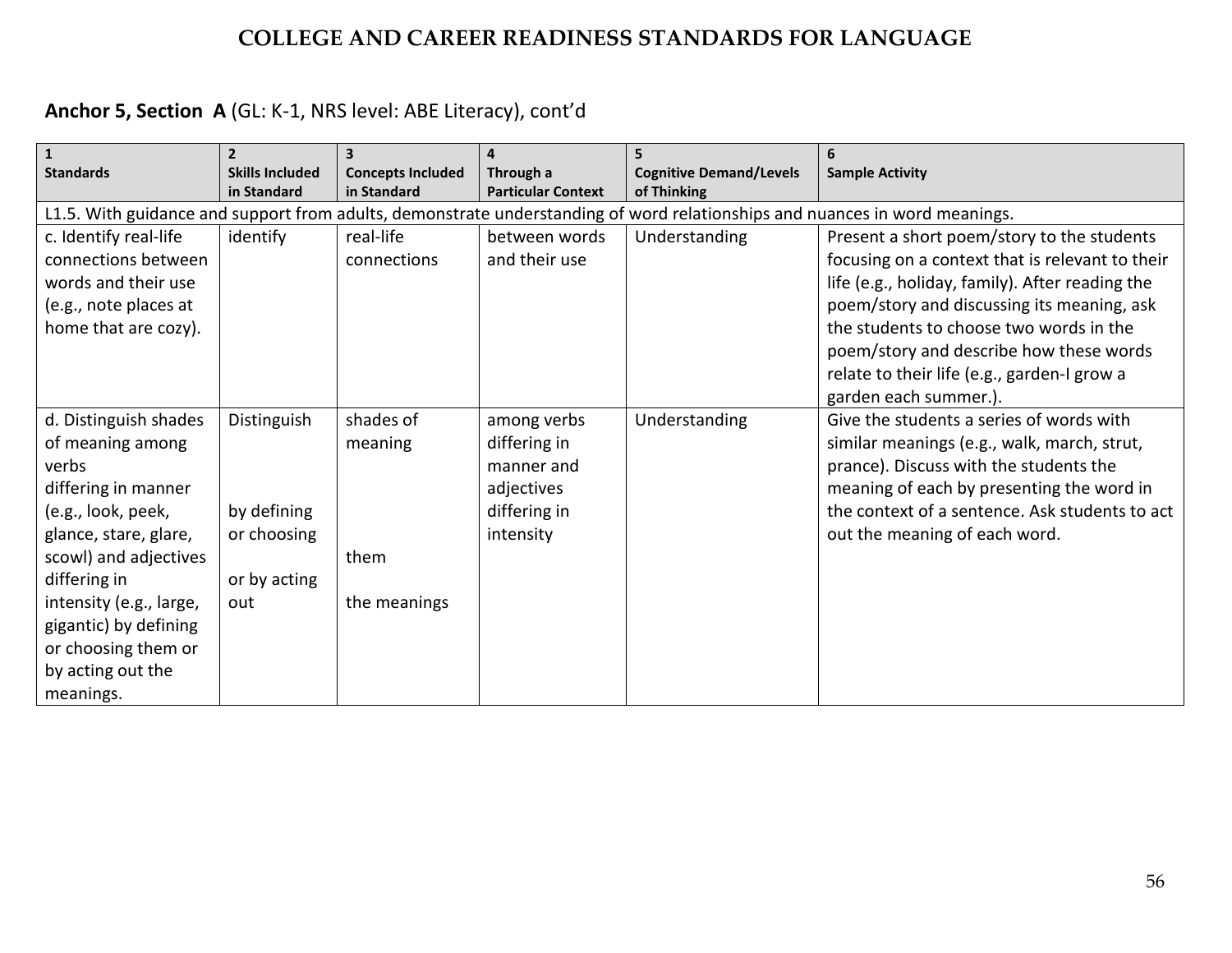| $\mathbf{1}$                                                                        | $\overline{2}$         |                          | 4                         |                                | 6                                              |
|-------------------------------------------------------------------------------------|------------------------|--------------------------|---------------------------|--------------------------------|------------------------------------------------|
| <b>Standards</b>                                                                    | <b>Skills Included</b> | <b>Concepts Included</b> | Through a                 | <b>Cognitive Demand/Levels</b> | <b>Sample Activity</b>                         |
|                                                                                     | in Standard            | in Standard              | <b>Particular Context</b> | of Thinking                    |                                                |
| L3.5. Demonstrate understanding of word relationships and nuances in word meanings. |                        |                          |                           |                                |                                                |
| a. Distinguish the                                                                  | Distinguish            | the literal and          | in context                | Understanding                  | Present sentences with literal and nonliteral  |
| literal and nonliteral                                                              |                        | nonliteral               |                           |                                | meanings. Choose words or phrases with a       |
| meanings                                                                            |                        | meanings of              |                           |                                | nonliteral meaning (e.g., building on fire,    |
| of words and phrases                                                                |                        | words and                |                           |                                | lungs on fire). Ask the students to sketch or  |
| in context (e.g., take                                                              |                        | phrases                  |                           |                                | act out the literal meaning of the words or    |
| steps).                                                                             |                        |                          |                           |                                | phrases and then the nonliteral meaning.       |
| b. Identify real-life                                                               | Identify               | real-life                | between words             | Understanding                  | Choose a word from a passage read in class     |
| connections between                                                                 |                        | connections              | and their use.            |                                | and ask the students to explain how that       |
| words and their use                                                                 |                        |                          |                           |                                | word relates to their life (e.g., Describe how |
| (e.g., describe people                                                              |                        |                          |                           |                                | you are helpful to others.).                   |
| who are                                                                             |                        |                          |                           |                                |                                                |
| friendly or helpful).                                                               |                        |                          |                           |                                |                                                |
| c. Distinguish shades                                                               | Distinguish            | shades of                | that describe             | Understanding                  | Give the students a series of words that       |
| of meaning among                                                                    |                        | meaning among            | status of mind or         |                                | describe states of mind or degrees of          |
| related                                                                             |                        | related words            | degrees of                |                                | certainty (e.g., doubtful, suspicious,         |
| words that describe                                                                 |                        |                          | uncertainty               |                                | uncertain). Discuss with the students the      |
| states of mind or                                                                   |                        |                          |                           |                                | meaning of each by presenting the word in      |
| degrees of certainty                                                                |                        |                          |                           |                                | the context of a sentence. Ask students to     |
| (e.g., knew, believed,                                                              |                        |                          |                           |                                | find pictures on the internet portraying each  |
| suspected,                                                                          |                        |                          |                           |                                | meaning.                                       |
| heard, wondered).                                                                   |                        |                          |                           |                                |                                                |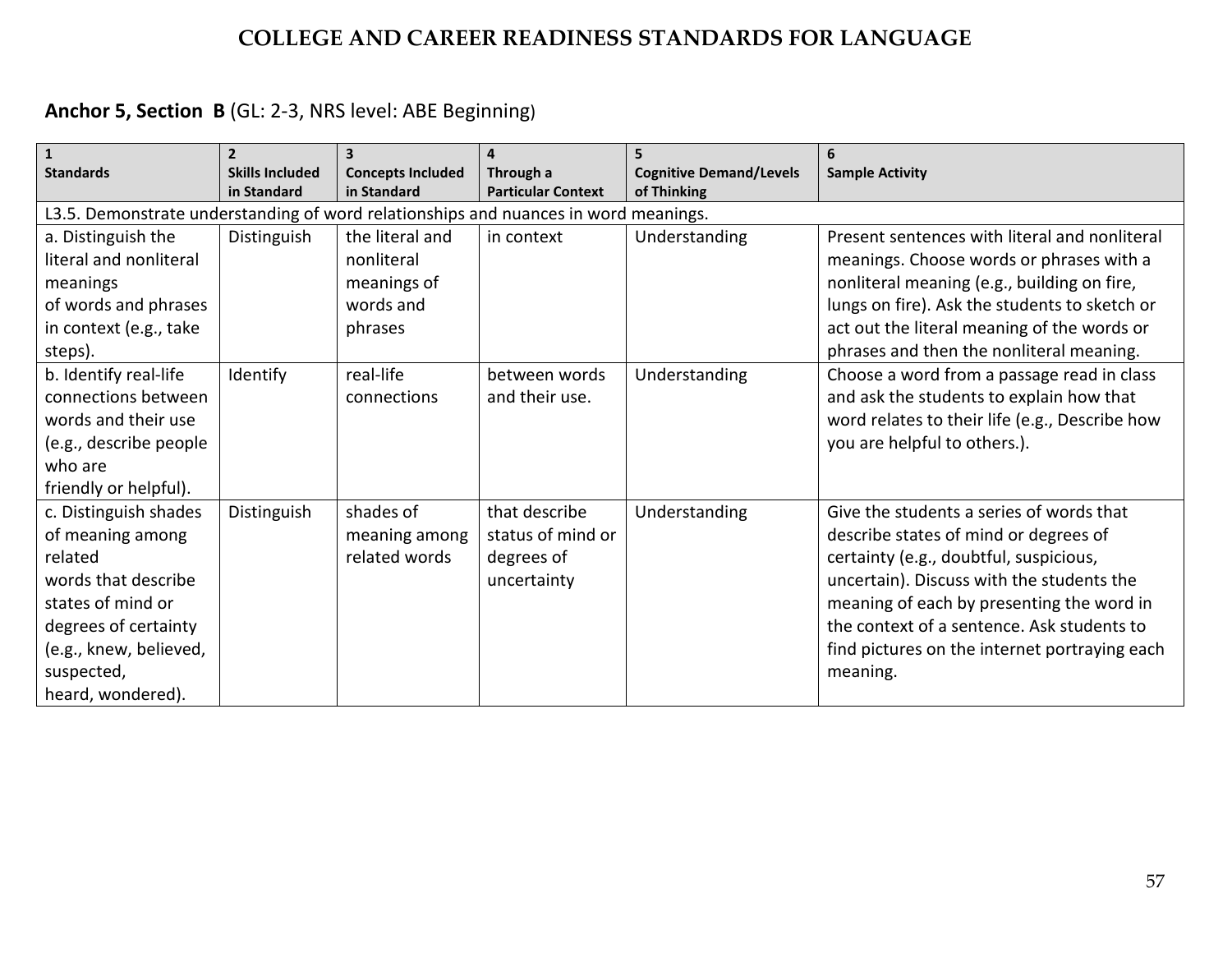#### **Anchor 5, Section C** (GL: 3-4, NRS level: ABE Intermediate Low)

| $\mathbf{1}$                                                                                                                                         | $\overline{2}$                        | $\overline{\mathbf{3}}$                                      | 4                                             |                                               | 6                                                                                                                                                                                                         |  |  |
|------------------------------------------------------------------------------------------------------------------------------------------------------|---------------------------------------|--------------------------------------------------------------|-----------------------------------------------|-----------------------------------------------|-----------------------------------------------------------------------------------------------------------------------------------------------------------------------------------------------------------|--|--|
| <b>Standards</b>                                                                                                                                     | <b>Skills Included</b><br>in Standard | <b>Concepts Included</b><br>in Standard                      | Through a<br><b>Particular Context</b>        | <b>Cognitive Demand/Levels</b><br>of Thinking | <b>Sample Activity</b>                                                                                                                                                                                    |  |  |
| L5.5. Demonstrate understanding of figurative language, word relationships and nuances in word meanings.                                             |                                       |                                                              |                                               |                                               |                                                                                                                                                                                                           |  |  |
| a. Interpret figurative<br>language, including                                                                                                       | Interpret                             | figurative<br>language,                                      | in context.                                   | Understanding                                 | Students find song lyrics on the Internet that<br>illustrate the use of similes and metaphors                                                                                                             |  |  |
| similes and                                                                                                                                          |                                       | including                                                    |                                               |                                               | and explain their meanings                                                                                                                                                                                |  |  |
| metaphors, in<br>context.                                                                                                                            |                                       | similes and<br>metaphors                                     |                                               |                                               |                                                                                                                                                                                                           |  |  |
| b. Recognize and<br>explain the meaning<br>of common idioms,<br>adages, and<br>proverbs.                                                             | Recognize<br>and explain              | the meaning of<br>common<br>idioms, adages,<br>and proverbs. |                                               | Understanding                                 | Students discuss common Wyoming sayings<br>(e.g., knee high to a grasshopper, hold your<br>horses). Then given a list of other sayings,<br>students will work with a partner to<br>determine the meaning. |  |  |
| c. Use the<br>relationship between<br>particular words<br>(e.g., synonyms,<br>antonyms,<br>homographs) to<br>better understand<br>each of the words. | Use                                   | the relationship<br>between<br>particular words              | to better<br>understand each<br>of the words. | Understanding                                 | Divide the students in teams. Give Team 1 a<br>word, and ask the other team to think of a<br>synonym, antonym or homograph of the<br>word within 1 minute.                                                |  |  |

**Anchor 5, Section D** (GL: 6-8, NRS level: ABE Intermediate High)

None stated in Anchor

**Anchor 5, Section E** (GL: 9-12, NRS level: ASE)

None stated in Anchor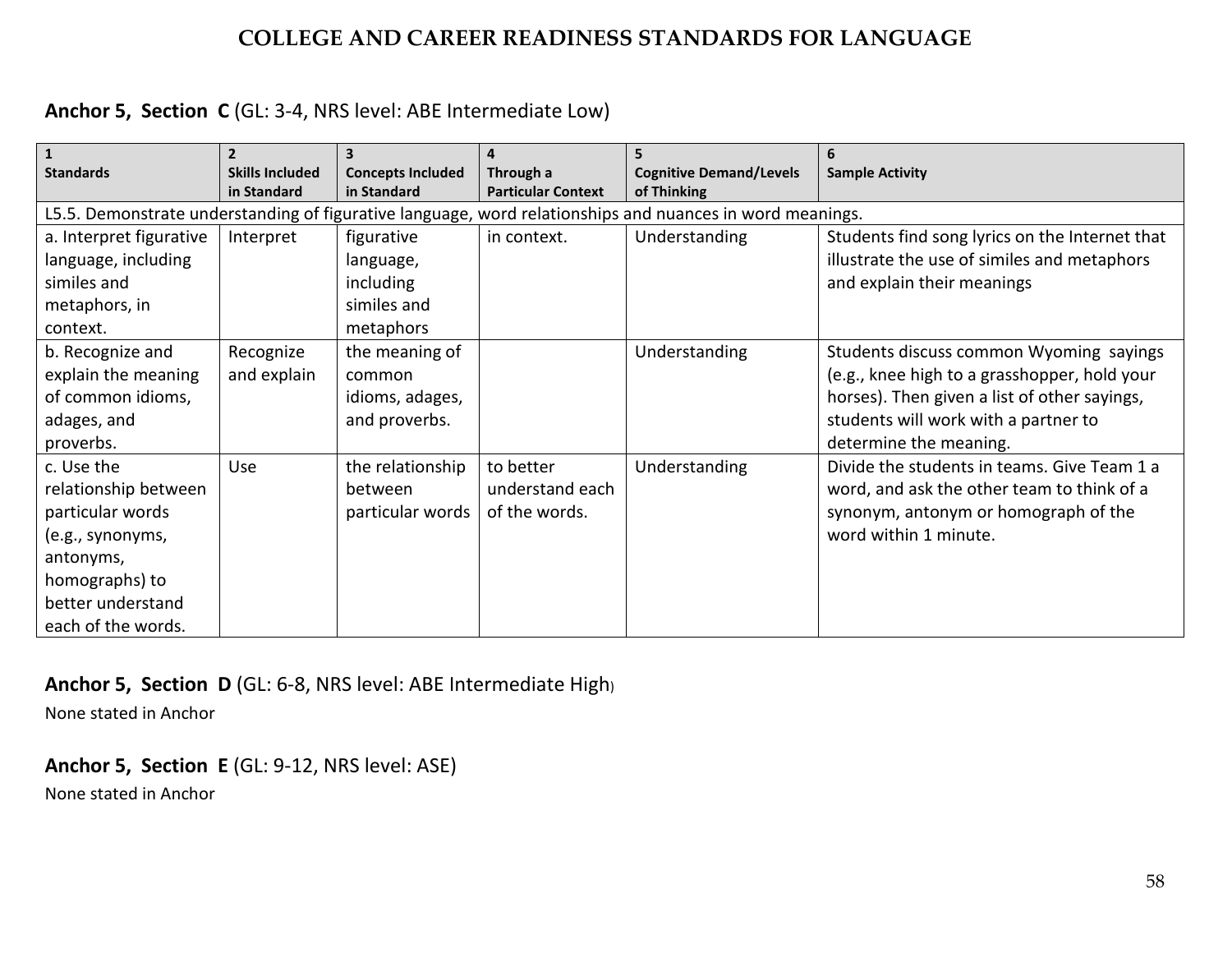Language

| A                                                                                                                                                         | <sub>B</sub>                              |                                                                                                                                                    | D                            | E                                |  |  |  |  |  |
|-----------------------------------------------------------------------------------------------------------------------------------------------------------|-------------------------------------------|----------------------------------------------------------------------------------------------------------------------------------------------------|------------------------------|----------------------------------|--|--|--|--|--|
| CCR Anchor 6: Acquire and use accurately a range of general academic and domain-specific words and phrases sufficient for reading, writing, speaking, and |                                           |                                                                                                                                                    |                              |                                  |  |  |  |  |  |
|                                                                                                                                                           |                                           | listening at the college and career readiness level; demonstrate independence in gathering vocabulary knowledge when encountering a word or phrase |                              |                                  |  |  |  |  |  |
|                                                                                                                                                           | important to comprehension or expression. |                                                                                                                                                    |                              |                                  |  |  |  |  |  |
| Use words and phrases                                                                                                                                     | Use words and phrases                     | Acquire and use accurately                                                                                                                         | Acquire and use accurately   | Acquire and use accurately       |  |  |  |  |  |
| acquired through                                                                                                                                          | acquired through                          | level-appropriate general                                                                                                                          | level-appropriate general    | general academic and domain      |  |  |  |  |  |
| conversations, reading and                                                                                                                                | conversations, reading                    | academic and domain-specific                                                                                                                       | academic and domain-specific | specific words and phrases,      |  |  |  |  |  |
| being read to, and responding                                                                                                                             | and being read to, and                    | words and phrases, including                                                                                                                       | words and phrases; gather    | sufficient for reading, writing, |  |  |  |  |  |
| to texts, including using                                                                                                                                 | responding to texts, including            | those that:                                                                                                                                        | vocabulary knowledge when    | speaking, and listening at the   |  |  |  |  |  |
| frequently occurring                                                                                                                                      | using adjectives and adverbs              | • signal precise actions,                                                                                                                          | considering a word or phrase | college and career readiness     |  |  |  |  |  |
| conjunctions to signal simple                                                                                                                             | to describe (e.g., When other             | emotions, or states of being                                                                                                                       | important to comprehension   | level; demonstrate               |  |  |  |  |  |
| relationships (e.g., because).                                                                                                                            | people are happy that makes me            | (e.g., quizzed, whined,                                                                                                                            | or expression. (L.8.6)       | independence in gathering        |  |  |  |  |  |
| (L.1.6)                                                                                                                                                   | happy). $(L.2.6)$                         | stammered).                                                                                                                                        |                              | vocabulary knowledge when        |  |  |  |  |  |
|                                                                                                                                                           |                                           | • are basic to a particular                                                                                                                        |                              | considering a word or phrase     |  |  |  |  |  |
|                                                                                                                                                           | Acquire and use accurately                | topic (e.g., wildlife,                                                                                                                             |                              | important to comprehension       |  |  |  |  |  |
|                                                                                                                                                           | level-appropriate                         | conservation, and endangered                                                                                                                       |                              | or expression. (L.11-12.6)       |  |  |  |  |  |
|                                                                                                                                                           | conversational, general                   | when discussing animal                                                                                                                             |                              |                                  |  |  |  |  |  |
|                                                                                                                                                           | academic, and domain-                     | preservation).                                                                                                                                     |                              |                                  |  |  |  |  |  |
|                                                                                                                                                           | specific                                  | · signal contrast, addition,                                                                                                                       |                              |                                  |  |  |  |  |  |
|                                                                                                                                                           | words and phrases, including              | and other logical                                                                                                                                  |                              |                                  |  |  |  |  |  |
|                                                                                                                                                           | those that signal spatial and             | relationships (e.g., however,                                                                                                                      |                              |                                  |  |  |  |  |  |
|                                                                                                                                                           | temporal relationships (e.g.,             | although, nevertheless,                                                                                                                            |                              |                                  |  |  |  |  |  |
|                                                                                                                                                           | After dinner that night we went           | similarly, moreover, in                                                                                                                            |                              |                                  |  |  |  |  |  |
|                                                                                                                                                           | looking for them). (L.3.6)                | addition). (L.4.6 and 5.6                                                                                                                          |                              |                                  |  |  |  |  |  |
|                                                                                                                                                           |                                           | merge).                                                                                                                                            |                              |                                  |  |  |  |  |  |
|                                                                                                                                                           |                                           |                                                                                                                                                    |                              |                                  |  |  |  |  |  |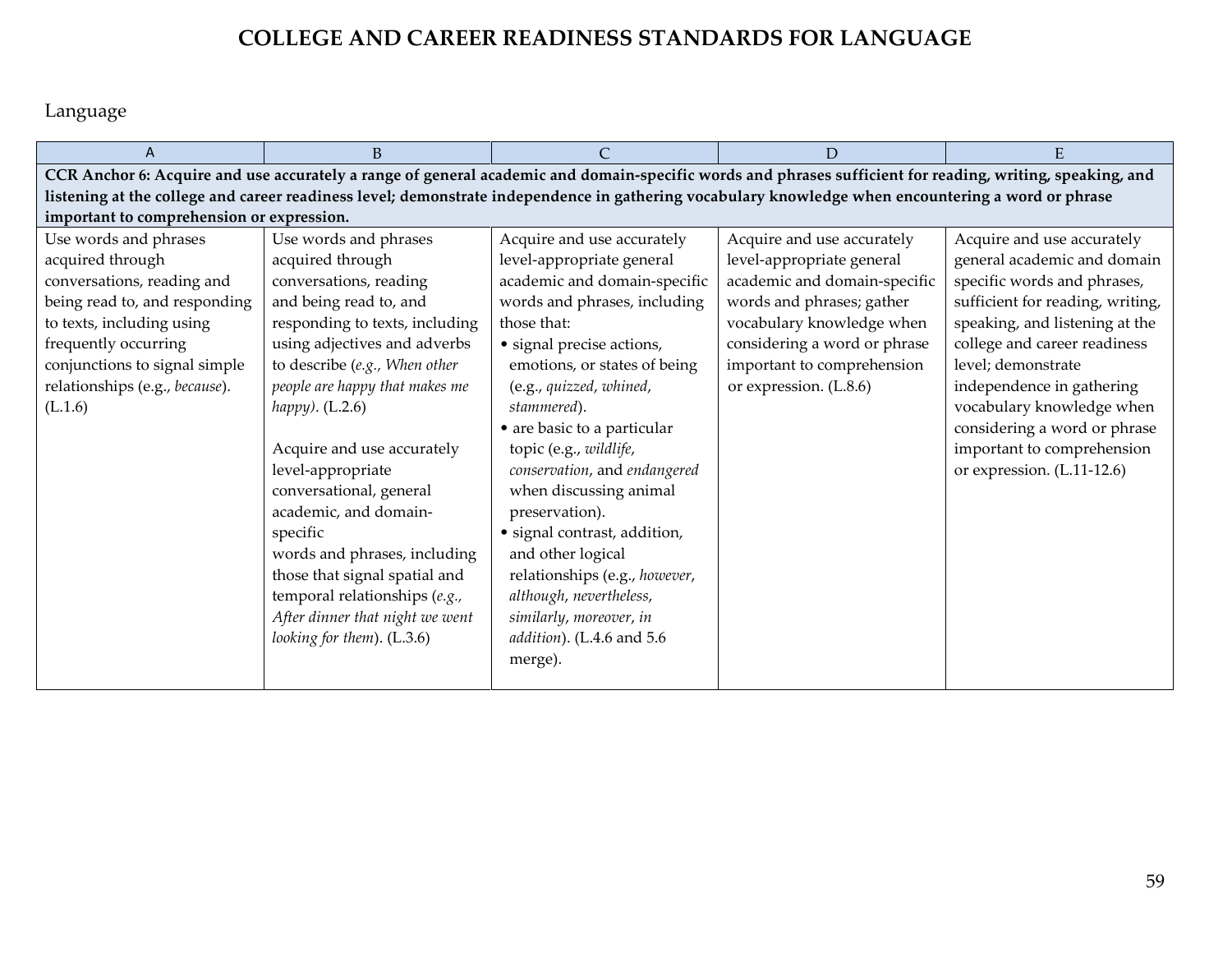## **Anchor 6, Section A** (GL: K-1, NRS level: ABE Literacy)

| $\mathbf{1}$           |                 |                          |                           |                      |                                                      |
|------------------------|-----------------|--------------------------|---------------------------|----------------------|------------------------------------------------------|
| <b>Standards</b>       | <b>Skills</b>   | <b>Concepts Included</b> | Through a                 | Cognitive            | <b>Sample Activity</b>                               |
|                        | Included in     | in Standard              | <b>Particular Context</b> | <b>Demand/Levels</b> |                                                      |
|                        | <b>Standard</b> |                          |                           | of Thinking          |                                                      |
| L1.6                   | <b>Use</b>      | words and                | acquired                  | Applying             | In the context of the other ELA standards, encourage |
| Use words and phrases  |                 | phrases                  | through                   |                      | and support the transfer and application of the      |
| acquired through       |                 |                          | conversations,            |                      | learned vocabulary into the students' daily speaking |
| conversations, reading |                 |                          | reading and               |                      | and writing.                                         |
| and being read to, and |                 |                          | being read to,            |                      |                                                      |
| responding to texts,   |                 |                          | and responding            |                      |                                                      |
| including using        | including       | frequently               | to texts                  |                      |                                                      |
| frequently occurring   | using           | occurring                |                           |                      |                                                      |
| conjunctions to signal |                 | conjunctions to          |                           |                      |                                                      |
| simple relationships   |                 | signal simple            |                           |                      |                                                      |
| (e.g., because)        |                 | relationships            |                           |                      |                                                      |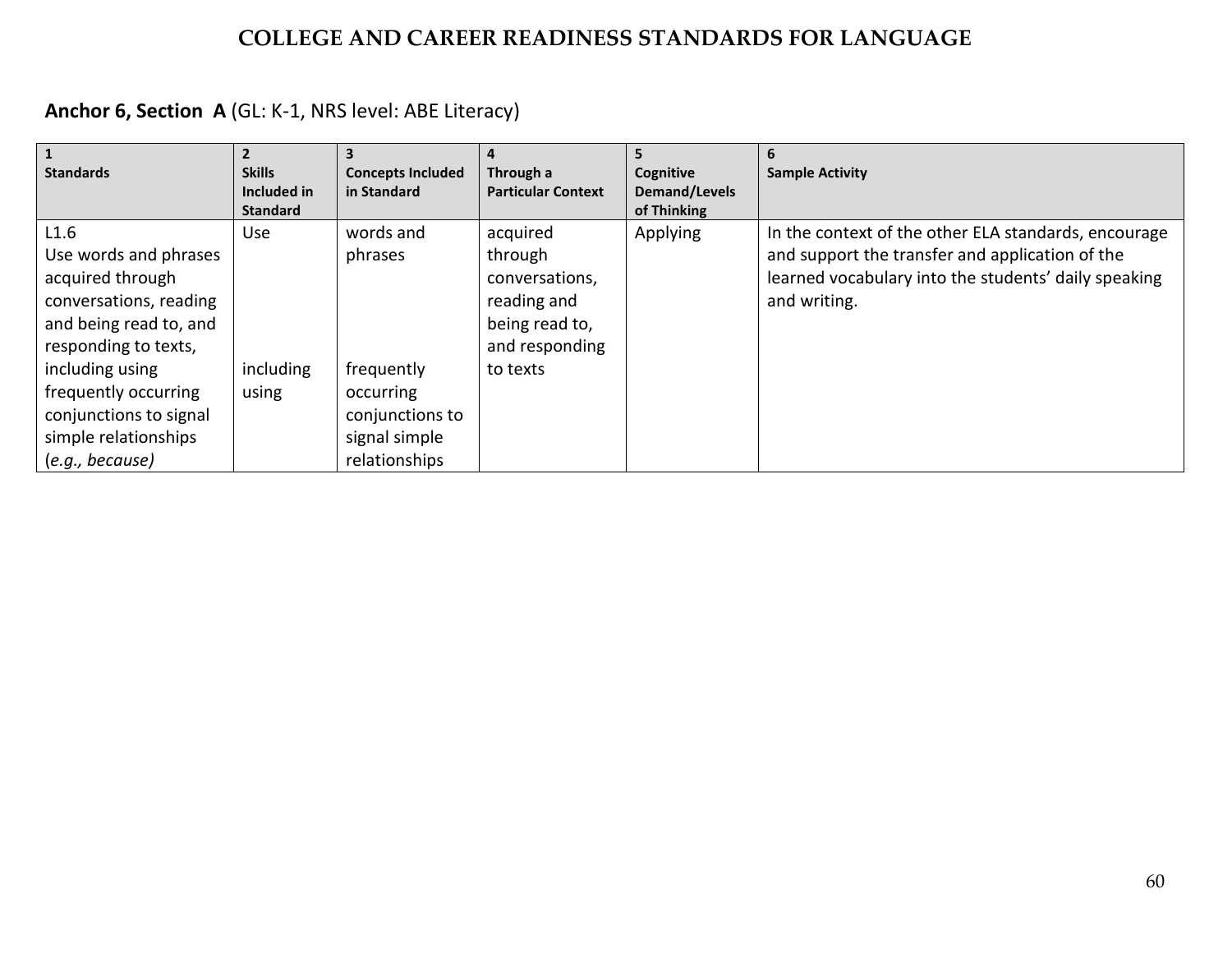## **Anchor 6, Section B** (GL: 2-3, NRS level: ABE Literacy)

| $\mathbf 1$<br><b>Standards</b>                                                                                                                                                                                                                                                          | $\overline{2}$<br><b>Skills</b> | $\overline{\mathbf{3}}$<br><b>Concepts Included</b>              | 4<br>Through a                                                                                       | 5<br>Cognitive                      | 6<br><b>Sample Activity</b>                                                                                                                                                     |
|------------------------------------------------------------------------------------------------------------------------------------------------------------------------------------------------------------------------------------------------------------------------------------------|---------------------------------|------------------------------------------------------------------|------------------------------------------------------------------------------------------------------|-------------------------------------|---------------------------------------------------------------------------------------------------------------------------------------------------------------------------------|
|                                                                                                                                                                                                                                                                                          | Included in<br><b>Standard</b>  | in Standard                                                      | <b>Particular Context</b>                                                                            | <b>Demand/Levels</b><br>of Thinking |                                                                                                                                                                                 |
| L2.6<br>Use words and phrases<br>acquired through<br>conversations, reading<br>and being read to, and<br>responding to texts,<br>including using<br>adjectives<br>and adverbs to describe<br>(e.g., When other kids<br>are happy that makes<br>me happy).                                | Use<br>Including<br>using       | words and<br>phrases<br>adjectives and<br>adverbs to<br>describe | acquired<br>through<br>conversations,<br>reading and<br>being read to,<br>and responding<br>to texts | Applying                            | In the context of the other ELA standards, encourage<br>and support the transfer and application of the<br>learned vocabulary into the students' daily speaking<br>and writing. |
| L3.6<br>Acquire and use<br>accurately grade-<br>appropriate<br>conversational, general<br>academic, and domain<br>specific words and<br>phrases, including those<br>that signal spatial and<br>temporal relationships<br>(e.g., After dinner that<br>night we went looking<br>for them). | Use<br>including<br>using       | words and<br>phrases<br>adjectives and<br>adverbs to<br>describe | acquired<br>through<br>conversations,<br>reading and<br>being read to,<br>and responding<br>to texts | Applying                            | In the context of the other ELA standards, encourage<br>and support the transfer and application of the<br>learned vocabulary into the students' daily speaking<br>and writing. |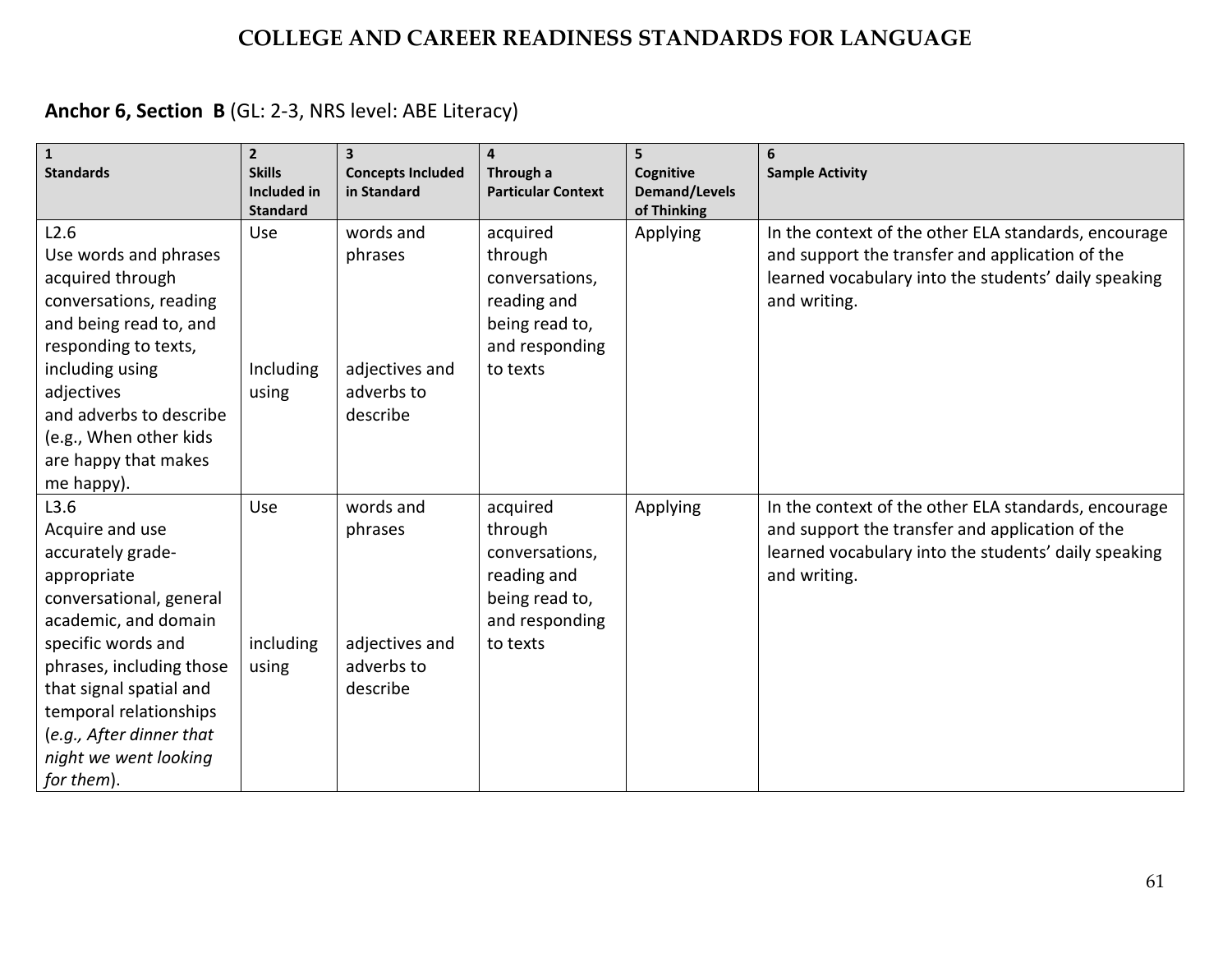# **Anchor 6, Section C** (GL: 3-4, NRS level: ABE Intermediate Low)

| $\mathbf{1}$<br><b>Standards</b>                                                                                                                                                                                                                                                                                                                                                                              | $\overline{2}$<br><b>Skills Included</b><br>in Standard | 3<br><b>Concepts Included</b><br>in Standard                        | 4<br>Through a<br><b>Particular Context</b>                                                                                            | 5<br>Cognitive<br><b>Demand/Levels</b><br>of Thinking | 6<br><b>Sample Activity</b>                                                                                                                                                     |
|---------------------------------------------------------------------------------------------------------------------------------------------------------------------------------------------------------------------------------------------------------------------------------------------------------------------------------------------------------------------------------------------------------------|---------------------------------------------------------|---------------------------------------------------------------------|----------------------------------------------------------------------------------------------------------------------------------------|-------------------------------------------------------|---------------------------------------------------------------------------------------------------------------------------------------------------------------------------------|
| L4.6<br>Acquire and use<br>accurately grade-<br>appropriate general<br>academic and<br>domain-specific<br>words and phrases,<br>including those that<br>signal precise<br>actions, emotions, or<br>states of being (e.g.,<br>quizzed, whined,<br>stammered) and that<br>are basic to a<br>particular topic (e.g.,<br>wildlife,<br>conservation, and<br>endangered when<br>discussing animal<br>preservation). | Acquire and<br>use<br>accurately                        | general<br>academic and<br>domain-specific<br>words and<br>phrases, | including those<br>that signal<br>precise actions<br>emotions, or<br>states of being<br>and that are<br>basic to a<br>particular topic | <b>Applying</b>                                       | In the context of the other ELA standards, encourage<br>and support the transfer and application of the<br>learned vocabulary into the students' daily speaking<br>and writing. |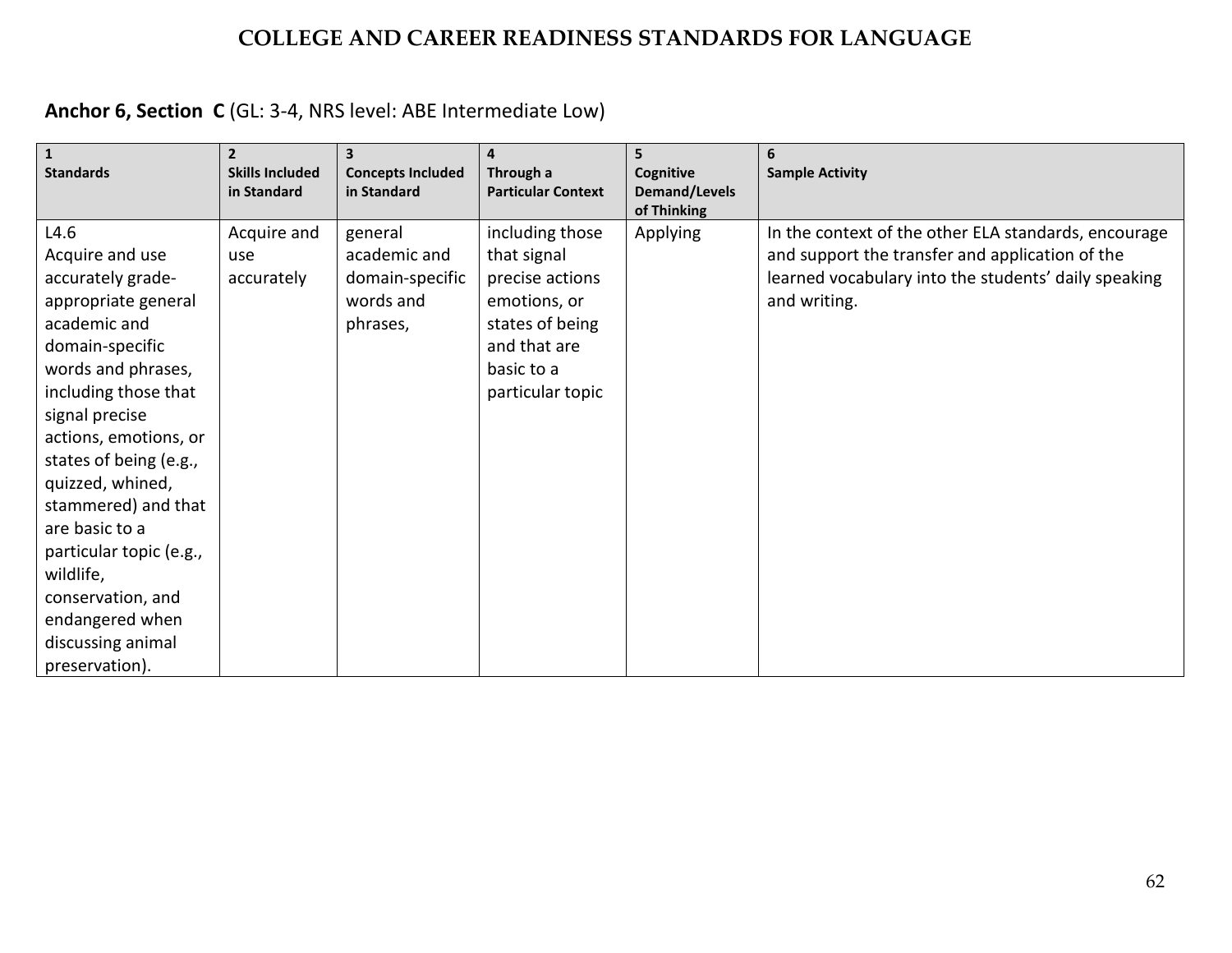## **Anchor 6, Section C** (GL: 3-4, NRS level: ABE Intermediate Low)

| $\mathbf{1}$<br><b>Standards</b>                                                                                                                                                                                                                                                                                      | $\overline{2}$<br><b>Skills Included</b><br>in Standard | 3<br><b>Concepts Included</b><br>in Standard                        | 4<br>Through a<br><b>Particular Context</b>                                                   | 5<br>Cognitive<br><b>Demand/Levels</b><br>of Thinking | 6<br><b>Sample Activity</b>                                                                                                                                                     |
|-----------------------------------------------------------------------------------------------------------------------------------------------------------------------------------------------------------------------------------------------------------------------------------------------------------------------|---------------------------------------------------------|---------------------------------------------------------------------|-----------------------------------------------------------------------------------------------|-------------------------------------------------------|---------------------------------------------------------------------------------------------------------------------------------------------------------------------------------|
| L5.6<br>Acquire and use<br>accurately grade-<br>appropriate<br>general academic and<br>domain-specific<br>words<br>and phrases,<br>including those that<br>signal contrast,<br>addition, and other<br>logical relationships<br>(e.g., however,<br>although,<br>nevertheless,<br>similarly, moreover,<br>in addition). | Acquire and<br>use<br>accurately                        | general<br>academic and<br>domain-specific<br>words, and<br>phrases | including those<br>that signal<br>contrast,<br>addition, and<br>other logical<br>relationship | <b>Applying</b>                                       | In the context of the other ELA standards, encourage<br>and support the transfer and application of the<br>learned vocabulary into the students' daily speaking<br>and writing. |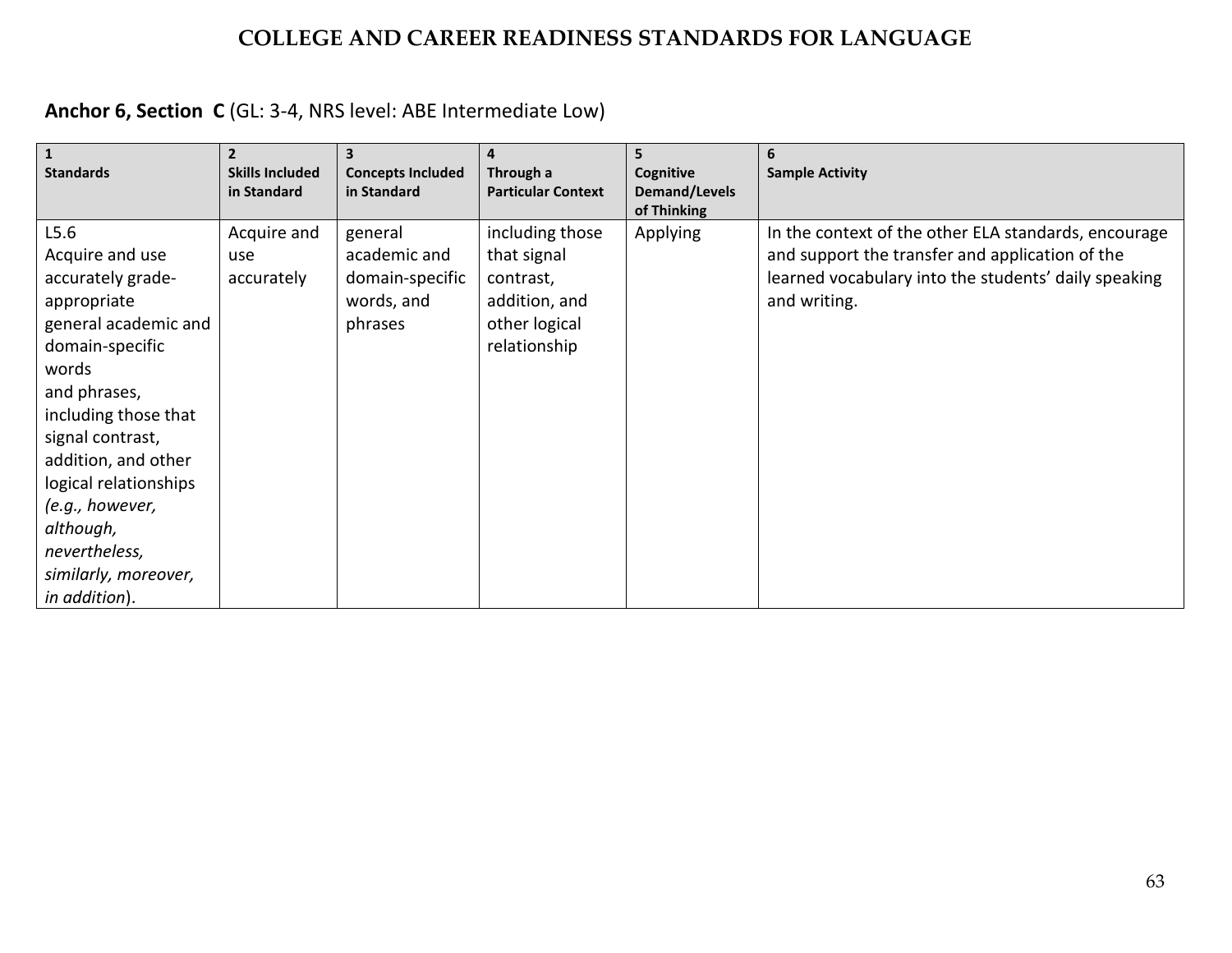## **Anchor 6, Section D** (GL: 6-8, NRS level: ABE Intermediate High)

| $\overline{1}$<br><b>Standards</b> | $\overline{2}$<br><b>Skills Included</b><br>in Standard | 3<br><b>Concepts Included</b><br>in Standard | 4<br>Through a<br><b>Particular Context</b> | 5<br>Cognitive<br>Demand/Levels | 6<br><b>Sample Activity</b>                          |
|------------------------------------|---------------------------------------------------------|----------------------------------------------|---------------------------------------------|---------------------------------|------------------------------------------------------|
|                                    |                                                         |                                              |                                             | of Thinking                     |                                                      |
| L8.6                               | Acquire and                                             | grade-                                       |                                             | Applying                        | In the context of the other ELA standards, encourage |
| Acquire and use                    | use.                                                    | appropriate                                  |                                             |                                 | and support the transfer and application of the      |
| accurately grade-                  | accurately                                              | general                                      |                                             |                                 | learned vocabulary into the students' daily speaking |
| appropriate general                |                                                         | academic and                                 |                                             |                                 | and writing.                                         |
| academic and                       |                                                         | domain-specific                              |                                             |                                 |                                                      |
| domain-specific                    |                                                         | words and                                    |                                             |                                 |                                                      |
| words and phrases;                 |                                                         | phrase;                                      |                                             |                                 |                                                      |
| gather vocabulary                  |                                                         |                                              |                                             |                                 |                                                      |
| knowledge                          | gather                                                  | vocabulary                                   | important to                                |                                 |                                                      |
| when considering a                 |                                                         | knowledge                                    | comprehension                               |                                 |                                                      |
| word or phrase                     |                                                         |                                              | or expression                               |                                 |                                                      |
| important to                       | when                                                    | a word or                                    |                                             |                                 |                                                      |
| comprehension or                   | considering                                             | phrase                                       |                                             |                                 |                                                      |
| expression.                        |                                                         |                                              |                                             |                                 |                                                      |